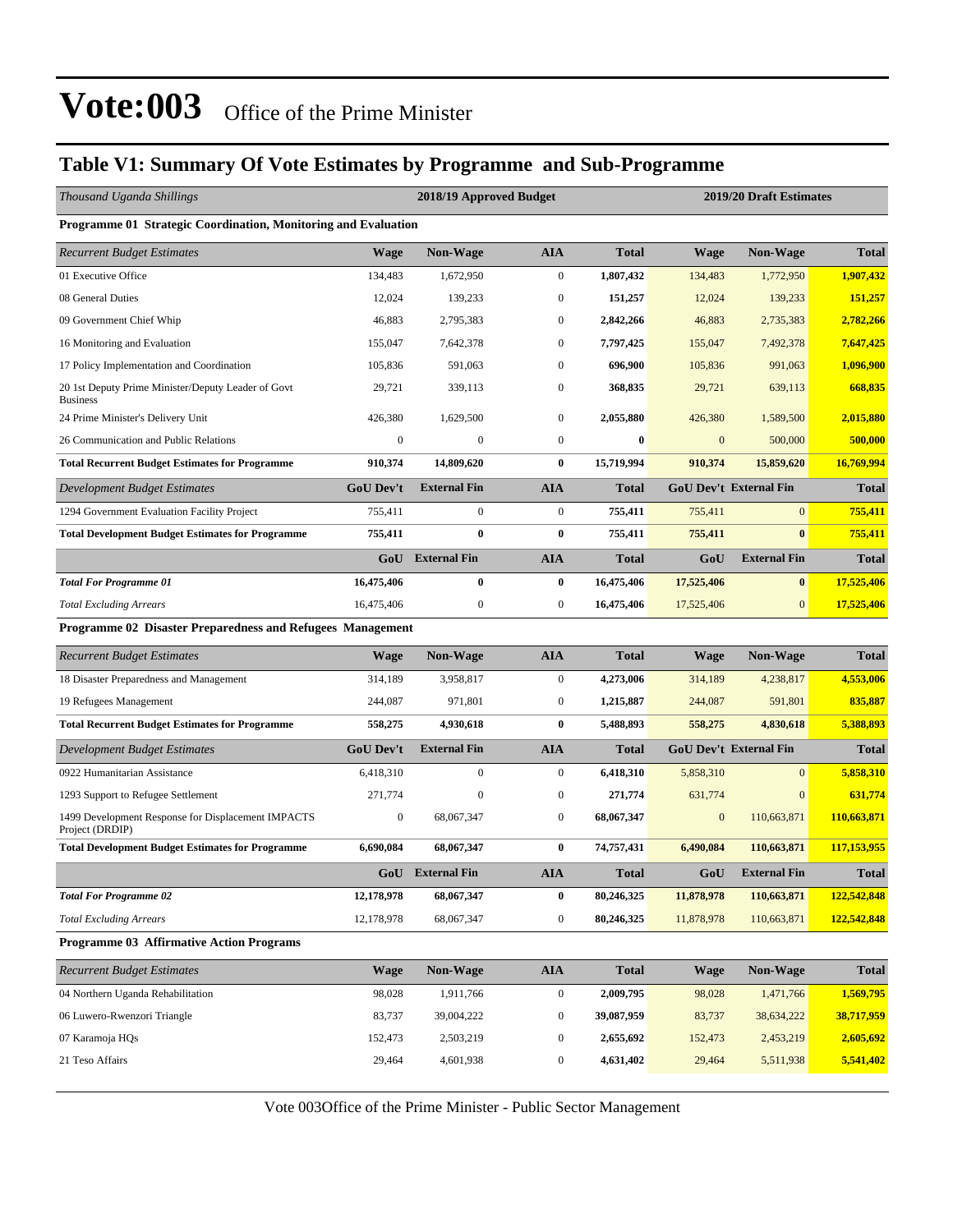| 22 Bunyoro Affairs                                      | 35,624           | 373,994             | $\overline{0}$   | 409,618      | 35,624       | 1,373,994                     | 1,409,618    |
|---------------------------------------------------------|------------------|---------------------|------------------|--------------|--------------|-------------------------------|--------------|
| <b>Total Recurrent Budget Estimates for Programme</b>   | 399,327          | 48,395,139          | $\bf{0}$         | 48,794,466   | 399,327      | 49,445,139                    | 49,844,466   |
| <b>Development Budget Estimates</b>                     | <b>GoU</b> Dev't | <b>External Fin</b> | <b>AIA</b>       | <b>Total</b> |              | <b>GoU Dev't External Fin</b> | <b>Total</b> |
| 0022 Support to LRDP                                    | 2,665,000        | $\mathbf{0}$        | $\overline{0}$   | 2,665,000    | 2,565,000    | $\overline{0}$                | 2,565,000    |
| 0932 Post-war Recovery and Presidential Pledges         | 26,090,847       | $\mathbf{0}$        | $\boldsymbol{0}$ | 26,090,847   | 24,790,847   | $\overline{0}$                | 24,790,847   |
| 1078 Karamoja Integrated Development Programme(KIDP)    | 11,987,697       | $\mathbf{0}$        | $\overline{0}$   | 11,987,697   | 11,737,697   | $\overline{0}$                | 11,737,697   |
| 1251 Support to Teso Development                        | 2,202,250        | $\mathbf{0}$        | $\overline{0}$   | 2,202,250    | 2,202,250    | $\Omega$                      | 2,202,250    |
| 1252 Support to Bunyoro Development                     | 429,250          | $\mathbf{0}$        | $\boldsymbol{0}$ | 429,250      | 429,250      | $\theta$                      | 429,250      |
| 1317 Drylands Integrated Development Project            | 1,252,060        | 18,900,844          | $\boldsymbol{0}$ | 20,152,904   | 1,252,060    | 11,529,804                    | 12,781,863   |
| 1380 Northern Uganda Social Action Fund (NUSAF) 3       | $\boldsymbol{0}$ | 151,206,750         | $\overline{0}$   | 151,206,750  | $\mathbf{0}$ | 134,514,376                   | 134,514,376  |
| 1486 Development Innitiative for Northern Uganda        | $\overline{0}$   | 121,494,624         | $\overline{0}$   | 121,494,624  | $\mathbf{0}$ | 204,154,390                   | 204,154,390  |
| <b>Total Development Budget Estimates for Programme</b> | 44,627,104       | 291,602,217         | $\bf{0}$         | 336,229,321  | 42,977,104   | 350,198,569                   | 393,175,673  |
|                                                         |                  | GoU External Fin    | <b>AIA</b>       | <b>Total</b> | GoU          | <b>External Fin</b>           | <b>Total</b> |
| <b>Total For Programme 03</b>                           | 93,421,569       | 291,602,217         | $\bf{0}$         | 385,023,787  | 92,821,569   | 350,198,569                   | 443,020,138  |
| <b>Total Excluding Arrears</b>                          | 93,421,569       | 291,602,217         | $\overline{0}$   | 385,023,787  | 92,821,569   | 350,198,569                   | 443,020,138  |
| <b>Programme 49 Administration and Support Services</b> |                  |                     |                  |              |              |                               |              |
| <b>Recurrent Budget Estimates</b>                       | <b>Wage</b>      | Non-Wage            | <b>AIA</b>       | <b>Total</b> | <b>Wage</b>  | Non-Wage                      | <b>Total</b> |
| 02 Finance and Administration                           | 835,268          | 4,808,917           | $\overline{0}$   | 5,644,185    | 835,268      | 5,231,731                     | 6,066,999    |
| 15 Internal Audit                                       | 56,179           | 296,125             | $\boldsymbol{0}$ | 352,303      | 56,179       | 296,125                       | 352,303      |
| 23 Policy and Planning                                  | 58,688           | 748,991             | $\overline{0}$   | 807,679      | 58,688       | 748,991                       | 807,679      |
| 25 Human Resource Management                            | 57,153           | 410,000             | $\overline{0}$   | 467,153      | 57,153       | 410,000                       | 467,153      |
| <b>Total Recurrent Budget Estimates for Programme</b>   | 1,007,288        | 6,264,032           | $\bf{0}$         | 7,271,320    | 1,007,288    | 6,686,846                     | 7,694,135    |
| <b>Development Budget Estimates</b>                     | <b>GoU Dev't</b> | <b>External Fin</b> | <b>AIA</b>       | <b>Total</b> |              | <b>GoU Dev't External Fin</b> | <b>Total</b> |
| 0019 Strengthening and Re-tooling the OPM               | 2,184,322        | $\boldsymbol{0}$    | $\overline{0}$   | 2,184,322    | 2,834,322    | $\overline{0}$                | 2,834,322    |
| <b>Total Development Budget Estimates for Programme</b> | 2,184,322        | $\bf{0}$            | $\bf{0}$         | 2,184,322    | 2,834,322    | $\bf{0}$                      | 2,834,322    |
|                                                         | GoU              | <b>External Fin</b> | <b>AIA</b>       | <b>Total</b> | GoU          | <b>External Fin</b>           | <b>Total</b> |
| <b>Total For Programme 49</b>                           | 9,455,642        | 0                   | $\bf{0}$         | 9,455,642    | 10,528,457   | $\bf{0}$                      | 10,528,457   |
| <b>Total Excluding Arrears</b>                          | 9,455,642        | $\mathbf{0}$        | $\overline{0}$   | 9,455,642    | 10,244,918   | $\Omega$                      | 10,244,918   |
| <b>Total Vote 003</b>                                   | 131,531,595      | 359,669,564         | $\bf{0}$         | 491,201,159  | 132,754,409  | 460,862,440                   | 593,616,849  |

*Total Excluding Arrears* 131,531,595 359,669,564 0 **491,201,159** 132,470,870 460,862,440 **593,333,310**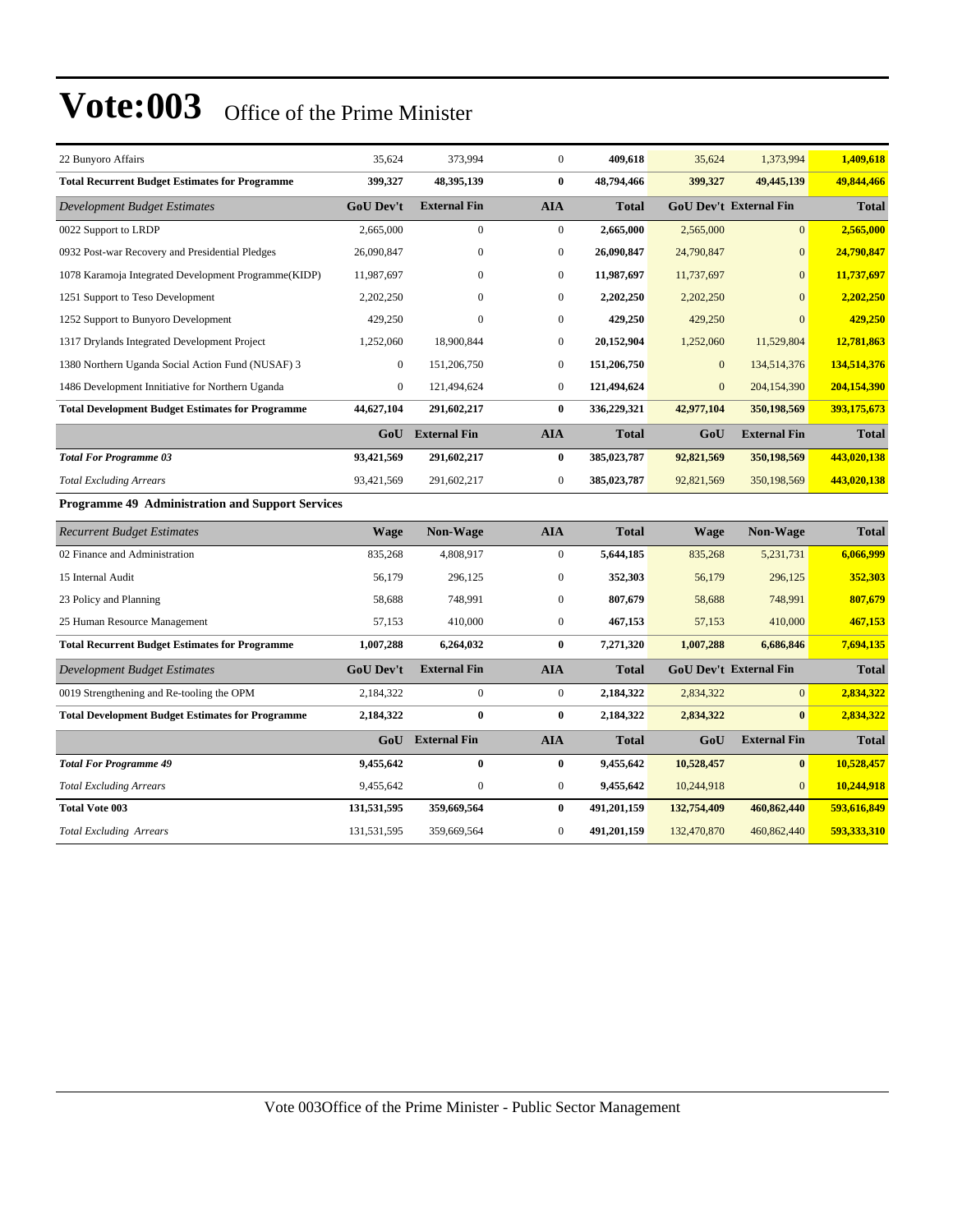#### **Table V2: Summary Vote Estimates by Item**

| Thousand Uganda Shillings                                   |             | 2018/19 Approved Budget | 2019/20 Draft Estimates |              |             |                     |              |
|-------------------------------------------------------------|-------------|-------------------------|-------------------------|--------------|-------------|---------------------|--------------|
|                                                             | GoU         | <b>External Fin</b>     | AIA                     | <b>Total</b> | GoU         | <b>External Fin</b> | <b>Total</b> |
| <b>Employees, Goods and Services (Outputs Provided)</b>     | 106,370,511 | 115,711,289             | $\bf{0}$                | 222,081,800  | 105,784,746 | 39,468,183          | 145,252,929  |
| 211101 General Staff Salaries                               | 2,448,884   | $\bf{0}$                | $\bf{0}$                | 2,448,884    | 2,448,884   | $\bf{0}$            | 2,448,884    |
| 211102 Contract Staff Salaries                              | 1,453,380   | 9,391,302               | $\bf{0}$                | 10,844,682   | 1,438,380   | 9,653,128           | 11,091,508   |
| 211103 Allowances (Inc. Casuals, Temporary)                 | 1,958,980   | $\bf{0}$                | $\bf{0}$                | 1,958,980    | 1,875,000   | $\bf{0}$            | 1,875,000    |
| 212101 Social Security Contributions                        | 0           | 345,963                 | $\bf{0}$                | 345,963      | $\bf{0}$    | 850,790             | 850,790      |
| 212102 Pension for General Civil Service                    | 1,006,744   | $\bf{0}$                | $\bf{0}$                | 1,006,744    | 1,146,019   | $\bf{0}$            | 1,146,019    |
| 212201 Social Security Contributions                        | 0           | 210,997                 | 0                       | 210,997      | $\pmb{0}$   | $\bf{0}$            | $\bf{0}$     |
| 213001 Medical expenses (To employees)                      | 110,000     | $\bf{0}$                | $\bf{0}$                | 110,000      | 112,000     | 255,731             | 367,731      |
| 213002 Incapacity, death benefits and funeral expenses      | 100,000     | $\bf{0}$                | $\bf{0}$                | 100,000      | 110,000     | $\bf{0}$            | 110,000      |
| 213004 Gratuity Expenses                                    | 736,605     | 1,789,840               | $\bf{0}$                | 2,526,444    | 736,605     | 1,446,491           | 2,183,095    |
| 221001 Advertising and Public Relations                     | 219,637     | 1,160,213               | 0                       | 1,379,850    | 459,837     | 1,611,139           | 2,070,977    |
| 221002 Workshops and Seminars                               | 3,848,855   | 949,613                 | 0                       | 4,798,468    | 4,864,279   | 2,224,111           | 7,088,390    |
| 221003 Staff Training                                       | 479,878     | $\bf{0}$                | $\bf{0}$                | 479,878      | 405,878     | 114,000             | 519,878      |
| 221004 Recruitment Expenses                                 | 0           | $\bf{0}$                | $\bf{0}$                | 0            | $\bf{0}$    | 135,877             | 135,877      |
| 221005 Hire of Venue (chairs, projector, etc)               | 81,000      | $\bf{0}$                | $\bf{0}$                | 81,000       | 76,500      | 105,200             | 181,700      |
| 221007 Books, Periodicals & Newspapers                      | 187,160     | 273,288                 | 0                       | 460,448      | 139,360     | 204,920             | 344,280      |
| 221008 Computer supplies and Information Technology<br>(TT) | 611,080     | 1,447,884               | 0                       | 2,058,964    | 381,400     | 1,395,054           | 1,776,454    |
| 221009 Welfare and Entertainment                            | 162,815     | 61,959                  | $\bf{0}$                | 224,774      | 162,815     | 255,744             | 418,559      |
| 221010 Special Meals and Drinks                             | 339,014     | $\bf{0}$                | $\bf{0}$                | 339,014      | 279,248     | 20,000              | 299,248      |
| 221011 Printing, Stationery, Photocopying and Binding       | 1,114,003   | 131,178                 | $\boldsymbol{0}$        | 1,245,182    | 1,119,603   | 604,363             | 1,723,966    |
| 221012 Small Office Equipment                               | 94,291      | $\bf{0}$                | $\bf{0}$                | 94,291       | 99,279      | $\bf{0}$            | 99,279       |
| 221014 Bank Charges and other Bank related costs            | 0           | $\bf{0}$                | 0                       | $\bf{0}$     | $\bf{0}$    | 51,224              | 51,224       |
| 221016 IFMS Recurrent costs                                 | 20,000      | $\bf{0}$                | $\bf{0}$                | 20,000       | 20,000      | $\bf{0}$            | 20,000       |
| 221017 Subscriptions                                        | 340,000     | $\bf{0}$                | $\bf{0}$                | 340,000      | 390,001     | 15,700              | 405,701      |
| 221020 IPPS Recurrent Costs                                 | 25,000      | $\bf{0}$                | $\bf{0}$                | 25,000       | 25,000      | $\bf{0}$            | 25,000       |
| 222001 Telecommunications                                   | 384,808     | 78,082                  | 0                       | 462,890      | 418,000     | 207,752             | 625,752      |
| 222002 Postage and Courier                                  | 28,000      | $\bf{0}$                | 0                       | 28,000       | 28,000      | $\bf{0}$            | 28,000       |
| 222003 Information and communications technology<br>(ICT)   | 762,307     | 1,142,392               | $\bf{0}$                | 1,904,699    | 708,000     | 1,935,995           | 2,643,995    |
| 223003 Rent – (Produced Assets) to private entities         | 1,025,000   | 1,151,299               | $\bf{0}$                | 2,176,299    | 1,225,000   | 1,088,380           | 2,313,380    |
| 223004 Guard and Security services                          | 1,134,913   | $\bf{0}$                | $\bf{0}$                | 1,134,913    | 1,024,000   | 16,740              | 1,040,740    |
| 223005 Electricity                                          | 317,457     | 46,849                  | $\boldsymbol{0}$        | 364,306      | 359,000     | 69,411              | 428,411      |
| 223006 Water                                                | 285,537     | 11,244                  | 0                       | 296,781      | 354,000     | 36,395              | 390,395      |
| 224001 Medical Supplies                                     | 0           | $\bf{0}$                | $\bf{0}$                | 0            | $\bf{0}$    | 1,183,600           | 1,183,600    |
| 224004 Cleaning and Sanitation                              | 186,090     | $\bf{0}$                | $\bf{0}$                | 186,090      | 245,800     | 17,265              | 263,065      |
| 224006 Agricultural Supplies                                | 37,080,560  | 91,141,051              | $\bf{0}$                | 128,221,611  | 33,821,235  | 2,607,775           | 36,429,010   |
| 225001 Consultancy Services- Short term                     | 7,600,279   | 3,442,088               | $\bf{0}$                | 11,042,367   | 7,901,349   | 4,436,483           | 12,337,832   |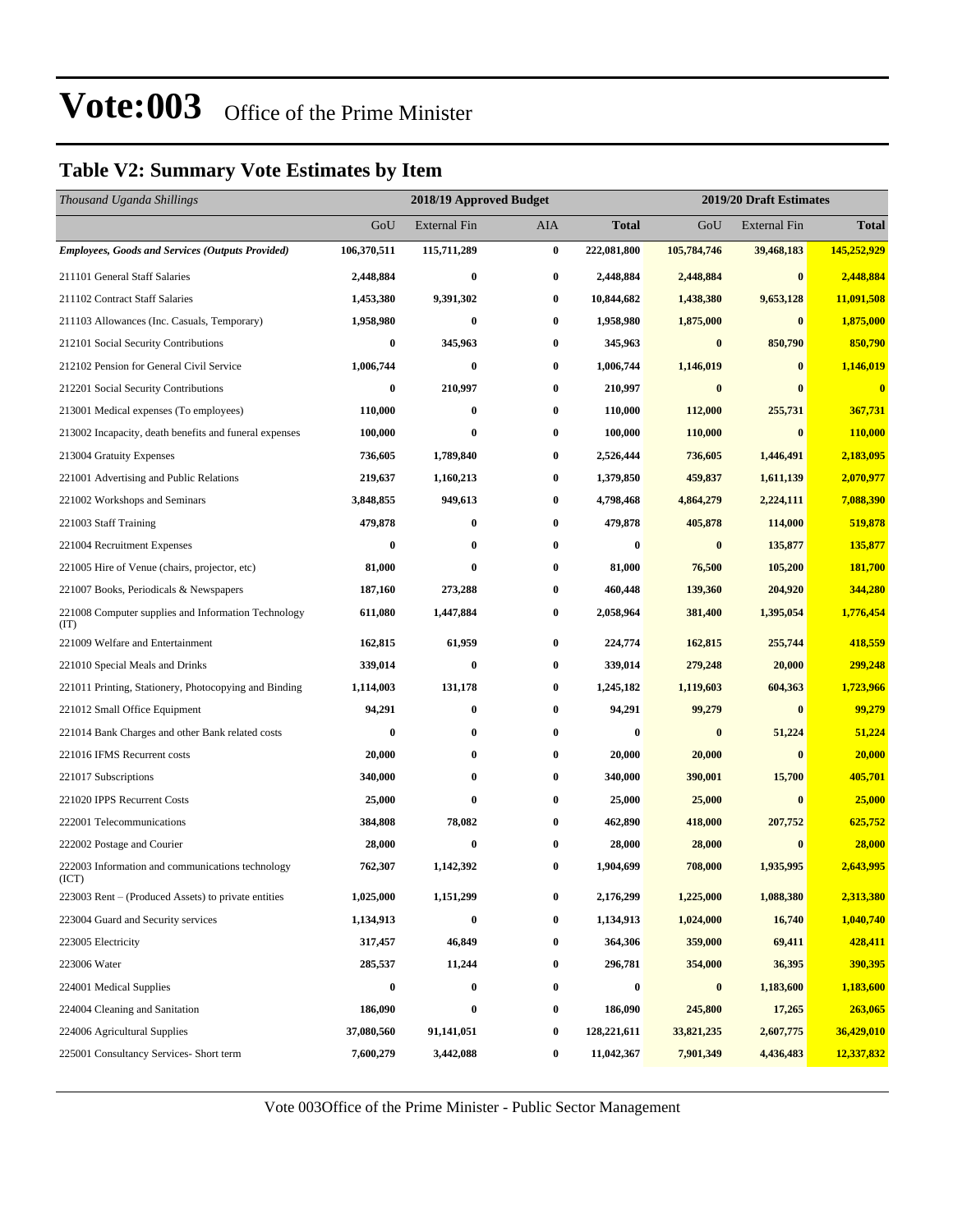| 226001 Insurances                                                  | $\bf{0}$    | $\bf{0}$    | $\bf{0}$       | $\bf{0}$    | $\bf{0}$    | 355,000       | 355,000     |
|--------------------------------------------------------------------|-------------|-------------|----------------|-------------|-------------|---------------|-------------|
| 226002 Licenses                                                    | $\bf{0}$    | $\bf{0}$    | $\bf{0}$       | $\bf{0}$    | $\bf{0}$    | 25,982        | 25,982      |
| 227001 Travel inland                                               | 8,008,563   | 1,224,658   | $\bf{0}$       | 9,233,221   | 8,376,738   | 5,834,985     | 14,211,724  |
| 227002 Travel abroad                                               | 2,406,864   | 1,118,042   | 0              | 3,524,906   | 1,994,616   | 801,603       | 2,796,219   |
| 227003 Carriage, Haulage, Freight and transport hire               | $\bf{0}$    | $\bf{0}$    | $\bf{0}$       | $\bf{0}$    | $\bf{0}$    | 25,982        | 25,982      |
| 227004 Fuel, Lubricants and Oils                                   | 1,277,300   | 187,397     | $\bf{0}$       | 1,464,697   | 1,285,847   | 674,640       | 1,960,487   |
| 228001 Maintenance - Civil                                         | 20,000      | $\bf{0}$    | $\bf{0}$       | 20,000      | 10,000      | $\bf{0}$      | 10,000      |
| 228002 Maintenance - Vehicles                                      | 3,061,300   | 249,786     | $\bf{0}$       | 3,311,086   | 3,054,073   | 444,075       | 3,498,147   |
| 228003 Maintenance – Machinery, Equipment $\&$<br>Furniture        | 322,207     | 156,164     | $\bf{0}$       | 478,371     | 547,000     | 166,703       | 713,703     |
| 228004 Maintenance - Other                                         | 32,000      | $\bf{0}$    | $\bf{0}$       | 32,000      | 42,000      | 112,004       | 154,004     |
| 282101 Donations                                                   | 700,000     | $\bf{0}$    | $\bf{0}$       | 700,000     | 1,100,000   | $\bf{0}$      | 1,100,000   |
| 282103 Scholarships and related costs                              | $\bf{0}$    | $\bf{0}$    | $\bf{0}$       | $\bf{0}$    | $\bf{0}$    | 483,943       | 483,943     |
| 282104 Compensation to 3rd Parties                                 | 26,400,000  | $\bf{0}$    | $\bf{0}$       | 26,400,000  | 27,000,000  | $\bf{0}$      | 27,000,000  |
| <b>Grants, Transfers and Subsides (Outputs Funded)</b>             | 14,532,060  | 132,115,002 | $\bf{0}$       | 146,647,062 | 16,337,350  | 409,981,378   | 426,318,728 |
| 263104 Transfers to other govt. Units (Current)                    | 8,500,000   | $\bf{0}$    | $\bf{0}$       | 8,500,000   | 500,000     | $\bf{0}$      | 500,000     |
| 263204 Transfers to other govt. Units (Capital)                    | 6,032,060   | 132,115,002 | $\bf{0}$       | 138,147,062 | 15,837,350  | 216,845,936   | 232,683,286 |
| 263206 Other Capital grants (Capital)                              | $\bf{0}$    | $\bf{0}$    | $\bf{0}$       | $\bf{0}$    | $\bf{0}$    | 193, 135, 442 | 193,135,442 |
| <b>Investment</b> (Capital Purchases)                              | 10,629,024  | 111,843,273 | $\bf{0}$       | 122,472,298 | 10,348,774  | 11,412,879    | 21,761,653  |
| 281503 Engineering and Design Studies & Plans for<br>capital works | $\bf{0}$    | $\bf{0}$    | $\bf{0}$       | $\bf{0}$    | 20,000      | $\mathbf{0}$  | 20,000      |
| 281504 Monitoring, Supervision & Appraisal of capital<br>works     | $\bf{0}$    | $\bf{0}$    | $\bf{0}$       | $\bf{0}$    | 20,000      | $\bf{0}$      | 20,000      |
| 312101 Non-Residential Buildings                                   | 2,824,024   | 103,232,000 | 0              | 106,056,024 | 5,938,774   | 4,000,000     | 9,938,774   |
| 312102 Residential Buildings                                       | 3,555,000   | 1,000,000   | $\bf{0}$       | 4,555,000   | 380,000     | 2,715,311     | 3,095,311   |
| 312103 Roads and Bridges.                                          | $\bf{0}$    | 1,120,000   | $\bf{0}$       | 1,120,000   | $\bf{0}$    | 368,221       | 368,221     |
| 312201 Transport Equipment                                         | 3,650,000   | 6,491,273   | $\bf{0}$       | 10,141,273  | 3,490,000   | 4,160,098     | 7,650,098   |
| 312202 Machinery and Equipment                                     | 450,000     | $\bf{0}$    | $\bf{0}$       | 450,000     | 100,000     | 32,000        | 132,000     |
| 312203 Furniture & Fixtures                                        | 150,000     | $\bf{0}$    | $\bf{0}$       | 150,000     | 400,000     | 87,250        | 487,250     |
| 312211 Office Equipment                                            | $\bf{0}$    | 0           | $\bf{0}$       | $\bf{0}$    | $\bf{0}$    | 50,000        | 50,000      |
| <b>Arrears</b>                                                     | $\bf{0}$    | $\bf{0}$    | $\bf{0}$       | $\bf{0}$    | 283,539     | $\bf{0}$      | 283,539     |
| 321607 Utility arrears (Budgeting)                                 | $\bf{0}$    | $\bf{0}$    | $\bf{0}$       | $\bf{0}$    | 283,539     | $\bf{0}$      | 283,539     |
| <b>Grand Total Vote 003</b>                                        | 131,531,595 | 359,669,564 | $\bf{0}$       | 491,201,159 | 132,754,409 | 460,862,440   | 593,616,849 |
| <b>Total Excluding Arrears</b>                                     | 131,531,595 | 359,669,564 | $\overline{0}$ | 491,201,159 | 132,470,870 | 460,862,440   | 593,333,310 |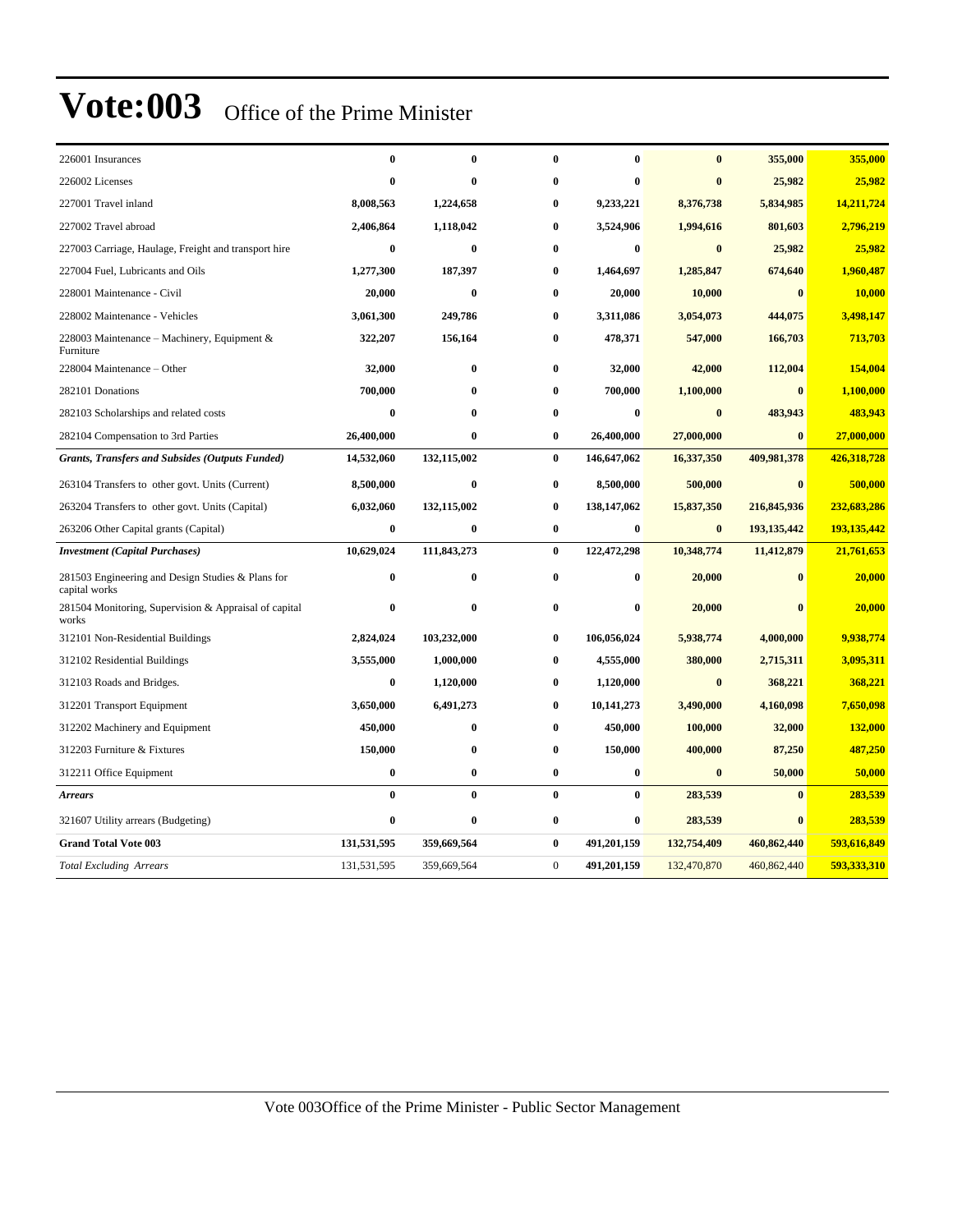#### **Table V3: Detailed Estimates by Programme, Sub Programme, Output and Item**

*Programmme 01 Strategic Coordination, Monitoring and Evaluation*

*Recurrent Budget Estimates*

#### **SubProgramme 01 Executive Office**

| Thousand Uganda Shillings                                   |                  | 2018/19 Approved Budget |                  |              |                       | 2019/20 Draft Estimates |              |
|-------------------------------------------------------------|------------------|-------------------------|------------------|--------------|-----------------------|-------------------------|--------------|
| <b>Outputs Provided</b>                                     | Wage             | Non Wage                | <b>AIA</b>       | <b>Total</b> | Wage                  | Non Wage                | <b>Total</b> |
| Output 130101 Government policy implementation coordination |                  |                         |                  |              |                       |                         |              |
| 211101 General Staff Salaries                               | 134,483          | $\boldsymbol{0}$        | $\mathbf{0}$     | 134,483      | 134,483               | $\overline{0}$          | 134,483      |
| 211103 Allowances (Inc. Casuals, Temporary)                 | $\overline{0}$   | 36,000                  | $\overline{0}$   | 36,000       | $\mathbf{0}$          | 37,000                  | 37,000       |
| 221003 Staff Training                                       | $\overline{0}$   | 24,000                  | $\overline{0}$   | 24,000       | $\overline{0}$        | 24,000                  | 24,000       |
| 221007 Books, Periodicals & Newspapers                      | $\overline{0}$   | 12,000                  | $\overline{0}$   | 12,000       | $\mathbf{0}$          | 12,000                  | 12,000       |
| 221010 Special Meals and Drinks                             | $\overline{0}$   | 12,248                  | $\boldsymbol{0}$ | 12,248       | $\boldsymbol{0}$      | 12,248                  | 12,248       |
| 221011 Printing, Stationery, Photocopying and Binding       | $\boldsymbol{0}$ | 18,000                  | $\boldsymbol{0}$ | 18,000       | $\boldsymbol{0}$      | 18,000                  | 18,000       |
| 221012 Small Office Equipment                               | $\boldsymbol{0}$ | 8,000                   | $\mathbf{0}$     | 8,000        | $\boldsymbol{0}$      | 8,000                   | 8,000        |
| 222001 Telecommunications                                   | $\boldsymbol{0}$ | 5,700                   | $\mathbf{0}$     | 5,700        | $\boldsymbol{0}$      | 6,000                   | 6,000        |
| 222002 Postage and Courier                                  | $\boldsymbol{0}$ | 10,000                  | $\mathbf{0}$     | 10,000       | $\mathbf{0}$          | 10,000                  | 10,000       |
| 222003 Information and communications technology (ICT)      | $\boldsymbol{0}$ | 13,300                  | $\mathbf{0}$     | 13,300       | $\mathbf{0}$          | 14,000                  | 14,000       |
| 223003 Rent – (Produced Assets) to private entities         | $\boldsymbol{0}$ | 35,700                  | $\mathbf{0}$     | 35,700       | $\mathbf{0}$          | 37,000                  | 37,000       |
| 223004 Guard and Security services                          | $\boldsymbol{0}$ | 5,800                   | $\mathbf{0}$     | 5,800        | $\boldsymbol{0}$      | 6,000                   | 6,000        |
| 223005 Electricity                                          | $\boldsymbol{0}$ | 4,800                   | $\mathbf{0}$     | 4,800        | $\mathbf{0}$          | 5,000                   | 5,000        |
| 223006 Water                                                | $\boldsymbol{0}$ | 4,900                   | $\mathbf{0}$     | 4,900        | $\mathbf{0}$          | $\overline{0}$          | $\bf{0}$     |
| 224004 Cleaning and Sanitation                              | $\boldsymbol{0}$ | 3,200                   | $\mathbf{0}$     | 3,200        | $\boldsymbol{0}$      | 3,000                   | 3,000        |
| 227001 Travel inland                                        | $\boldsymbol{0}$ | 260,000                 | $\mathbf{0}$     | 260,000      | $\mathbf{0}$          | 299,950                 | 299,950      |
| 227002 Travel abroad                                        | $\boldsymbol{0}$ | 348,000                 | $\mathbf{0}$     | 348,000      | $\boldsymbol{0}$      | 77,752                  | 77,752       |
| 227004 Fuel, Lubricants and Oils                            | $\boldsymbol{0}$ | 19,400                  | $\mathbf{0}$     | 19,400       | $\mathbf{0}$          | 20,000                  | 20,000       |
| 228002 Maintenance - Vehicles                               | $\boldsymbol{0}$ | 196,302                 | $\mathbf{0}$     | 196,302      | $\mathbf{0}$          | 550,000                 | 550,000      |
| 228003 Maintenance – Machinery, Equipment & Furniture       | $\boldsymbol{0}$ | 5,600                   | $\boldsymbol{0}$ | 5,600        | $\mathbf{0}$          | 6,000                   | 6,000        |
| 282101 Donations                                            | $\overline{0}$   | 400,000                 | $\mathbf{0}$     | 400,000      | $\mathbf{0}$          | 500,000                 | 500,000      |
| <b>Total Cost of Output 01</b>                              | 134,483          | 1,422,950               | 0                | 1,557,432    | 134,483               | 1,645,950               | 1,780,432    |
| Output 130102 Government business in Parliament coordinated |                  |                         |                  |              |                       |                         |              |
| 221003 Staff Training                                       | $\boldsymbol{0}$ | 22,500                  | $\mathbf{0}$     | 22,500       | $\mathbf{0}$          | 22,500                  | 22,500       |
| 221008 Computer supplies and Information Technology (IT)    | $\overline{0}$   | 50,000                  | $\mathbf{0}$     | 50,000       | $\mathbf{0}$          | 50,000                  | 50,000       |
| 221010 Special Meals and Drinks                             | $\overline{0}$   | 60,000                  | $\overline{0}$   | 60,000       | $\overline{0}$        | 37,000                  | 37,000       |
| 221011 Printing, Stationery, Photocopying and Binding       | $\overline{0}$   | 17,500                  | $\overline{0}$   | 17,500       | $\boldsymbol{0}$      | 17,500                  | 17,500       |
| <b>Total Cost of Output 02</b>                              | $\theta$         | 150,000                 | 0                | 150,000      | $\boldsymbol{\theta}$ | 127,000                 | 127.000      |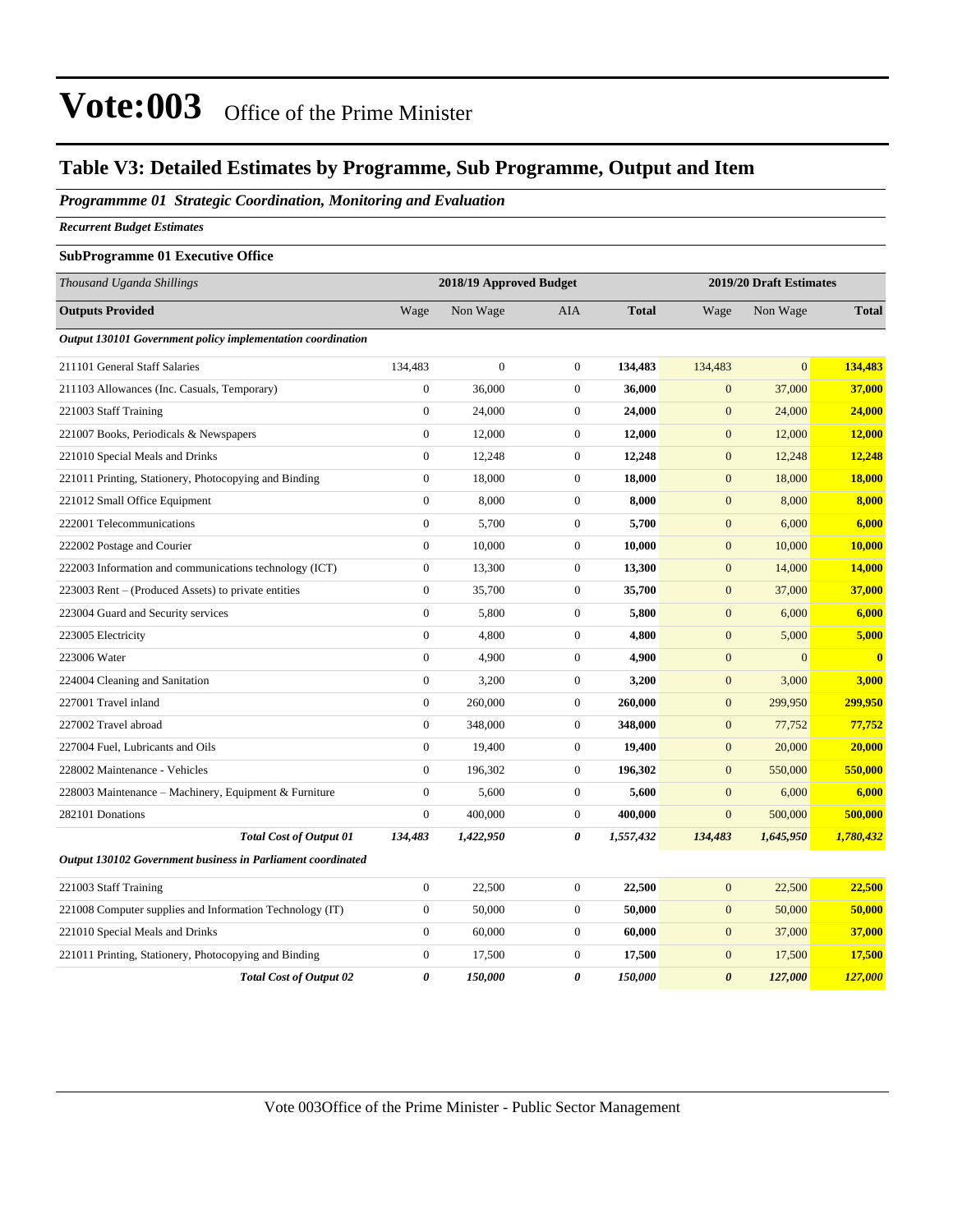#### *Output 130105 Dissemination of Public Information*

| 228002 Maintenance - Vehicles                               | $\mathbf{0}$                                       | 100,000      | $\overline{0}$   | 100,000      | $\overline{0}$        | $\overline{0}$        | $\bf{0}$     |
|-------------------------------------------------------------|----------------------------------------------------|--------------|------------------|--------------|-----------------------|-----------------------|--------------|
| <b>Total Cost of Output 05</b>                              | $\boldsymbol{\theta}$                              | 100,000      | 0                | 100,000      | $\boldsymbol{\theta}$ | $\boldsymbol{\theta}$ | $\theta$     |
| <b>Total Cost Of Outputs Provided</b>                       | 134,483                                            | 1,672,950    | $\bf{0}$         | 1,807,432    | 134,483               | 1,772,950             | 1,907,432    |
| <b>Total Cost for SubProgramme 01</b>                       | 134,483                                            | 1,672,950    | $\bf{0}$         | 1,807,432    | 134,483               | 1,772,950             | 1,907,432    |
| <b>Total Excluding Arrears</b>                              | 134,483                                            | 1,672,950    | $\boldsymbol{0}$ | 1,807,432    | 134,483               | 1,772,950             | 1,907,432    |
| <b>SubProgramme 08 General Duties</b>                       |                                                    |              |                  |              |                       |                       |              |
| Thousand Uganda Shillings                                   | 2018/19 Approved Budget<br>2019/20 Draft Estimates |              |                  |              |                       |                       |              |
| <b>Outputs Provided</b>                                     | Wage                                               | Non Wage     | AIA              | <b>Total</b> | Wage                  | Non Wage              | <b>Total</b> |
| Output 130101 Government policy implementation coordination |                                                    |              |                  |              |                       |                       |              |
| 211101 General Staff Salaries                               | 12,024                                             | $\mathbf{0}$ | $\mathbf{0}$     | 12,024       | 12,024                | $\overline{0}$        | 12,024       |
| 211103 Allowances (Inc. Casuals, Temporary)                 | $\mathbf{0}$                                       | 3,000        | $\overline{0}$   | 3,000        | $\overline{0}$        | 3,000                 | 3,000        |
| 221007 Books, Periodicals & Newspapers                      | $\mathbf{0}$                                       | 5,000        | $\overline{0}$   | 5,000        | $\mathbf{0}$          | 5,000                 | 5,000        |
| 221011 Printing, Stationery, Photocopying and Binding       | $\mathbf{0}$                                       | 10,000       | $\boldsymbol{0}$ | 10,000       | $\mathbf{0}$          | 10,000                | 10,000       |
| 222001 Telecommunications                                   | $\mathbf{0}$                                       | 475          | $\mathbf{0}$     | 475          | $\mathbf{0}$          | $\mathbf{0}$          | $\bf{0}$     |
| 222003 Information and communications technology (ICT)      | $\boldsymbol{0}$                                   | 1,110        | $\boldsymbol{0}$ | 1,110        | $\overline{0}$        | 1,000                 | 1,000        |
| 223003 Rent - (Produced Assets) to private entities         | $\mathbf{0}$                                       | 3,000        | $\overline{0}$   | 3,000        | $\mathbf{0}$          | 3,000                 | 3,000        |
| 223004 Guard and Security services                          | $\mathbf{0}$                                       | 488          | $\overline{0}$   | 488          | $\overline{0}$        | 1,000                 | 1,000        |
| 223005 Electricity                                          | $\mathbf{0}$                                       | 407          | $\boldsymbol{0}$ | 407          | $\mathbf{0}$          | $\mathbf{0}$          | $\bf{0}$     |
| 223006 Water                                                | $\mathbf{0}$                                       | 407          | $\overline{0}$   | 407          | $\overline{0}$        | $\overline{0}$        | $\mathbf{0}$ |
| 224004 Cleaning and Sanitation                              | $\mathbf{0}$                                       | 271          | $\overline{0}$   | 271          | $\overline{0}$        | $\Omega$              | $\bf{0}$     |
| 227001 Travel inland                                        | $\mathbf{0}$                                       | 62,900       | $\overline{0}$   | 62,900       | $\mathbf{0}$          | 84,233                | 84,233       |
| 227002 Travel abroad                                        | $\theta$                                           | 30,000       | $\mathbf{0}$     | 30,000       | $\overline{0}$        | 30,000                | 30,000       |
| 227004 Fuel, Lubricants and Oils                            | $\mathbf{0}$                                       | 1,700        | $\mathbf{0}$     | 1,700        | $\mathbf{0}$          | 2,000                 | 2,000        |
| 228002 Maintenance - Vehicles                               | $\mathbf{0}$                                       | 20,000       | $\boldsymbol{0}$ | 20,000       | $\overline{0}$        | $\overline{0}$        | $\bf{0}$     |
| 228003 Maintenance - Machinery, Equipment & Furniture       | $\theta$                                           | 475          | $\mathbf{0}$     | 475          | $\overline{0}$        | $\Omega$              | $\mathbf{0}$ |
| <b>Total Cost of Output 01</b>                              | 12,024                                             | 139,233      | 0                | 151,257      | 12,024                | 139,233               | 151,257      |
| <b>Total Cost Of Outputs Provided</b>                       | 12,024                                             | 139,233      | $\bf{0}$         | 151,257      | 12,024                | 139,233               | 151,257      |
| <b>Total Cost for SubProgramme 08</b>                       | 12,024                                             | 139,233      | $\bf{0}$         | 151,257      | 12,024                | 139,233               | 151,257      |
| <b>Total Excluding Arrears</b>                              | 12,024                                             | 139,233      | $\overline{0}$   | 151,257      | 12,024                | 139,233               | 151,257      |
|                                                             |                                                    |              |                  |              |                       |                       |              |

#### **SubProgramme 09 Government Chief Whip**

| Thousand Uganda Shillings                                   |        | 2018/19 Approved Budget |     |              | 2019/20 Draft Estimates |              |  |
|-------------------------------------------------------------|--------|-------------------------|-----|--------------|-------------------------|--------------|--|
| <b>Outputs Provided</b>                                     | Wage   | Non Wage                | AIA | <b>Total</b> | Wage<br>Non Wage        | <b>Total</b> |  |
| Output 130102 Government business in Parliament coordinated |        |                         |     |              |                         |              |  |
| 211101 General Staff Salaries                               | 46,883 |                         |     | 46,883       | 46,883<br>$\Omega$      | 46.883       |  |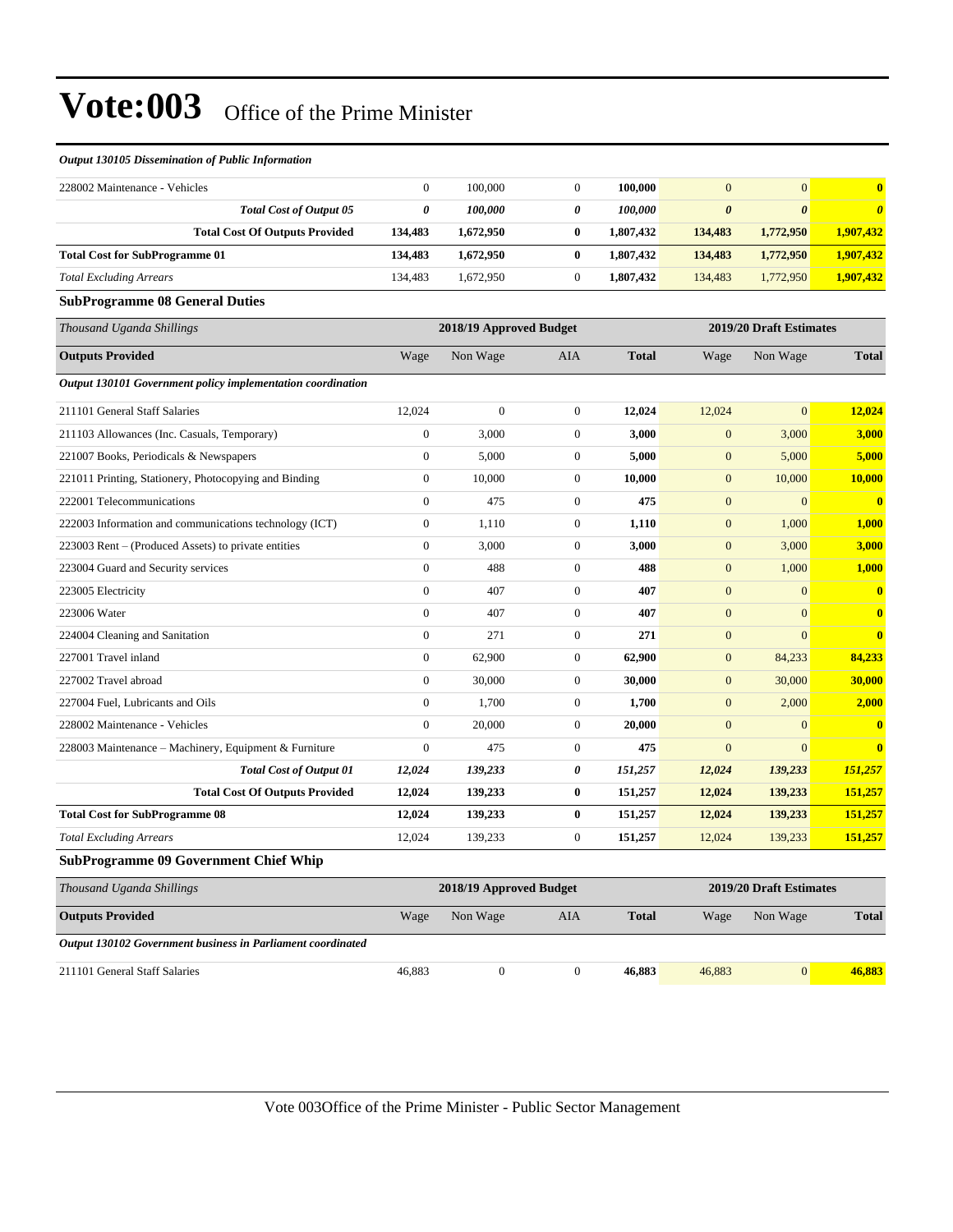| 211103 Allowances (Inc. Casuals, Temporary)              | $\overline{0}$   | 63,500                  | $\mathbf{0}$     | 63,500       | $\overline{0}$   | 62,000                  | 62,000       |
|----------------------------------------------------------|------------------|-------------------------|------------------|--------------|------------------|-------------------------|--------------|
| 221001 Advertising and Public Relations                  | $\boldsymbol{0}$ | 50,000                  | $\boldsymbol{0}$ | 50,000       | $\mathbf{0}$     | 50,000                  | 50,000       |
| 221002 Workshops and Seminars                            | $\boldsymbol{0}$ | 400,000                 | $\boldsymbol{0}$ | 400,000      | $\mathbf{0}$     | 400,000                 | 400,000      |
| 221003 Staff Training                                    | $\boldsymbol{0}$ | 30,000                  | $\boldsymbol{0}$ | 30,000       | $\mathbf{0}$     | 30,000                  | 30,000       |
| 221007 Books, Periodicals & Newspapers                   | $\boldsymbol{0}$ | 10,000                  | $\boldsymbol{0}$ | 10,000       | $\mathbf{0}$     | 10,000                  | 10,000       |
| 221008 Computer supplies and Information Technology (IT) | $\boldsymbol{0}$ | 20,000                  | $\overline{0}$   | 20,000       | $\mathbf{0}$     | 20,000                  | 20,000       |
| 221010 Special Meals and Drinks                          | $\boldsymbol{0}$ | 230,000                 | $\boldsymbol{0}$ | 230,000      | $\mathbf{0}$     | 230,000                 | 230,000      |
| 221011 Printing, Stationery, Photocopying and Binding    | $\boldsymbol{0}$ | 80,000                  | $\boldsymbol{0}$ | 80,000       | $\mathbf{0}$     | 80,000                  | 80,000       |
| 221012 Small Office Equipment                            | $\boldsymbol{0}$ | 10,000                  | $\boldsymbol{0}$ | 10,000       | $\mathbf{0}$     | 10,000                  | 10,000       |
| 222001 Telecommunications                                | $\overline{0}$   | 170,000                 | $\boldsymbol{0}$ | 170,000      | $\mathbf{0}$     | 10,000                  | 10,000       |
| 222002 Postage and Courier                               | $\overline{0}$   | 10,000                  | $\boldsymbol{0}$ | 10,000       | $\mathbf{0}$     | 10,000                  | 10,000       |
| 222003 Information and communications technology (ICT)   | $\boldsymbol{0}$ | 23,000                  | $\overline{0}$   | 23,000       | $\mathbf{0}$     | 23,000                  | 23,000       |
| 223003 Rent – (Produced Assets) to private entities      | $\overline{0}$   | 61,300                  | $\boldsymbol{0}$ | 61,300       | $\mathbf{0}$     | $\mathbf{0}$            | $\bf{0}$     |
| 223004 Guard and Security services                       | $\boldsymbol{0}$ | 10,000                  | $\boldsymbol{0}$ | 10,000       | $\boldsymbol{0}$ | 10,000                  | 10,000       |
| 223005 Electricity                                       | $\boldsymbol{0}$ | 8,300                   | $\overline{0}$   | 8,300        | $\mathbf{0}$     | 8,000                   | 8,000        |
| 223006 Water                                             | $\overline{0}$   | 8,400                   | $\boldsymbol{0}$ | 8,400        | $\mathbf{0}$     | 8,000                   | 8,000        |
| 224004 Cleaning and Sanitation                           | $\overline{0}$   | 5,700                   | $\overline{0}$   | 5,700        | $\mathbf{0}$     | 6,000                   | 6,000        |
| 225001 Consultancy Services- Short term                  | $\overline{0}$   | 441,783                 | $\overline{0}$   | 441,783      | $\mathbf{0}$     | 543,383                 | 543,383      |
| 227001 Travel inland                                     | $\overline{0}$   | 410,000                 | $\mathbf{0}$     | 410,000      | $\mathbf{0}$     | 410,000                 | 410,000      |
| 227002 Travel abroad                                     | $\overline{0}$   | 250,000                 | $\overline{0}$   | 250,000      | $\mathbf{0}$     | 311,000                 | 311,000      |
| 227004 Fuel, Lubricants and Oils                         | $\boldsymbol{0}$ | 33,400                  | $\overline{0}$   | 33,400       | $\mathbf{0}$     | 34,000                  | 34,000       |
| 228002 Maintenance - Vehicles                            | $\overline{0}$   | 160,000                 | $\overline{0}$   | 160,000      | $\mathbf{0}$     | 160,000                 | 160,000      |
| 228003 Maintenance – Machinery, Equipment & Furniture    | $\overline{0}$   | 10,000                  | $\overline{0}$   | 10,000       | $\mathbf{0}$     | 10,000                  | 10,000       |
| 282101 Donations                                         | $\overline{0}$   | 300,000                 | $\overline{0}$   | 300,000      | $\mathbf{0}$     | 300,000                 | 300,000      |
| <b>Total Cost of Output 02</b>                           | 46,883           | 2,795,383               | 0                | 2,842,266    | 46,883           | 2,735,383               | 2,782,266    |
| <b>Total Cost Of Outputs Provided</b>                    | 46,883           | 2,795,383               | $\bf{0}$         | 2,842,266    | 46,883           | 2,735,383               | 2,782,266    |
| <b>Total Cost for SubProgramme 09</b>                    | 46,883           | 2,795,383               | $\bf{0}$         | 2,842,266    | 46,883           | 2,735,383               | 2,782,266    |
| <b>Total Excluding Arrears</b>                           | 46,883           | 2,795,383               | $\mathbf{0}$     | 2,842,266    | 46,883           | 2,735,383               | 2,782,266    |
| <b>SubProgramme 16 Monitoring and Evaluation</b>         |                  |                         |                  |              |                  |                         |              |
| Thousand Uganda Shillings                                |                  | 2018/19 Approved Budget |                  |              |                  | 2019/20 Draft Estimates |              |
| <b>Outputs Provided</b>                                  | Wage             | Non Wage                | <b>AIA</b>       | <b>Total</b> | Wage             | Non Wage                | <b>Total</b> |

| Output 130103 M & E for Local Governments                |   |           |              |           |                |                 |              |
|----------------------------------------------------------|---|-----------|--------------|-----------|----------------|-----------------|--------------|
| 221001 Advertising and Public Relations                  | 0 | 42,637    | 0            | 42,637    | $\overline{0}$ | 42,637          | 42.637       |
| 221008 Computer supplies and Information Technology (IT) | 0 | 30,000    | 0            | 30,000    | $\mathbf{0}$   | 30,000          | 30,000       |
| 221011 Printing, Stationery, Photocopying and Binding    | 0 | 62.637    | $\mathbf{0}$ | 62.637    | $\mathbf{0}$   | 62.637          | 62,637       |
| 221012 Small Office Equipment                            | 0 | 3.500     | $\theta$     | 3.500     | $\Omega$       | 3,500           | 3,500        |
| 223004 Guard and Security services                       | 0 | 250,000   | $\theta$     | 250,000   | $\Omega$       | $\vert 0 \vert$ | $\mathbf{0}$ |
| 225001 Consultancy Services- Short term                  | 0 | 4,811,733 |              | 4,811,733 | $\Omega$       | 4,661,732       | 4,661,732    |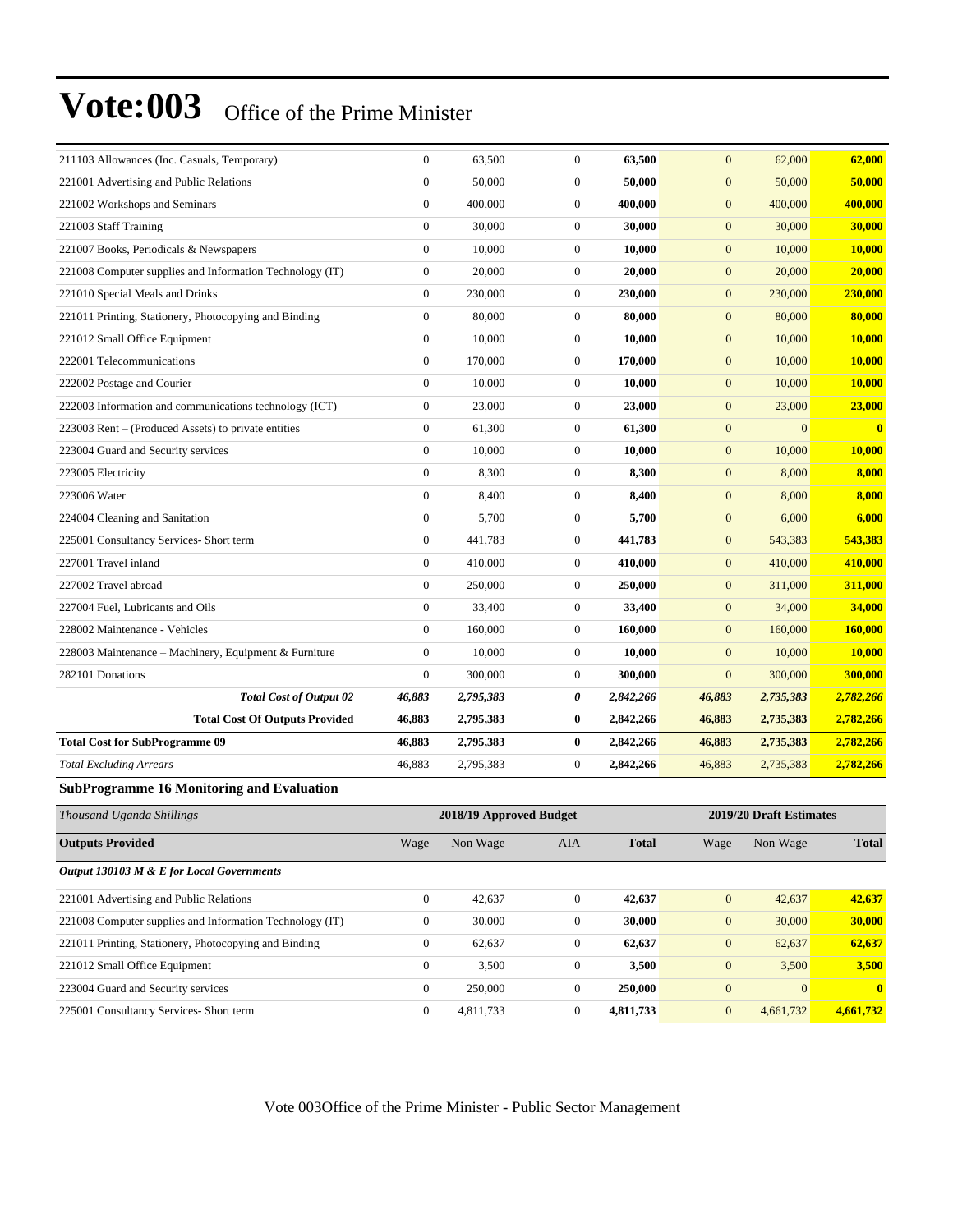| 227001 Travel inland                                                      | $\overline{0}$   | 509.492          | $\mathbf{0}$          | 509,492   | $\mathbf{0}$          | 509,493        | 509,493      |
|---------------------------------------------------------------------------|------------------|------------------|-----------------------|-----------|-----------------------|----------------|--------------|
| <b>Total Cost of Output 03</b>                                            | 0                | 5,710,000        | 0                     | 5,710,000 | $\boldsymbol{\theta}$ | 5,310,000      | 5,310,000    |
| <b>Output 130106 Functioning National Monitoring and Evaluation</b>       |                  |                  |                       |           |                       |                |              |
| 211101 General Staff Salaries                                             | 155,047          | $\boldsymbol{0}$ | $\mathbf{0}$          | 155,047   | 155,047               | $\mathbf{0}$   | 155,047      |
| 211103 Allowances (Inc. Casuals, Temporary)                               | $\boldsymbol{0}$ | 67,800           | $\boldsymbol{0}$      | 67,800    | $\mathbf{0}$          | 100,000        | 100,000      |
| 221001 Advertising and Public Relations                                   | $\boldsymbol{0}$ | 7,200            | $\mathbf{0}$          | 7,200     | $\mathbf{0}$          | 7,200          | 7,200        |
| 221003 Staff Training                                                     | $\boldsymbol{0}$ | 20,378           | $\mathbf{0}$          | 20,378    | $\mathbf{0}$          | 20,378         | 20,378       |
| 221007 Books, Periodicals & Newspapers                                    | $\overline{0}$   | 7,360            | $\mathbf{0}$          | 7,360     | $\mathbf{0}$          | 7,360          | 7,360        |
| 221008 Computer supplies and Information Technology (IT)                  | $\overline{0}$   | 49,080           | $\overline{0}$        | 49,080    | $\mathbf{0}$          | $\overline{0}$ | $\mathbf{0}$ |
| 221011 Printing, Stationery, Photocopying and Binding                     | $\overline{0}$   | 53,866           | $\overline{0}$        | 53,866    | $\mathbf{0}$          | 53,866         | 53,866       |
| 221012 Small Office Equipment                                             | $\overline{0}$   | 7,800            | $\mathbf{0}$          | 7,800     | $\overline{0}$        | 7,800          | 7,800        |
| 222001 Telecommunications                                                 | $\boldsymbol{0}$ | 10,600           | $\mathbf{0}$          | 10,600    | $\mathbf{0}$          | 15,000         | 15,000       |
| 222003 Information and communications technology (ICT)                    | $\boldsymbol{0}$ | 25,000           | $\mathbf{0}$          | 25,000    | $\mathbf{0}$          | 43,000         | 43,000       |
| 223003 Rent – (Produced Assets) to private entities                       | $\overline{0}$   | $\boldsymbol{0}$ | $\boldsymbol{0}$      | $\bf{0}$  | $\mathbf{0}$          | 80,000         | 80,000       |
| 223004 Guard and Security services                                        | $\overline{0}$   | 11,000           | $\mathbf{0}$          | 11,000    | $\mathbf{0}$          | 10,000         | 10,000       |
| 223005 Electricity                                                        | $\overline{0}$   | 9,200            | $\overline{0}$        | 9,200     | $\overline{0}$        | 15,000         | 15,000       |
| 223006 Water                                                              | $\overline{0}$   | 9,100            | $\overline{0}$        | 9,100     | $\mathbf{0}$          | 15,000         | 15,000       |
| 224004 Cleaning and Sanitation                                            | $\overline{0}$   | 6,100            | $\mathbf{0}$          | 6,100     | $\mathbf{0}$          | 10,000         | 10,000       |
| 225001 Consultancy Services- Short term                                   | $\boldsymbol{0}$ | 1,022,530        | $\mathbf{0}$          | 1,022,530 | $\mathbf{0}$          | 1,059,638      | 1,059,638    |
| 227001 Travel inland                                                      | $\overline{0}$   | 147,100          | $\overline{0}$        | 147,100   | $\mathbf{0}$          | 147,100        | 147,100      |
| 227002 Travel abroad                                                      | $\overline{0}$   | 40,864           | $\overline{0}$        | 40,864    | $\mathbf{0}$          | 40,864         | 40,864       |
| 227004 Fuel, Lubricants and Oils                                          | $\overline{0}$   | 106,700          | $\overline{0}$        | 106,700   | $\mathbf{0}$          | 42,000         | 42,000       |
| 228002 Maintenance - Vehicles                                             | $\overline{0}$   | 70,000           | $\overline{0}$        | 70,000    | $\mathbf{0}$          | 70,000         | 70,000       |
| 228003 Maintenance - Machinery, Equipment & Furniture                     | $\overline{0}$   | 10,700           | $\overline{0}$        | 10,700    | $\overline{0}$        | 14,000         | 14,000       |
| <b>Total Cost of Output 06</b>                                            | 155,047          | 1,682,378        | $\boldsymbol{\theta}$ | 1,837,425 | 155,047               | 1,758,206      | 1,913,253    |
| Output 130107 M & E for Agencies, NGO's and Other Government Institutions |                  |                  |                       |           |                       |                |              |
| 221011 Printing, Stationery, Photocopying and Binding                     | $\boldsymbol{0}$ | $\boldsymbol{0}$ | $\mathbf{0}$          | $\bf{0}$  | $\mathbf{0}$          | 50,000         | 50,000       |
| 221012 Small Office Equipment                                             | $\boldsymbol{0}$ | $\Omega$         | $\boldsymbol{0}$      | $\bf{0}$  | $\mathbf{0}$          | 10,000         | 10,000       |
| 227001 Travel inland                                                      | $\boldsymbol{0}$ | 250,000          | $\mathbf{0}$          | 250,000   | $\mathbf{0}$          | 250,000        | 250,000      |
| 228002 Maintenance - Vehicles                                             | $\overline{0}$   | $\mathbf{0}$     | $\boldsymbol{0}$      | $\bf{0}$  | $\mathbf{0}$          | 114,172        | 114,172      |
| Total Cost of Output 07                                                   | 0                | 250,000          | $\pmb{\theta}$        | 250,000   | $\boldsymbol{\theta}$ | 424,172        | 424,172      |
| <b>Total Cost Of Outputs Provided</b>                                     | 155,047          | 7,642,378        | $\bf{0}$              | 7,797,425 | 155,047               | 7,492,378      | 7,647,425    |
| <b>Total Cost for SubProgramme 16</b>                                     | 155,047          | 7,642,378        | $\bf{0}$              | 7,797,425 | 155,047               | 7,492,378      | 7,647,425    |
| <b>Total Excluding Arrears</b>                                            | 155,047          | 7,642,378        | $\overline{0}$        | 7,797,425 | 155,047               | 7,492,378      | 7,647,425    |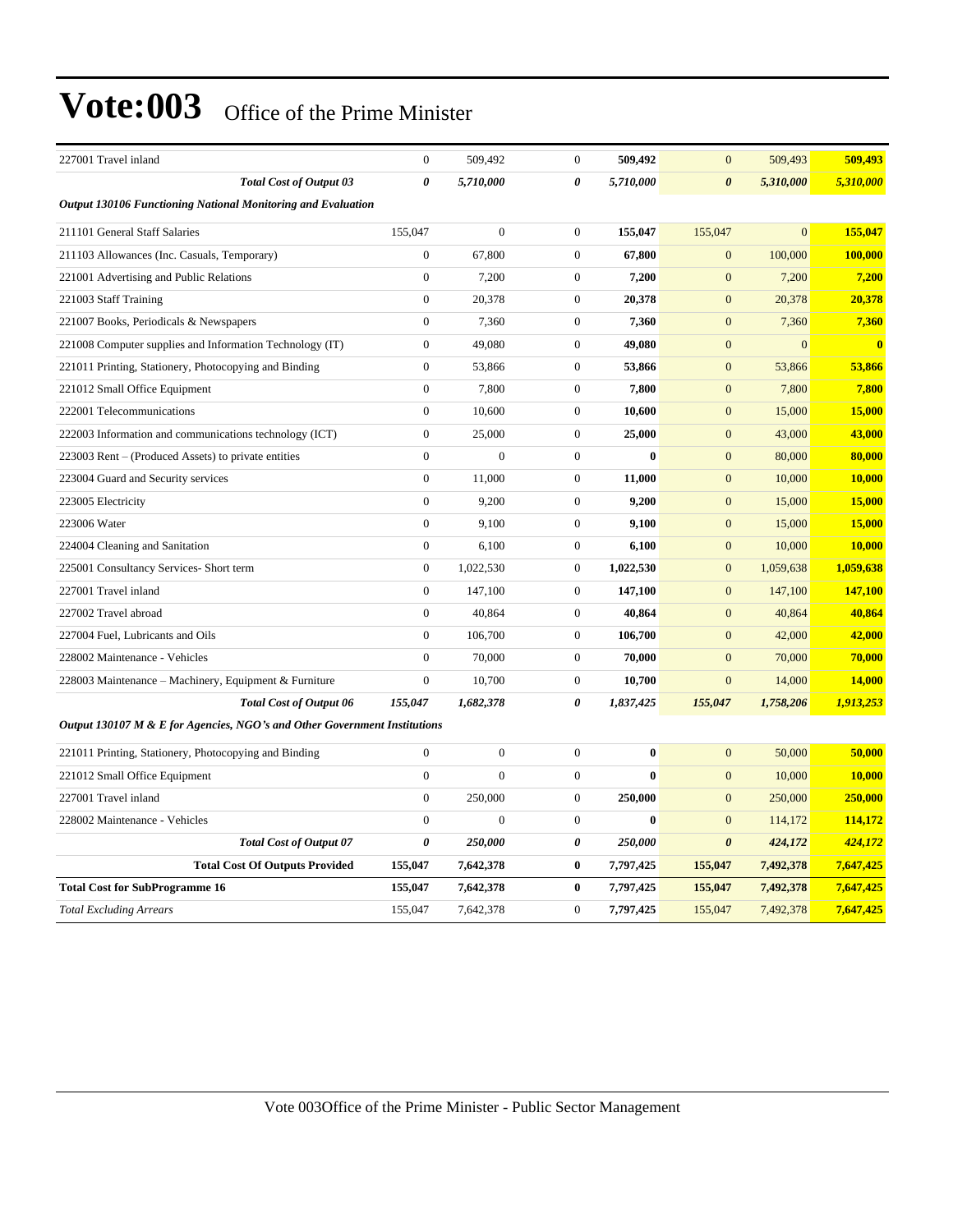#### **SubProgramme 17 Policy Implementation and Coordination**

| Thousand Uganda Shillings                                   |                  | 2018/19 Approved Budget |                  |              |                  | 2019/20 Draft Estimates |               |
|-------------------------------------------------------------|------------------|-------------------------|------------------|--------------|------------------|-------------------------|---------------|
| <b>Outputs Provided</b>                                     | Wage             | Non Wage                | AIA              | <b>Total</b> | Wage             | Non Wage                | <b>Total</b>  |
| Output 130101 Government policy implementation coordination |                  |                         |                  |              |                  |                         |               |
| 211101 General Staff Salaries                               | 105,836          | $\boldsymbol{0}$        | $\boldsymbol{0}$ | 105,836      | 105,836          | $\overline{0}$          | 105,836       |
| 211103 Allowances (Inc. Casuals, Temporary)                 | $\boldsymbol{0}$ | 13,000                  | 0                | 13,000       | $\boldsymbol{0}$ | 13,000                  | <b>13,000</b> |
| 221002 Workshops and Seminars                               | $\boldsymbol{0}$ | 80,000                  | $\boldsymbol{0}$ | 80,000       | $\mathbf{0}$     | 220,000                 | 220,000       |
| 221003 Staff Training                                       | $\boldsymbol{0}$ | 13,000                  | $\boldsymbol{0}$ | 13,000       | $\mathbf{0}$     | 5,000                   | 5,000         |
| 221005 Hire of Venue (chairs, projector, etc)               | $\boldsymbol{0}$ | 81,000                  | $\boldsymbol{0}$ | 81,000       | $\mathbf{0}$     | 20,250                  | 20,250        |
| 221007 Books, Periodicals & Newspapers                      | $\mathbf{0}$     | 5,000                   | $\boldsymbol{0}$ | 5,000        | $\mathbf{0}$     | 3,000                   | 3,000         |
| 221008 Computer supplies and Information Technology (IT)    | $\boldsymbol{0}$ | 15,000                  | $\boldsymbol{0}$ | 15,000       | $\mathbf{0}$     | 5,000                   | 5,000         |
| 221009 Welfare and Entertainment                            | $\boldsymbol{0}$ | 35,702                  | $\boldsymbol{0}$ | 35,702       | $\mathbf{0}$     | 8,926                   | 8,926         |
| 221011 Printing, Stationery, Photocopying and Binding       | $\boldsymbol{0}$ | 30,000                  | $\boldsymbol{0}$ | 30,000       | $\mathbf{0}$     | 7,500                   | 7,500         |
| 221012 Small Office Equipment                               | $\boldsymbol{0}$ | 14,000                  | $\boldsymbol{0}$ | 14,000       | $\mathbf{0}$     | 3,500                   | 3,500         |
| 222001 Telecommunications                                   | $\boldsymbol{0}$ | 2,000                   | $\boldsymbol{0}$ | 2,000        | $\mathbf{0}$     | 2,000                   | 2,000         |
| 222003 Information and communications technology (ICT)      | $\boldsymbol{0}$ | 4,700                   | $\boldsymbol{0}$ | 4,700        | $\mathbf{0}$     | 5,000                   | 5,000         |
| 223003 Rent – (Produced Assets) to private entities         | $\boldsymbol{0}$ | 12,600                  | $\boldsymbol{0}$ | 12,600       | $\boldsymbol{0}$ | 13,000                  | 13,000        |
| 223004 Guard and Security services                          | $\boldsymbol{0}$ | 2,060                   | $\boldsymbol{0}$ | 2,060        | $\mathbf{0}$     | 2,000                   | 2,000         |
| 223005 Electricity                                          | $\boldsymbol{0}$ | 1,720                   | $\boldsymbol{0}$ | 1,720        | $\mathbf{0}$     | 2,000                   | 2,000         |
| 223006 Water                                                | $\boldsymbol{0}$ | 1,710                   | $\boldsymbol{0}$ | 1,710        | $\mathbf{0}$     | 2,000                   | 2,000         |
| 224004 Cleaning and Sanitation                              | $\boldsymbol{0}$ | 1,200                   | $\boldsymbol{0}$ | 1,200        | $\mathbf{0}$     | 1,000                   | 1,000         |
| 225001 Consultancy Services- Short term                     | $\boldsymbol{0}$ | 89,571                  | $\boldsymbol{0}$ | 89,571       | $\mathbf{0}$     | 22,400                  | 22,400        |
| 227001 Travel inland                                        | $\boldsymbol{0}$ | 160,000                 | $\boldsymbol{0}$ | 160,000      | $\mathbf{0}$     | 240,000                 | 240,000       |
| 227004 Fuel, Lubricants and Oils                            | $\overline{0}$   | 6,800                   | $\boldsymbol{0}$ | 6,800        | $\mathbf{0}$     | 7,000                   | 7,000         |
| 228002 Maintenance - Vehicles                               | $\mathbf{0}$     | 20,000                  | 0                | 20,000       | $\mathbf{0}$     | 8,000                   | 8,000         |
| 228003 Maintenance – Machinery, Equipment & Furniture       | $\mathbf{0}$     | 2,000                   | $\boldsymbol{0}$ | 2,000        | $\boldsymbol{0}$ | 2,000                   | 2,000         |
| <b>Total Cost of Output 01</b>                              | 105,836          | 591,063                 | 0                | 696,900      | 105,836          | 592,576                 | 698,412       |
| Output 130114 Sector wide coordination strengthened         |                  |                         |                  |              |                  |                         |               |
| 221002 Workshops and Seminars                               | $\boldsymbol{0}$ | $\boldsymbol{0}$        | $\boldsymbol{0}$ | $\bf{0}$     | $\mathbf{0}$     | 20,000                  | 20,000        |
| 221003 Staff Training                                       | $\overline{0}$   | $\boldsymbol{0}$        | $\boldsymbol{0}$ | $\bf{0}$     | $\boldsymbol{0}$ | 4,000                   | 4,000         |
| 221005 Hire of Venue (chairs, projector, etc)               | $\mathbf{0}$     | $\boldsymbol{0}$        | $\overline{0}$   | $\bf{0}$     | $\mathbf{0}$     | 20,250                  | 20,250        |
| 221008 Computer supplies and Information Technology (IT)    | $\boldsymbol{0}$ | $\boldsymbol{0}$        | $\boldsymbol{0}$ | $\bf{0}$     | $\mathbf{0}$     | 3,000                   | 3,000         |
| 221009 Welfare and Entertainment                            | $\mathbf{0}$     | $\boldsymbol{0}$        | $\boldsymbol{0}$ | $\bf{0}$     | $\boldsymbol{0}$ | 8,926                   | 8,926         |
| 221011 Printing, Stationery, Photocopying and Binding       | $\boldsymbol{0}$ | $\boldsymbol{0}$        | $\boldsymbol{0}$ | $\bf{0}$     | $\mathbf{0}$     | 7,500                   | 7,500         |
| 221012 Small Office Equipment                               | $\mathbf{0}$     | $\boldsymbol{0}$        | $\boldsymbol{0}$ | $\bf{0}$     | $\mathbf{0}$     | 3,500                   | 3,500         |
| 225001 Consultancy Services- Short term                     | $\boldsymbol{0}$ | $\boldsymbol{0}$        | $\boldsymbol{0}$ | $\bf{0}$     | $\mathbf{0}$     | 25,825                  | 25,825        |
| 227001 Travel inland                                        | $\mathbf{0}$     | $\boldsymbol{0}$        | $\boldsymbol{0}$ | $\bf{0}$     | $\mathbf{0}$     | 40,000                  | 40,000        |
| <b>Total Cost of Output 14</b>                              | 0                | 0                       | 0                | 0            | $\pmb{\theta}$   | 133,000                 | 133,000       |
| <b>Output 130115 International Commitments coordinated</b>  |                  |                         |                  |              |                  |                         |               |
| 221002 Workshops and Seminars                               | $\boldsymbol{0}$ | $\boldsymbol{0}$        | $\boldsymbol{0}$ | $\bf{0}$     | $\mathbf{0}$     | 20,000                  | 20,000        |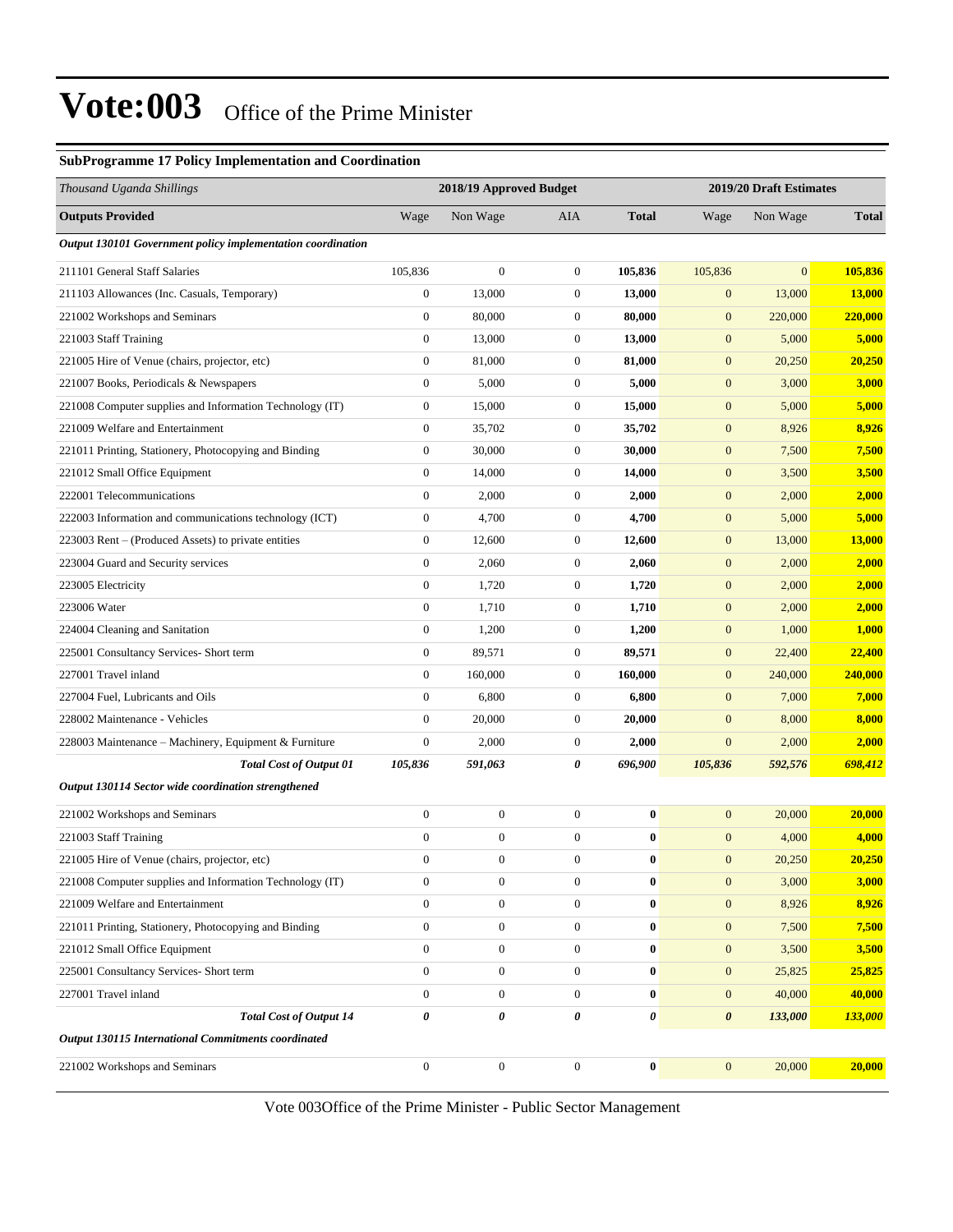| 221005 Hire of Venue (chairs, projector, etc)                                         | $\overline{0}$ | $\overline{0}$ | $\Omega$       | $\mathbf{0}$          | $\overline{0}$        | 4,000   | 4,000     |
|---------------------------------------------------------------------------------------|----------------|----------------|----------------|-----------------------|-----------------------|---------|-----------|
| 221009 Welfare and Entertainment                                                      | $\Omega$       | $\overline{0}$ | $\Omega$       | $\mathbf{0}$          | $\mathbf{0}$          | 8,926   | 8,926     |
| 221011 Printing, Stationery, Photocopying and Binding                                 | $\Omega$       | $\overline{0}$ | $\Omega$       | $\mathbf{0}$          | $\overline{0}$        | 8,000   | 8,000     |
| 221012 Small Office Equipment                                                         | $\Omega$       | $\overline{0}$ | $\Omega$       | $\mathbf{0}$          | $\mathbf{0}$          | 3,500   | 3,500     |
| 225001 Consultancy Services- Short term                                               | $\Omega$       | $\overline{0}$ | $\Omega$       | $\mathbf{0}$          | $\mathbf{0}$          | 47,575  | 47,575    |
| 227001 Travel inland                                                                  | $\Omega$       | $\overline{0}$ | $\Omega$       | $\mathbf{0}$          | $\mathbf{0}$          | 40,000  | 40,000    |
| <b>Total Cost of Output 15</b>                                                        | $\theta$       | 0              | 0              | $\boldsymbol{\theta}$ | $\boldsymbol{\theta}$ | 132,000 | 132,000   |
| Output 130116 Civil Society Organisations (CSOs)/Private Sector interests coordinated |                |                |                |                       |                       |         |           |
| 221002 Workshops and Seminars                                                         | $\overline{0}$ | $\overline{0}$ | $\overline{0}$ | $\mathbf{0}$          | $\mathbf{0}$          | 20,000  | 20,000    |
| 221005 Hire of Venue (chairs, projector, etc)                                         | $\mathbf{0}$   | $\overline{0}$ | $\overline{0}$ | $\bf{0}$              | $\mathbf{0}$          | 32,000  | 32,000    |
| 221008 Computer supplies and Information Technology (IT)                              | $\Omega$       | $\overline{0}$ | $\Omega$       | $\mathbf{0}$          | $\Omega$              | 4,400   | 4,400     |
| 221009 Welfare and Entertainment                                                      | $\Omega$       | $\overline{0}$ | $\Omega$       | $\mathbf{0}$          | $\mathbf{0}$          | 8,926   | 8,926     |
| 221011 Printing, Stationery, Photocopying and Binding                                 | $\mathbf{0}$   | $\overline{0}$ | $\overline{0}$ | $\bf{0}$              | $\mathbf{0}$          | 7,600   | 7,600     |
| 221012 Small Office Equipment                                                         | $\Omega$       | $\overline{0}$ | $\overline{0}$ | $\mathbf{0}$          | $\mathbf{0}$          | 3,500   | 3,500     |
| 225001 Consultancy Services- Short term                                               | $\overline{0}$ | $\overline{0}$ | $\overline{0}$ | $\mathbf{0}$          | $\mathbf{0}$          | 17,062  | 17,062    |
| 227001 Travel inland                                                                  | $\Omega$       | $\mathbf{0}$   | $\Omega$       | $\mathbf{0}$          | $\mathbf{0}$          | 40,000  | 40,000    |
| <b>Total Cost of Output 16</b>                                                        | 0              | 0              | 0              | $\boldsymbol{\theta}$ | $\boldsymbol{\theta}$ | 133,488 | 133,488   |
| <b>Total Cost Of Outputs Provided</b>                                                 | 105,836        | 591,063        | $\bf{0}$       | 696,900               | 105,836               | 991,063 | 1,096,900 |
| <b>Total Cost for SubProgramme 17</b>                                                 | 105,836        | 591,063        | $\bf{0}$       | 696,900               | 105,836               | 991,063 | 1,096,900 |
| <b>Total Excluding Arrears</b>                                                        | 105,836        | 591,063        | $\overline{0}$ | 696,900               | 105,836               | 991,063 | 1,096,900 |
|                                                                                       |                |                |                |                       |                       |         |           |

**SubProgramme 20 1st Deputy Prime Minister/Deputy Leader of Govt Business**

| Thousand Uganda Shillings                                   |                  | 2018/19 Approved Budget |                |              |              | 2019/20 Draft Estimates |              |  |
|-------------------------------------------------------------|------------------|-------------------------|----------------|--------------|--------------|-------------------------|--------------|--|
| <b>Outputs Provided</b>                                     | Wage             | Non Wage                | <b>AIA</b>     | <b>Total</b> | Wage         | Non Wage                | <b>Total</b> |  |
| Output 130101 Government policy implementation coordination |                  |                         |                |              |              |                         |              |  |
| 211101 General Staff Salaries                               | 29,721           | $\mathbf{0}$            | $\overline{0}$ | 29,721       | 29,721       | $\overline{0}$          | 29,721       |  |
| 211103 Allowances (Inc. Casuals, Temporary)                 | $\boldsymbol{0}$ | 8,000                   | $\mathbf{0}$   | 8,000        | $\mathbf{0}$ | 8,000                   | 8,000        |  |
| 221007 Books, Periodicals & Newspapers                      | $\overline{0}$   | 8,000                   | $\mathbf{0}$   | 8,000        | $\mathbf{0}$ | 8,000                   | 8,000        |  |
| 221008 Computer supplies and Information Technology (IT)    | $\overline{0}$   | 10,000                  | $\mathbf{0}$   | 10,000       | $\mathbf{0}$ | 10,000                  | 10,000       |  |
| 221009 Welfare and Entertainment                            | $\mathbf{0}$     | 7,113                   | $\mathbf{0}$   | 7,113        | $\mathbf{0}$ | 7,113                   | 7,113        |  |
| 221011 Printing, Stationery, Photocopying and Binding       | $\overline{0}$   | 15,000                  | $\mathbf{0}$   | 15,000       | $\mathbf{0}$ | 15,000                  | 15,000       |  |
| 222001 Telecommunications                                   | $\Omega$         | 1,000                   | $\Omega$       | 1,000        | $\mathbf{0}$ | 1,000                   | 1,000        |  |
| 222003 Information and communications technology (ICT)      | $\mathbf{0}$     | $\mathbf{0}$            | $\mathbf{0}$   | $\bf{0}$     | $\mathbf{0}$ | 3,000                   | 3,000        |  |
| 223003 Rent – (Produced Assets) to private entities         | $\overline{0}$   | 7,000                   | $\theta$       | 7,000        | $\mathbf{0}$ | 7,000                   | 7,000        |  |
| 223004 Guard and Security services                          | $\overline{0}$   | 1,000                   | $\mathbf{0}$   | 1,000        | $\mathbf{0}$ | 1,000                   | 1,000        |  |
| 223005 Electricity                                          | $\overline{0}$   | 1,000                   | $\mathbf{0}$   | 1,000        | $\mathbf{0}$ | 1,000                   | 1,000        |  |
| 223006 Water                                                | $\overline{0}$   | 1,000                   | $\mathbf{0}$   | 1,000        | $\mathbf{0}$ | 1,000                   | 1,000        |  |
| 224004 Cleaning and Sanitation                              | $\overline{0}$   | 1,000                   | $\mathbf{0}$   | 1,000        | $\mathbf{0}$ | 1,000                   | 1,000        |  |
| 227001 Travel inland                                        | $\Omega$         | 127,000                 | $\Omega$       | 127,000      | $\mathbf{0}$ | 123,000                 | 123,000      |  |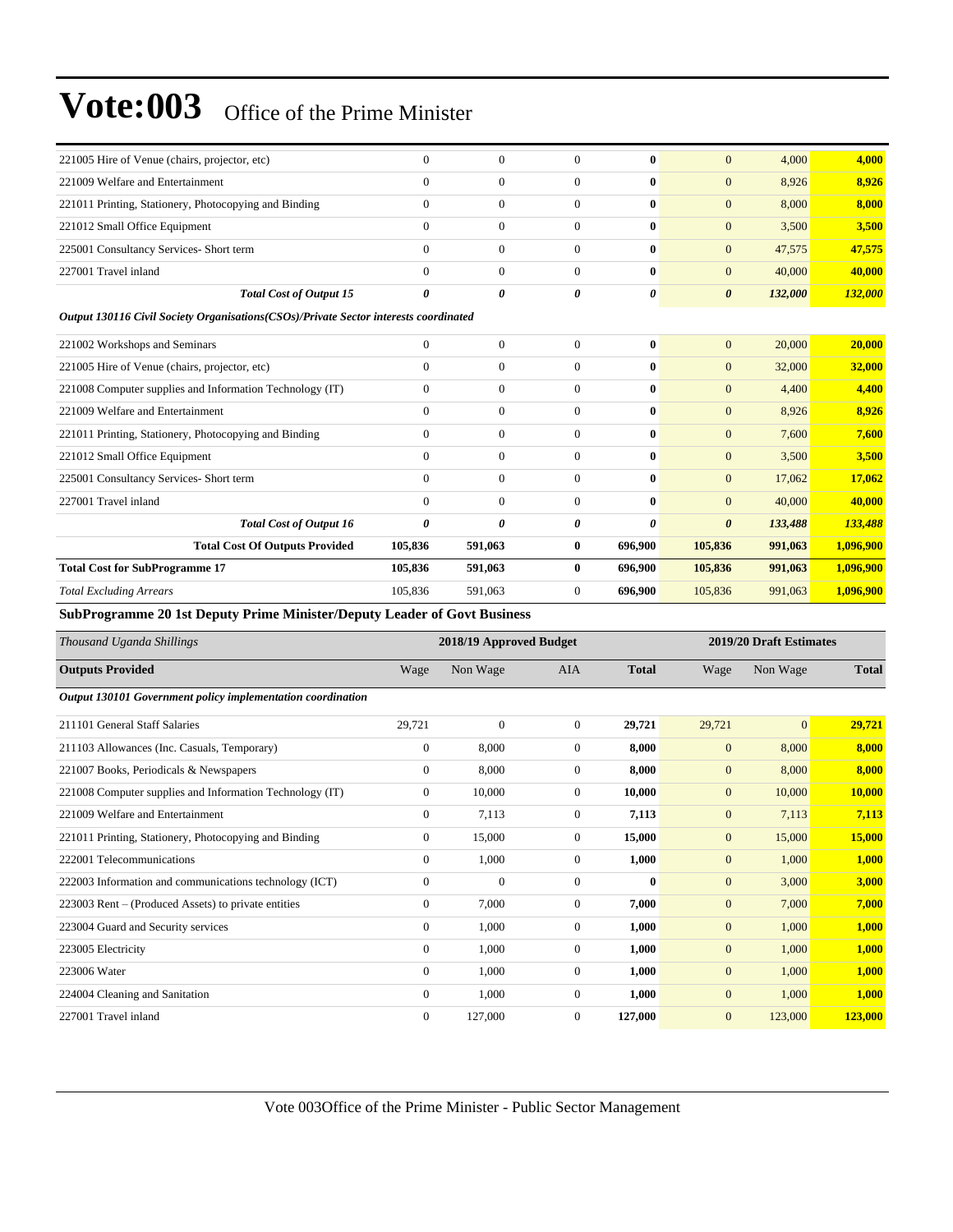| 227002 Travel abroad                                         | $\boldsymbol{0}$ | 108,000                 | $\boldsymbol{0}$ | 108,000      | $\mathbf{0}$     | 108,000                 | 108,000                 |
|--------------------------------------------------------------|------------------|-------------------------|------------------|--------------|------------------|-------------------------|-------------------------|
| 227004 Fuel, Lubricants and Oils                             | $\boldsymbol{0}$ | 14,000                  | $\boldsymbol{0}$ | 14,000       | $\boldsymbol{0}$ | 4,000                   | 4,000                   |
| 228002 Maintenance - Vehicles                                | $\boldsymbol{0}$ | 30,000                  | $\mathbf{0}$     | 30,000       | $\mathbf{0}$     | 40,000                  | 40,000                  |
| 228003 Maintenance – Machinery, Equipment & Furniture        | $\mathbf{0}$     | $\mathbf{0}$            | $\boldsymbol{0}$ | $\bf{0}$     | $\mathbf{0}$     | 1,000                   | <b>1,000</b>            |
| 282101 Donations                                             | $\mathbf{0}$     | $\mathbf{0}$            | $\boldsymbol{0}$ | $\bf{0}$     | $\mathbf{0}$     | 300,000                 | 300,000                 |
| <b>Total Cost of Output 01</b>                               | 29,721           | 339,113                 | 0                | 368,835      | 29,721           | 639,113                 | 668,835                 |
| <b>Total Cost Of Outputs Provided</b>                        | 29,721           | 339,113                 | 0                | 368,835      | 29,721           | 639,113                 | 668,835                 |
| <b>Total Cost for SubProgramme 20</b>                        | 29,721           | 339,113                 | $\bf{0}$         | 368,835      | 29,721           | 639,113                 | 668,835                 |
| <b>Total Excluding Arrears</b>                               | 29,721           | 339,113                 | $\boldsymbol{0}$ | 368,835      | 29,721           | 639,113                 | 668,835                 |
| SubProgramme 24 Prime Minister's Delivery Unit               |                  |                         |                  |              |                  |                         |                         |
| Thousand Uganda Shillings                                    |                  | 2018/19 Approved Budget |                  |              |                  | 2019/20 Draft Estimates |                         |
| <b>Outputs Provided</b>                                      | Wage             | Non Wage                | AIA              | <b>Total</b> | Wage             | Non Wage                | <b>Total</b>            |
| Output 130106 Functioning National Monitoring and Evaluation |                  |                         |                  |              |                  |                         |                         |
| 211102 Contract Staff Salaries                               | 426,380          | $\mathbf{0}$            | $\mathbf{0}$     | 426,380      | 426,380          | $\mathbf{0}$            | 426,380                 |
| 211103 Allowances (Inc. Casuals, Temporary)                  | $\boldsymbol{0}$ | 35,730                  | $\boldsymbol{0}$ | 35,730       | $\boldsymbol{0}$ | 36,000                  | 36,000                  |
| 221001 Advertising and Public Relations                      | $\boldsymbol{0}$ | 30,000                  | $\mathbf{0}$     | 30,000       | $\boldsymbol{0}$ | 30,000                  | 30,000                  |
| 221002 Workshops and Seminars                                | $\boldsymbol{0}$ | 200,000                 | $\mathbf{0}$     | 200,000      | $\boldsymbol{0}$ | 200,000                 | 200,000                 |
| 221003 Staff Training                                        | $\boldsymbol{0}$ | 40,000                  | $\boldsymbol{0}$ | 40,000       | $\boldsymbol{0}$ | 40,000                  | 40,000                  |
| 221007 Books, Periodicals & Newspapers                       | $\boldsymbol{0}$ | 10,000                  | $\mathbf{0}$     | 10,000       | $\mathbf{0}$     | 10,000                  | 10,000                  |
| 221008 Computer supplies and Information Technology (IT)     | $\boldsymbol{0}$ | 25,000                  | $\boldsymbol{0}$ | 25,000       | $\boldsymbol{0}$ | 25,000                  | 25,000                  |
| 221009 Welfare and Entertainment                             | $\boldsymbol{0}$ | 20,000                  | $\mathbf{0}$     | 20,000       | $\boldsymbol{0}$ | 20,000                  | 20,000                  |
| 221010 Special Meals and Drinks                              | $\boldsymbol{0}$ | 20,000                  | $\boldsymbol{0}$ | 20,000       | $\boldsymbol{0}$ | $\boldsymbol{0}$        | $\overline{\mathbf{0}}$ |
| 221011 Printing, Stationery, Photocopying and Binding        | $\boldsymbol{0}$ | 100,000                 | $\boldsymbol{0}$ | 100,000      | $\boldsymbol{0}$ | 100,000                 | <b>100,000</b>          |
| 221012 Small Office Equipment                                | $\boldsymbol{0}$ | 10,000                  | $\mathbf{0}$     | 10,000       | $\mathbf{0}$     | 10,000                  | 10,000                  |
| 222001 Telecommunications                                    | $\boldsymbol{0}$ | 5,633                   | $\boldsymbol{0}$ | 5,633        | $\boldsymbol{0}$ | 6,000                   | 6,000                   |
| 222003 Information and communications technology (ICT)       | $\boldsymbol{0}$ | 13,197                  | $\boldsymbol{0}$ | 13,197       | $\boldsymbol{0}$ | 13,000                  | 13,000                  |
| 223003 Rent – (Produced Assets) to private entities          | $\boldsymbol{0}$ | 35,400                  | $\mathbf{0}$     | 35,400       | $\boldsymbol{0}$ | 36,000                  | 36,000                  |
| 223004 Guard and Security services                           | $\boldsymbol{0}$ | 5,794                   | $\boldsymbol{0}$ | 5,794        | $\boldsymbol{0}$ | 6,000                   | 6,000                   |
| 223005 Electricity                                           | $\boldsymbol{0}$ | 4,830                   | $\boldsymbol{0}$ | 4,830        | $\mathbf{0}$     | 5,000                   | 5,000                   |
| 223006 Water                                                 | $\boldsymbol{0}$ | 4,820                   | $\boldsymbol{0}$ | 4,820        | $\mathbf{0}$     | 5,000                   | 5,000                   |
| 224004 Cleaning and Sanitation                               | $\boldsymbol{0}$ | 3,219                   | $\boldsymbol{0}$ | 3,219        | $\boldsymbol{0}$ | 3,000                   | 3,000                   |
| 225001 Consultancy Services- Short term                      | $\boldsymbol{0}$ | 250,000                 | $\boldsymbol{0}$ | 250,000      | $\boldsymbol{0}$ | 250,000                 | 250,000                 |
| 227001 Travel inland                                         | $\boldsymbol{0}$ | 340,945                 | $\boldsymbol{0}$ | 340,945      | $\boldsymbol{0}$ | 341,500                 | 341,500                 |
| 227002 Travel abroad                                         | $\boldsymbol{0}$ | 300,000                 | $\boldsymbol{0}$ | 300,000      | $\boldsymbol{0}$ | 277,000                 | 277,000                 |
| 227004 Fuel, Lubricants and Oils                             | $\boldsymbol{0}$ | 19,300                  | $\boldsymbol{0}$ | 19,300       | $\boldsymbol{0}$ | 20,000                  | 20,000                  |
| 228002 Maintenance - Vehicles                                | $\boldsymbol{0}$ | 150,000                 | $\boldsymbol{0}$ | 150,000      | $\boldsymbol{0}$ | 150,000                 | 150,000                 |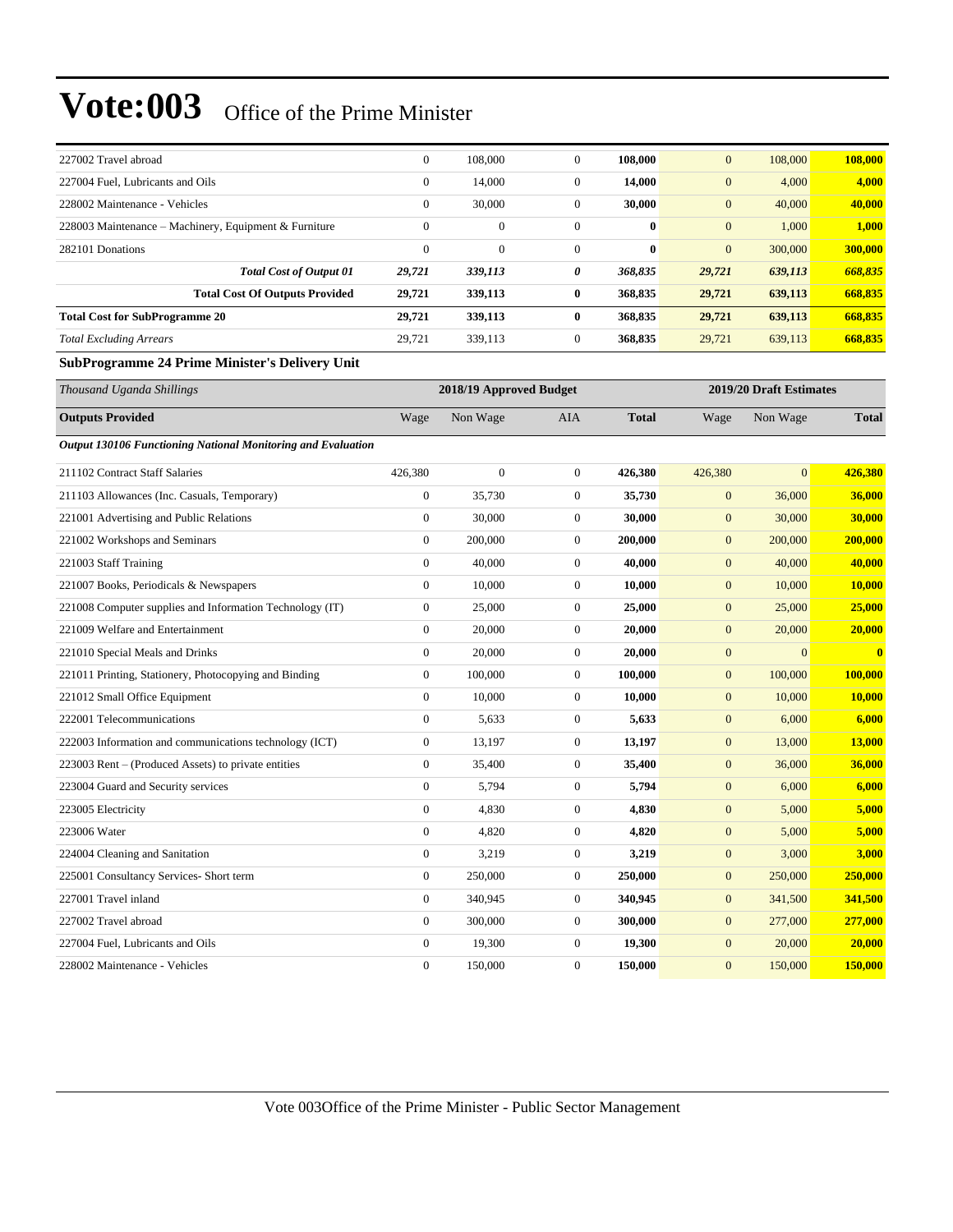| 228003 Maintenance – Machinery, Equipment & Furniture |         | 5.632     | 5.632     |         | 6,000     | 6,000     |
|-------------------------------------------------------|---------|-----------|-----------|---------|-----------|-----------|
| <b>Total Cost of Output 06</b>                        | 426.380 | 1.629.500 | 2.055.880 | 426,380 | 1,589,500 | 2,015,880 |
| <b>Total Cost Of Outputs Provided</b>                 | 426.380 | 1.629.500 | 2.055.880 | 426,380 | 1,589,500 | 2,015,880 |
| <b>Total Cost for SubProgramme 24</b>                 | 426.380 | 1.629.500 | 2.055.880 | 426,380 | 1.589.500 | 2,015,880 |
| <b>Total Excluding Arrears</b>                        | 426,380 | 1.629.500 | 2.055.880 | 426,380 | 1,589,500 | 2,015,880 |

**SubProgramme 26 Communication and Public Relations**

| Thousand Uganda Shillings                                                                  |              | 2018/19 Approved Budget |              |              |                       | 2019/20 Draft Estimates |              |  |
|--------------------------------------------------------------------------------------------|--------------|-------------------------|--------------|--------------|-----------------------|-------------------------|--------------|--|
| <b>Outputs Provided</b>                                                                    | Wage         | Non Wage                | AIA          | <b>Total</b> | Wage                  | Non Wage                | <b>Total</b> |  |
| Output 130113 Communication, Public Relations (PR) and Dissemination of public information |              |                         |              |              |                       |                         |              |  |
| 221001 Advertising and Public Relations                                                    | $\mathbf{0}$ | $\mathbf{0}$            | $\theta$     | $\mathbf{0}$ | $\mathbf{0}$          | 20,000                  | 20,000       |  |
| 221002 Workshops and Seminars                                                              | $\Omega$     | $\mathbf{0}$            | $\theta$     | $\mathbf{0}$ | $\mathbf{0}$          | 80,000                  | 80,000       |  |
| 221008 Computer supplies and Information Technology (IT)                                   | $\mathbf{0}$ | $\boldsymbol{0}$        | $\mathbf{0}$ | $\bf{0}$     | $\mathbf{0}$          | 110,000                 | 110,000      |  |
| 221011 Printing, Stationery, Photocopying and Binding                                      | $\mathbf{0}$ | $\boldsymbol{0}$        | $\theta$     | $\mathbf{0}$ | $\mathbf{0}$          | 10,000                  | 10,000       |  |
| 221012 Small Office Equipment                                                              | $\Omega$     | $\mathbf{0}$            | $\Omega$     | $\mathbf{0}$ | $\mathbf{0}$          | 5,000                   | 5,000        |  |
| 225001 Consultancy Services- Short term                                                    | $\mathbf{0}$ | $\overline{0}$          | $\Omega$     | $\mathbf{0}$ | $\overline{0}$        | 110,000                 | 110,000      |  |
| 227001 Travel inland                                                                       | $\mathbf{0}$ | $\overline{0}$          | $\theta$     | $\mathbf{0}$ | $\overline{0}$        | 130,000                 | 130,000      |  |
| 228002 Maintenance - Vehicles                                                              | $\Omega$     | $\mathbf{0}$            | $\Omega$     | $\mathbf{0}$ | $\overline{0}$        | 35,000                  | 35,000       |  |
| <b>Total Cost of Output 13</b>                                                             | 0            | 0                       | 0            | 0            | $\boldsymbol{\theta}$ | 500,000                 | 500,000      |  |
| <b>Total Cost Of Outputs Provided</b>                                                      | $\bf{0}$     | $\bf{0}$                | $\bf{0}$     | $\mathbf{0}$ | $\bf{0}$              | 500,000                 | 500,000      |  |
| <b>Total Cost for SubProgramme 26</b>                                                      | $\mathbf{0}$ | $\bf{0}$                | $\mathbf{0}$ | $\mathbf{0}$ | $\bf{0}$              | 500,000                 | 500,000      |  |
| <b>Total Excluding Arrears</b>                                                             | $\mathbf{0}$ | $\mathbf{0}$            | $\theta$     | $\bf{0}$     | $\overline{0}$        | 500,000                 | 500,000      |  |

*Development Budget Estimates*

#### **Project 1294 Government Evaluation Facility Project**

| Thousand Uganda Shillings                                    |                               | 2018/19 Approved Budget |                |              | 2019/20 Draft Estimates       |                |              |
|--------------------------------------------------------------|-------------------------------|-------------------------|----------------|--------------|-------------------------------|----------------|--------------|
| <b>Outputs Provided</b>                                      | <b>GoU Dev't External Fin</b> |                         | <b>AIA</b>     | <b>Total</b> | <b>GoU</b> Dev't External Fin |                | <b>Total</b> |
| Output 130106 Functioning National Monitoring and Evaluation |                               |                         |                |              |                               |                |              |
| 211102 Contract Staff Salaries                               | 20,000                        | $\overline{0}$          | $\overline{0}$ | 20,000       | 20,000                        | $\mathbf{0}$   | 20,000       |
| 211103 Allowances (Inc. Casuals, Temporary)                  | 6,950                         | 0                       | $\overline{0}$ | 6,950        | 17,000                        | $\mathbf{0}$   | 17,000       |
| 221001 Advertising and Public Relations                      | 1,800                         | $\mathbf{0}$            | $\overline{0}$ | 1,800        | 180,000                       | $\mathbf{0}$   | 180,000      |
| 221008 Computer supplies and Information Technology (IT)     | 12,000                        | $\overline{0}$          | $\overline{0}$ | 12,000       | 12,000                        | $\overline{0}$ | 12,000       |
| 222001 Telecommunications                                    | 1,000                         | $\overline{0}$          | $\overline{0}$ | 1,000        | 3,000                         | $\mathbf{0}$   | 3,000        |
| 222003 Information and communications technology (ICT)       | 10.000                        | $\mathbf{0}$            | $\overline{0}$ | 10,000       | 6,000                         | $\mathbf{0}$   | 6,000        |
| 223003 Rent – (Produced Assets) to private entities          | 7,000                         | $\overline{0}$          | $\Omega$       | 7,000        | 17,000                        | $\overline{0}$ | 17,000       |
| 223004 Guard and Security services                           | 4,000                         | $\boldsymbol{0}$        | $\overline{0}$ | 4,000        | 3,000                         | $\overline{0}$ | 3,000        |
| 223005 Electricity                                           | 1,000                         | 0                       | $\overline{0}$ | 1,000        | 2,000                         | $\mathbf{0}$   | 2,000        |
| 223006 Water                                                 | 1,000                         | $\overline{0}$          | $\overline{0}$ | 1,000        | 2,000                         | $\mathbf{0}$   | 2,000        |
| 224004 Cleaning and Sanitation                               | 1,000                         | $\boldsymbol{0}$        | $\overline{0}$ | 1,000        | 2,000                         | $\mathbf{0}$   | 2,000        |
| 225001 Consultancy Services- Short term                      | 684,661                       | $\overline{0}$          | $\overline{0}$ | 684,661      | 309,411                       | $\overline{0}$ | 309,411      |
| 227004 Fuel, Lubricants and Oils                             | 4,000                         | $\overline{0}$          | $\Omega$       | 4,000        | 9,000                         | $\mathbf{0}$   | 9,000        |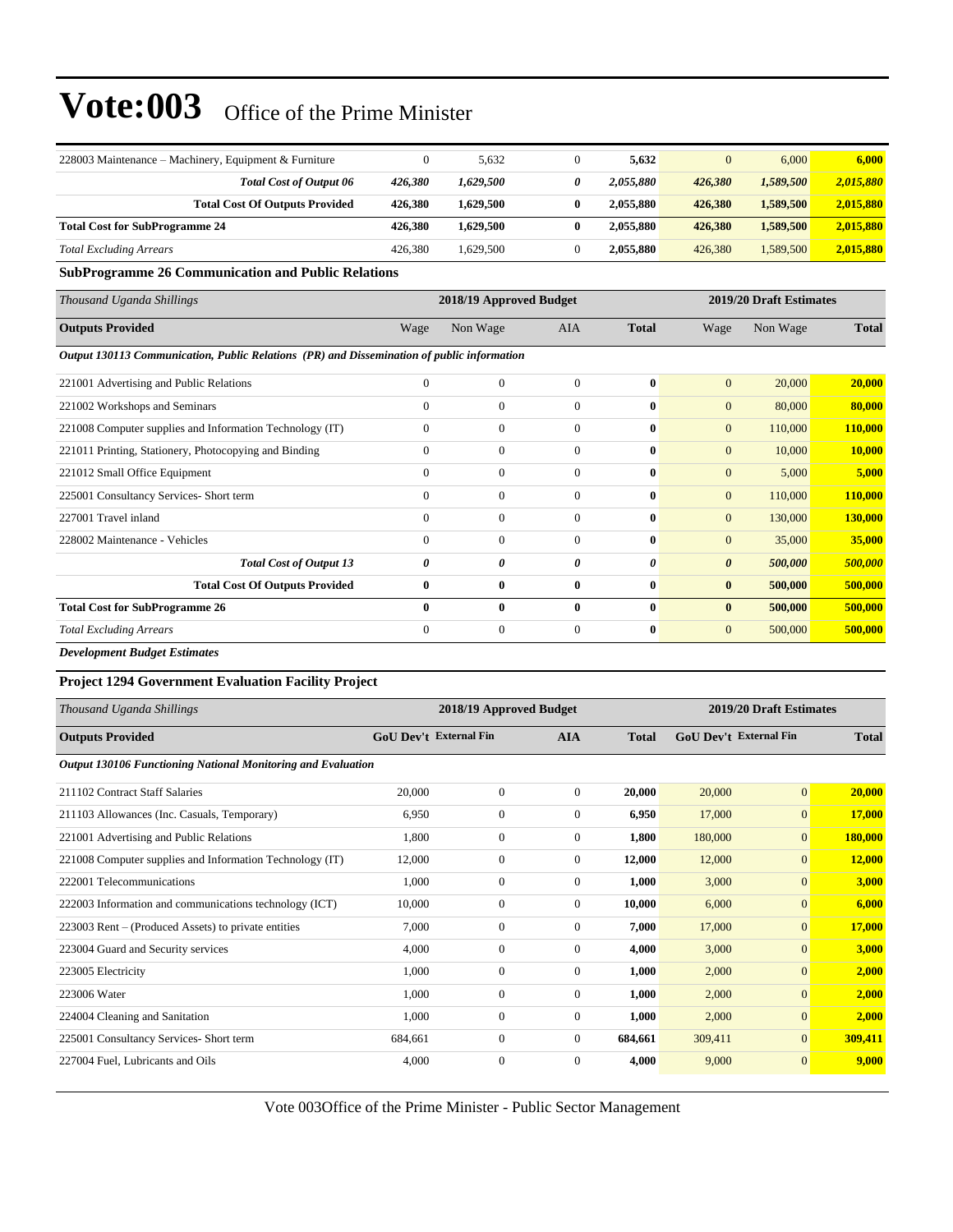| 228003 Maintenance – Machinery, Equipment & Furniture                                      | 1,000                         | $\boldsymbol{0}$    | $\mathbf{0}$   | 1,000        | 3,000                         | $\mathbf{0}$          | 3,000        |
|--------------------------------------------------------------------------------------------|-------------------------------|---------------------|----------------|--------------|-------------------------------|-----------------------|--------------|
| Total Cost Of Output 130106                                                                | 755,411                       | 0                   | 0              | 755,411      | 585,411                       | $\boldsymbol{\theta}$ | 585,411      |
| <b>Total Cost for Outputs Provided</b>                                                     | 755,411                       | $\boldsymbol{0}$    | $\overline{0}$ | 755,411      | 585,411                       | $\overline{0}$        | 585,411      |
| <b>Capital Purchases</b>                                                                   | <b>GoU Dev't External Fin</b> |                     | <b>AIA</b>     | <b>Total</b> | <b>GoU Dev't External Fin</b> |                       | <b>Total</b> |
| Output 130175 Purchase of Motor Vehicles and Other Transport Equipment                     |                               |                     |                |              |                               |                       |              |
| 312201 Transport Equipment                                                                 | $\mathbf{0}$                  | $\overline{0}$      | $\mathbf{0}$   | $\bf{0}$     | 170,000                       | $\overline{0}$        | 170,000      |
| Total Cost Of Output 130175                                                                | 0                             | 0                   | 0              | 0            | 170,000                       | $\boldsymbol{\theta}$ | 170,000      |
| <b>Total Cost for Capital Purchases</b>                                                    | $\mathbf{0}$                  | $\boldsymbol{0}$    | $\Omega$       | $\bf{0}$     | 170,000                       | $\overline{0}$        | 170,000      |
| <b>Total Cost for Project: 1294</b>                                                        | 755,411                       | $\mathbf{0}$        | $\overline{0}$ | 755,411      | 755,411                       | $\overline{0}$        | 755,411      |
| <b>Total Excluding Arrears</b>                                                             | 755,411                       | $\boldsymbol{0}$    | $\Omega$       | 755,411      | 755,411                       | $\overline{0}$        | 755,411      |
|                                                                                            | GoU                           | <b>External Fin</b> | <b>AIA</b>     | <b>Total</b> | GoU                           | <b>External Fin</b>   | <b>Total</b> |
| <b>Total Cost for Programme 01</b>                                                         | 16,475,406                    | $\bf{0}$            | $\bf{0}$       | 16,475,406   | 17,525,406                    | $\bf{0}$              | 17,525,406   |
| <b>Total Excluding Arrears</b>                                                             | 16,475,406                    | $\mathbf{0}$        | $\overline{0}$ | 16,475,406   | 17,525,406                    | $\overline{0}$        | 17,525,406   |
| $\mathbf{a}$<br>$\mathbf{r}$ $\mathbf{r}$<br>$\sim$ $\sim$<br>$\mathbf{r}$<br>$\mathbf{r}$ | $\mathbf{r}$                  |                     |                |              |                               |                       |              |

*Programmme 02 Disaster Preparedness and Refugees Management*

*Recurrent Budget Estimates*

#### **SubProgramme 18 Disaster Preparedness and Management**

| Thousand Uganda Shillings                                      |                  | 2018/19 Approved Budget |                  |              |              | 2019/20 Draft Estimates |              |  |
|----------------------------------------------------------------|------------------|-------------------------|------------------|--------------|--------------|-------------------------|--------------|--|
| <b>Outputs Provided</b>                                        | Wage             | Non Wage                | <b>AIA</b>       | <b>Total</b> | Wage         | Non Wage                | <b>Total</b> |  |
| Output 130201 Effective preparedness and response to disasters |                  |                         |                  |              |              |                         |              |  |
| 211101 General Staff Salaries                                  | 314,189          | $\mathbf{0}$            | $\overline{0}$   | 314,189      | 314,189      | $\overline{0}$          | 314,189      |  |
| 211103 Allowances (Inc. Casuals, Temporary)                    | $\boldsymbol{0}$ | 90,000                  | $\mathbf{0}$     | 90,000       | $\mathbf{0}$ | 90,000                  | 90,000       |  |
| 213001 Medical expenses (To employees)                         | $\overline{0}$   | 10,000                  | $\overline{0}$   | 10,000       | $\mathbf{0}$ | 10,000                  | 10,000       |  |
| 213002 Incapacity, death benefits and funeral expenses         | $\mathbf{0}$     | $\overline{0}$          | $\overline{0}$   | $\bf{0}$     | $\mathbf{0}$ | 10,000                  | 10,000       |  |
| 221002 Workshops and Seminars                                  | $\mathbf{0}$     | 400,000                 | $\overline{0}$   | 400.000      | $\mathbf{0}$ | 342,757                 | 342,757      |  |
| 221003 Staff Training                                          | $\mathbf{0}$     | 60,000                  | $\overline{0}$   | 60,000       | $\mathbf{0}$ | 60,000                  | 60,000       |  |
| 221007 Books, Periodicals & Newspapers                         | $\overline{0}$   | 4,800                   | $\boldsymbol{0}$ | 4,800        | $\mathbf{0}$ | 4,000                   | 4,000        |  |
| 221008 Computer supplies and Information Technology (IT)       | $\overline{0}$   | 30,000                  | $\overline{0}$   | 30,000       | $\mathbf{0}$ | 10,000                  | 10,000       |  |
| 221011 Printing, Stationery, Photocopying and Binding          | $\boldsymbol{0}$ | 85,000                  | $\boldsymbol{0}$ | 85,000       | $\mathbf{0}$ | 70,000                  | 70,000       |  |
| 221012 Small Office Equipment                                  | $\mathbf{0}$     | 20,000                  | $\overline{0}$   | 20,000       | $\mathbf{0}$ | 20,000                  | 20,000       |  |
| 222001 Telecommunications                                      | $\mathbf{0}$     | 14,000                  | $\boldsymbol{0}$ | 14,000       | $\mathbf{0}$ | 14,000                  | 14,000       |  |
| 222003 Information and communications technology (ICT)         | $\overline{0}$   | 32,000                  | $\overline{0}$   | 32,000       | $\mathbf{0}$ | 20,000                  | 20,000       |  |
| 223003 Rent – (Produced Assets) to private entities            | $\mathbf{0}$     | $\overline{0}$          | $\overline{0}$   | $\mathbf{0}$ | $\mathbf{0}$ | 87,000                  | 87,000       |  |
| 223004 Guard and Security services                             | $\mathbf{0}$     | 16,000                  | $\overline{0}$   | 16,000       | $\mathbf{0}$ | 14,000                  | 14,000       |  |
| 223005 Electricity                                             | $\mathbf{0}$     | 12,000                  | $\overline{0}$   | 12,000       | $\mathbf{0}$ | 12,000                  | 12,000       |  |
| 223006 Water                                                   | $\mathbf{0}$     | 12,000                  | $\boldsymbol{0}$ | 12,000       | $\mathbf{0}$ | 12,000                  | 12,000       |  |
| 224004 Cleaning and Sanitation                                 | $\overline{0}$   | 8,000                   | $\overline{0}$   | 8.000        | $\mathbf{0}$ | 8,400                   | 8,400        |  |
| 227001 Travel inland                                           | $\overline{0}$   | 417,017                 | $\overline{0}$   | 417,017      | $\mathbf{0}$ | 390,160                 | 390,160      |  |
| 227002 Travel abroad                                           | $\mathbf{0}$     | 100,000                 | $\overline{0}$   | 100,000      | $\mathbf{0}$ | 30,000                  | 30,000       |  |
| 227004 Fuel, Lubricants and Oils                               | $\Omega$         | 48,000                  | $\overline{0}$   | 48,000       | $\mathbf{0}$ | 78,000                  | 78,000       |  |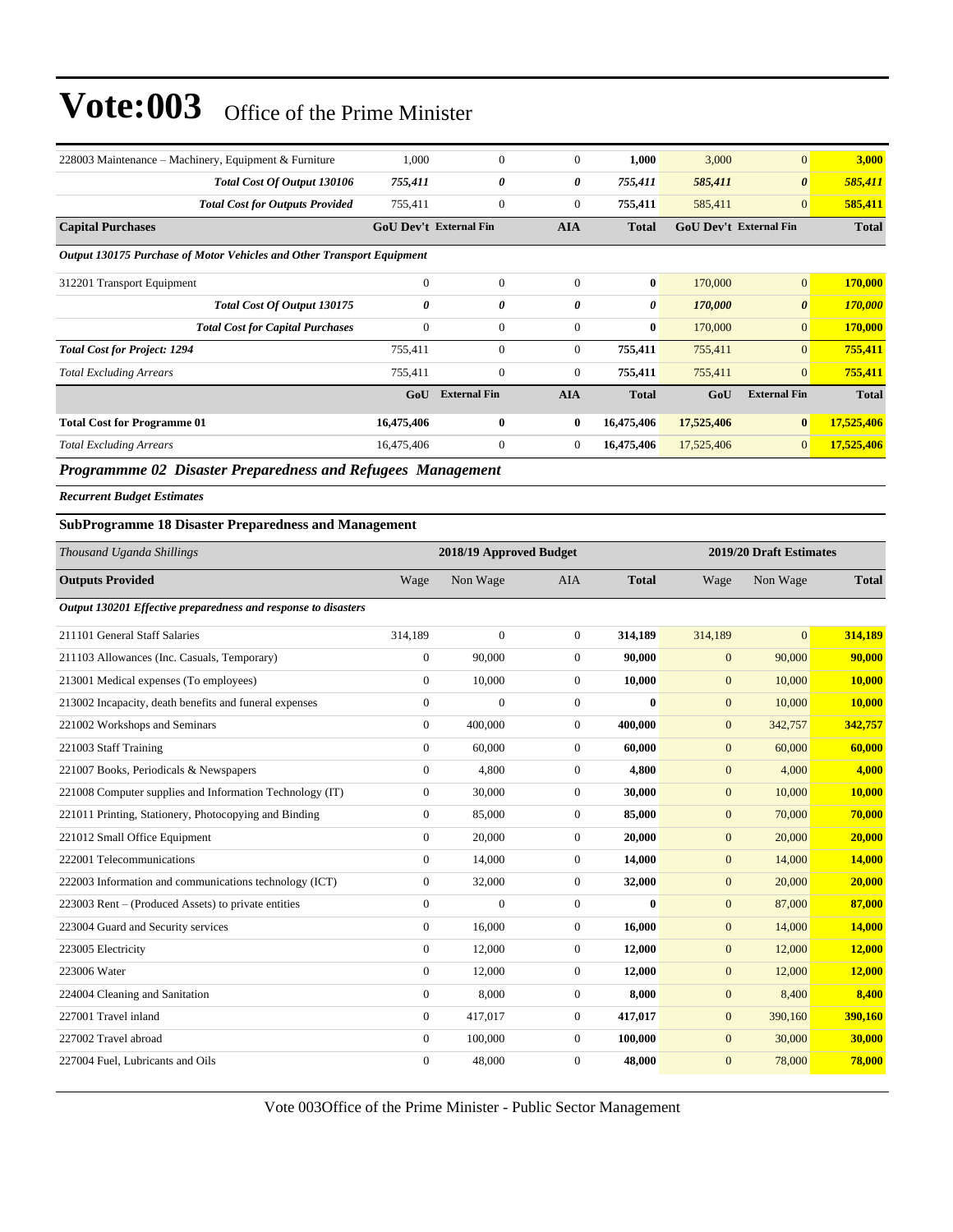| 228002 Maintenance - Vehicles                                               | $\mathbf{0}$     | 586,000                 | $\boldsymbol{0}$ | 586,000      | $\mathbf{0}$          | 550,500                 | 550,500               |
|-----------------------------------------------------------------------------|------------------|-------------------------|------------------|--------------|-----------------------|-------------------------|-----------------------|
| 228003 Maintenance - Machinery, Equipment & Furniture                       | $\boldsymbol{0}$ | 14,000                  | $\boldsymbol{0}$ | 14,000       | $\mathbf{0}$          | 14,000                  | 14,000                |
| 228004 Maintenance – Other                                                  | $\boldsymbol{0}$ | $\boldsymbol{0}$        | $\boldsymbol{0}$ | $\bf{0}$     | $\mathbf{0}$          | 32,000                  | 32,000                |
| <b>Total Cost of Output 01</b>                                              | 314,189          | 1,958,817               | 0                | 2,273,006    | 314,189               | 1,878,817               | 2,193,006             |
| <b>Output 130204 Relief to disaster victims</b>                             |                  |                         |                  |              |                       |                         |                       |
| 221017 Subscriptions                                                        | $\boldsymbol{0}$ | 200,000                 | $\boldsymbol{0}$ | 200,000      | $\mathbf{0}$          | 200,000                 | 200,000               |
| 224006 Agricultural Supplies                                                | $\mathbf{0}$     | 1,800,000               | $\boldsymbol{0}$ | 1,800,000    | $\mathbf{0}$          | 2,160,000               | 2,160,000             |
| <b>Total Cost of Output 04</b>                                              | 0                | 2,000,000               | 0                | 2,000,000    | $\boldsymbol{\theta}$ | 2,360,000               | 2,360,000             |
| <b>Total Cost Of Outputs Provided</b>                                       | 314,189          | 3,958,817               | 0                | 4,273,006    | 314,189               | 4,238,817               | 4,553,006             |
| <b>Total Cost for SubProgramme 18</b>                                       | 314,189          | 3,958,817               | 0                | 4,273,006    | 314,189               | 4,238,817               | 4,553,006             |
| <b>Total Excluding Arrears</b>                                              | 314,189          | 3,958,817               | $\boldsymbol{0}$ | 4,273,006    | 314,189               | 4,238,817               | 4,553,006             |
| <b>SubProgramme 19 Refugees Management</b>                                  |                  |                         |                  |              |                       |                         |                       |
| Thousand Uganda Shillings                                                   |                  | 2018/19 Approved Budget |                  |              |                       | 2019/20 Draft Estimates |                       |
| <b>Outputs Provided</b>                                                     | Wage             | Non Wage                | AIA              | <b>Total</b> | Wage                  | Non Wage                | <b>Total</b>          |
| Output 130203 IDPs returned and resettled, Refugees settled and repatriated |                  |                         |                  |              |                       |                         |                       |
| 211101 General Staff Salaries                                               | 244,087          | $\overline{0}$          | $\boldsymbol{0}$ | 244,087      | 244,087               | $\overline{0}$          | 244,087               |
| 211103 Allowances (Inc. Casuals, Temporary)                                 | $\boldsymbol{0}$ | 22,000                  | $\boldsymbol{0}$ | 22,000       | $\mathbf{0}$          | 22,000                  | 22,000                |
| 213001 Medical expenses (To employees)                                      | $\boldsymbol{0}$ | $\mathbf{0}$            | $\boldsymbol{0}$ | $\bf{0}$     | $\mathbf{0}$          | 2,000                   | 2,000                 |
| 222001 Telecommunications                                                   | $\boldsymbol{0}$ | 4,000                   | $\boldsymbol{0}$ | 4,000        | $\mathbf{0}$          | 3,000                   | 3,000                 |
| 222003 Information and communications technology (ICT)                      | $\boldsymbol{0}$ | 8,000                   | $\boldsymbol{0}$ | 8,000        | $\boldsymbol{0}$      | 8,000                   | 8,000                 |
| 223003 Rent – (Produced Assets) to private entities                         | $\boldsymbol{0}$ | 21,000                  | $\boldsymbol{0}$ | 21,000       | $\mathbf{0}$          | 21,000                  | 21,000                |
| 223004 Guard and Security services                                          | $\boldsymbol{0}$ | 3,500                   | $\boldsymbol{0}$ | 3,500        | $\mathbf{0}$          | 3,000                   | 3,000                 |
| 223005 Electricity                                                          | $\boldsymbol{0}$ | 3,000                   | $\boldsymbol{0}$ | 3,000        | $\mathbf{0}$          | 3,000                   | 3,000                 |
| 223006 Water                                                                | $\boldsymbol{0}$ | 3,000                   | $\boldsymbol{0}$ | 3,000        | $\mathbf{0}$          | 3,000                   | 3,000                 |
| 224004 Cleaning and Sanitation                                              | $\boldsymbol{0}$ | 2,000                   | $\boldsymbol{0}$ | 2,000        | $\boldsymbol{0}$      | 2,400                   | 2,400                 |
| 227001 Travel inland                                                        | $\boldsymbol{0}$ | 100,000                 | $\boldsymbol{0}$ | 100,000      | $\mathbf{0}$          | 101,000                 | 101,000               |
| 227004 Fuel, Lubricants and Oils                                            | $\boldsymbol{0}$ | 12,000                  | $\boldsymbol{0}$ | 12,000       | $\mathbf{0}$          | 12,000                  | 12,000                |
| 228002 Maintenance - Vehicles                                               | $\boldsymbol{0}$ | 147,301                 | $\boldsymbol{0}$ | 147,301      | $\mathbf{0}$          | 148,401                 | 148,401               |
| 228003 Maintenance – Machinery, Equipment & Furniture                       | $\boldsymbol{0}$ | 6,000                   | $\boldsymbol{0}$ | 6,000        | $\mathbf{0}$          | 3,000                   | 3,000                 |
| 228004 Maintenance – Other                                                  | $\overline{0}$   | 10,000                  | $\Omega$         | 10,000       | $\boldsymbol{0}$      | 10,000                  | 10,000                |
| <b>Total Cost of Output 03</b>                                              | 244,087          | 341,801                 | 0                | 585,887      | 244,087               | 341,801                 | 585,887               |
| Output 130206 Refugees and host community livelihoods improved              |                  |                         |                  |              |                       |                         |                       |
| 224006 Agricultural Supplies                                                | $\boldsymbol{0}$ | 312,000                 | $\boldsymbol{0}$ | 312,000      | $\mathbf{0}$          | $\mathbf{0}$            | $\bf{0}$              |
| 227001 Travel inland                                                        | $\boldsymbol{0}$ | 128,000                 | 0                | 128,000      | $\boldsymbol{0}$      | $\boldsymbol{0}$        | $\bf{0}$              |
| 227004 Fuel, Lubricants and Oils                                            | $\boldsymbol{0}$ | 40,000                  | 0                | 40,000       | $\mathbf{0}$          | $\mathbf{0}$            | $\boldsymbol{0}$      |
| <b>Total Cost of Output 06</b>                                              | 0                | 480,000                 | 0                | 480,000      | $\pmb{\theta}$        | $\pmb{\theta}$          | $\boldsymbol{\theta}$ |
| Output 130207 Grant of asylum and repatriation refugees                     |                  |                         |                  |              |                       |                         |                       |
| 211103 Allowances (Inc. Casuals, Temporary)                                 | $\boldsymbol{0}$ | 20,000                  | $\boldsymbol{0}$ | 20,000       | $\boldsymbol{0}$      | 20,000                  | 20,000                |
| 221008 Computer supplies and Information Technology (IT)                    | $\boldsymbol{0}$ | $\boldsymbol{0}$        | $\boldsymbol{0}$ | $\bf{0}$     | $\mathbf{0}$          | 60,000                  | 60,000                |
| 221011 Printing, Stationery, Photocopying and Binding                       | $\boldsymbol{0}$ | 20,000                  | $\boldsymbol{0}$ | 20,000       | $\boldsymbol{0}$      | 10,000                  | 10,000                |
|                                                                             |                  |                         |                  |              |                       |                         |                       |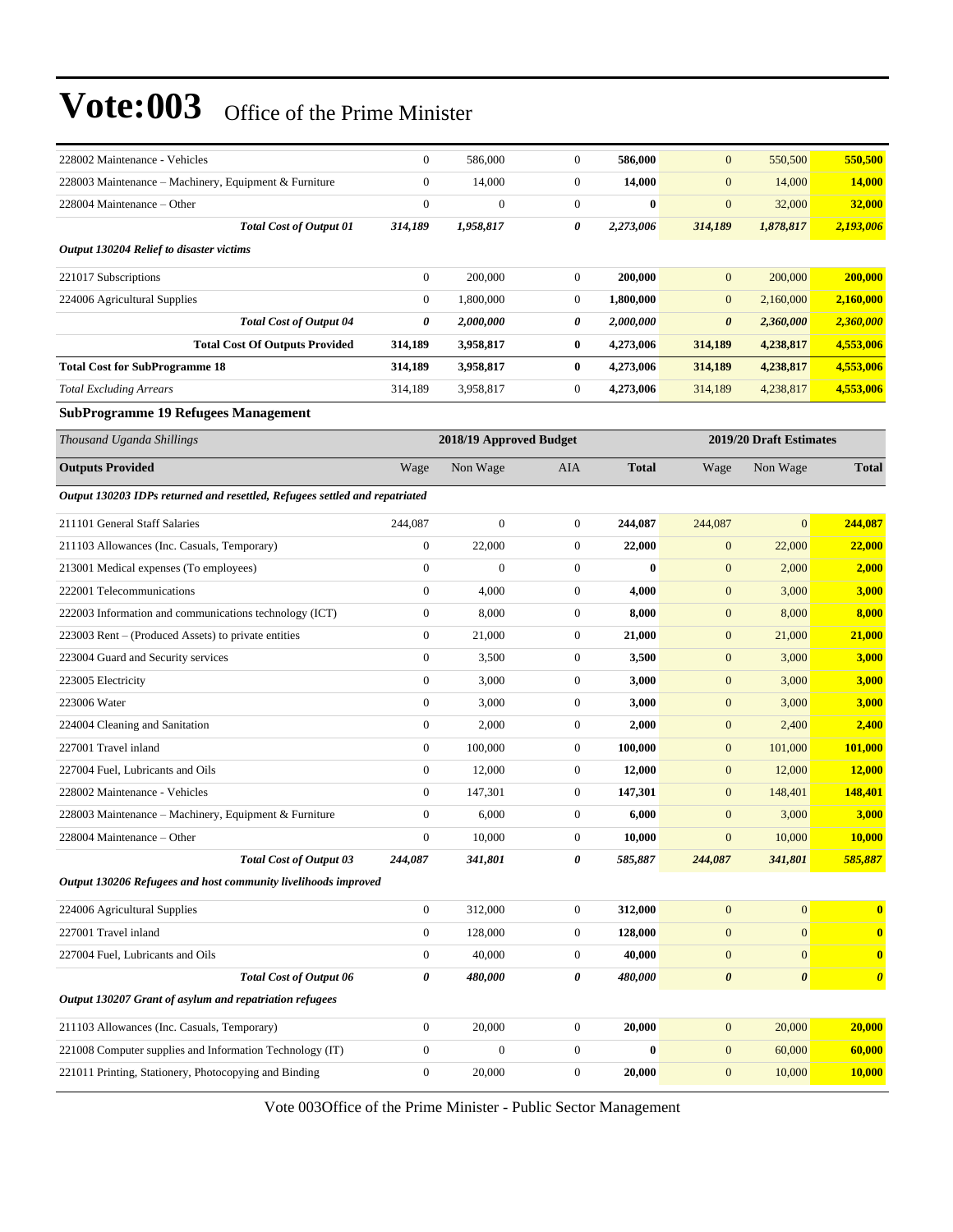| 221017 Subscriptions                  | $\mathbf{0}$ | 20,000       | $\mathbf{0}$ | 20.000       | $\mathbf{0}$          | 20,000  | 20,000  |
|---------------------------------------|--------------|--------------|--------------|--------------|-----------------------|---------|---------|
| 227001 Travel inland                  | $\mathbf{0}$ | 70,000       | $\mathbf{0}$ | 70.000       | $\mathbf{0}$          | 90,000  | 90,000  |
| 227004 Fuel. Lubricants and Oils      | $\mathbf{0}$ | $\mathbf{0}$ | $\mathbf{0}$ | $\mathbf{0}$ | $\mathbf{0}$          | 40,000  | 40,000  |
| 228001 Maintenance - Civil            | $\mathbf{0}$ | 20,000       | $\mathbf{0}$ | 20,000       | $\mathbf{0}$          | 10,000  | 10,000  |
| <b>Total Cost of Output 07</b>        | 0            | 150,000      | 0            | 150,000      | $\boldsymbol{\theta}$ | 250,000 | 250,000 |
| <b>Total Cost Of Outputs Provided</b> | 244,087      | 971,801      | $\bf{0}$     | 1.215,887    | 244,087               | 591,801 | 835,887 |
| <b>Total Cost for SubProgramme 19</b> | 244,087      | 971,801      | 0            | 1,215,887    | 244,087               | 591,801 | 835,887 |
| <b>Total Excluding Arrears</b>        | 244,087      | 971,801      | 0            | 1.215,887    | 244,087               | 591,801 | 835,887 |
| <b>Development Budget Estimates</b>   |              |              |              |              |                       |         |         |

#### **Project 0922 Humanitarian Assistance**

| Thousand Uganda Shillings                                                   |                               | 2018/19 Approved Budget |                |              |                               | 2019/20 Draft Estimates |              |
|-----------------------------------------------------------------------------|-------------------------------|-------------------------|----------------|--------------|-------------------------------|-------------------------|--------------|
| <b>Outputs Provided</b>                                                     | <b>GoU Dev't External Fin</b> |                         | <b>AIA</b>     | <b>Total</b> | GoU Dev't External Fin        |                         | <b>Total</b> |
| Output 130203 IDPs returned and resettled, Refugees settled and repatriated |                               |                         |                |              |                               |                         |              |
| 211103 Allowances (Inc. Casuals, Temporary)                                 | 106,000                       | $\boldsymbol{0}$        | $\overline{0}$ | 106,000      | 100,000                       | $\overline{0}$          | 100,000      |
| 221007 Books, Periodicals & Newspapers                                      | 8,000                         | $\boldsymbol{0}$        | $\overline{0}$ | 8,000        | 7,000                         | $\overline{0}$          | 7,000        |
| 222001 Telecommunications                                                   | 4.000                         | $\overline{0}$          | $\overline{0}$ | 4,000        | 22,000                        | $\overline{0}$          | 22,000       |
| 222003 Information and communications technology (ICT)                      | 40,000                        | $\boldsymbol{0}$        | $\mathbf{0}$   | 40,000       | 53,000                        | $\overline{0}$          | 53,000       |
| 223003 Rent – (Produced Assets) to private entities                         | $\overline{0}$                | $\boldsymbol{0}$        | $\overline{0}$ | $\bf{0}$     | 141,000                       | $\overline{0}$          | 141,000      |
| 223004 Guard and Security services                                          | 18,000                        | $\mathbf{0}$            | $\overline{0}$ | 18.000       | 23,000                        | $\overline{0}$          | 23,000       |
| 223005 Electricity                                                          | 15,000                        | $\boldsymbol{0}$        | $\overline{0}$ | 15,000       | 19,000                        | $\overline{0}$          | 19,000       |
| 223006 Water                                                                | 15,000                        | $\boldsymbol{0}$        | $\mathbf{0}$   | 15,000       | 19,000                        | $\overline{0}$          | 19,000       |
| 224004 Cleaning and Sanitation                                              | 10.000                        | $\mathbf{0}$            | $\overline{0}$ | 10.000       | 13,000                        | $\overline{0}$          | 13,000       |
| 224006 Agricultural Supplies                                                | 1,520,310                     | $\boldsymbol{0}$        | $\overline{0}$ | 1,520,310    | 921,150                       | $\overline{0}$          | 921,150      |
| 227001 Travel inland                                                        | 606,000                       | $\boldsymbol{0}$        | $\overline{0}$ | 606,000      | 300,160                       | $\overline{0}$          | 300,160      |
| 227004 Fuel, Lubricants and Oils                                            | 60,000                        | $\boldsymbol{0}$        | $\mathbf{0}$   | 60,000       | 78,000                        | $\overline{0}$          | 78,000       |
| 228003 Maintenance - Machinery, Equipment & Furniture                       | 16,000                        | $\overline{0}$          | $\overline{0}$ | 16,000       | 22,000                        | $\overline{0}$          | 22,000       |
| Total Cost Of Output 130203                                                 | 2,418,310                     | 0                       | 0              | 2,418,310    | 1,718,310                     | $\boldsymbol{\theta}$   | 1,718,310    |
| <b>Output 130204 Relief to disaster victims</b>                             |                               |                         |                |              |                               |                         |              |
| 224006 Agricultural Supplies                                                | 3,000,000                     | $\boldsymbol{0}$        | $\overline{0}$ | 3,000,000    | 2,280,000                     | $\overline{0}$          | 2,280,000    |
| 228002 Maintenance - Vehicles                                               | 200,000                       | $\boldsymbol{0}$        | $\mathbf{0}$   | 200,000      | 200,000                       | $\mathbf{0}$            | 200,000      |
| Total Cost Of Output 130204                                                 | 3,200,000                     | 0                       | 0              | 3,200,000    | 2,480,000                     | $\boldsymbol{\theta}$   | 2,480,000    |
| <b>Total Cost for Outputs Provided</b>                                      | 5,618,310                     | $\overline{0}$          | $\overline{0}$ | 5,618,310    | 4,198,310                     | $\Omega$                | 4,198,310    |
| <b>Capital Purchases</b>                                                    | <b>GoU Dev't External Fin</b> |                         | <b>AIA</b>     | <b>Total</b> | <b>GoU Dev't External Fin</b> |                         | <b>Total</b> |
| Output 130272 Government Buildings and Administrative Infrastructure        |                               |                         |                |              |                               |                         |              |
| 312101 Non-Residential Buildings                                            | 800,000                       | $\boldsymbol{0}$        | $\overline{0}$ | 800,000      | 800,000                       | $\overline{0}$          | 800,000      |
| <b>Total Cost Of Output 130272</b>                                          | 800,000                       | 0                       | 0              | 800.000      | 800,000                       | $\boldsymbol{\theta}$   | 800,000      |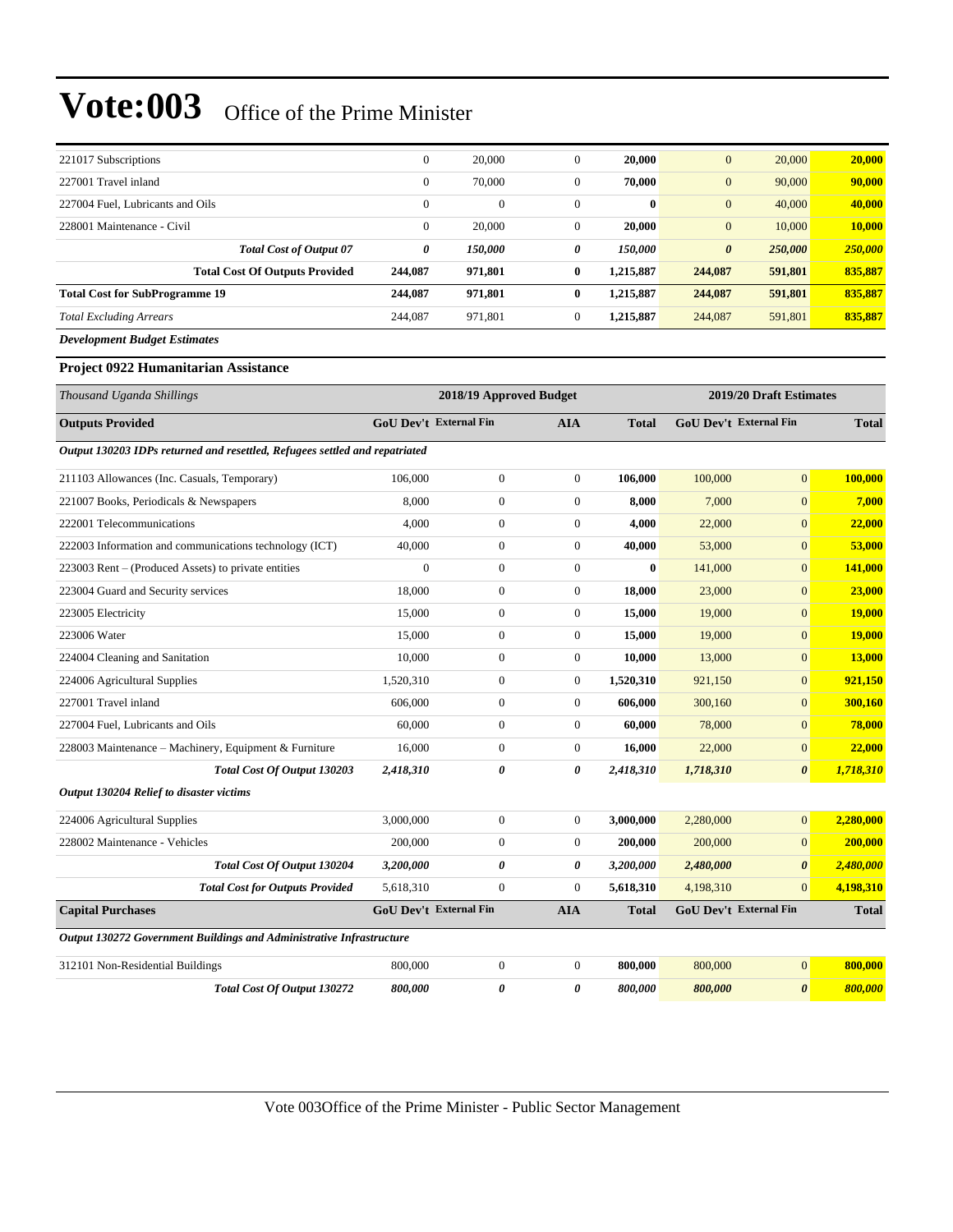#### *Output 130275 Purchase of Motor Vehicles and Other Transport Equipment*

| 312201 Transport Equipment              |           |   | 0         | 860,000   |                       | 860,000   |
|-----------------------------------------|-----------|---|-----------|-----------|-----------------------|-----------|
| Total Cost Of Output 130275             |           | 0 | 0         | 860,000   | $\boldsymbol{\theta}$ | 860.000   |
| <b>Total Cost for Capital Purchases</b> | 800,000   |   | 800,000   | 1.660,000 |                       | 1,660,000 |
| <b>Total Cost for Project: 0922</b>     | 6,418,310 |   | 6.418.310 | 5,858,310 |                       | 5,858,310 |
| <b>Total Excluding Arrears</b>          | 6,418,310 |   | 6.418.310 | 5,858,310 |                       | 5,858,310 |

#### **Project 1293 Support to Refugee Settlement**

|                                                                                                                                                                                                                                                                                                                                                                       |                                                                                                                                                                                                                                                                                                                                                                        |                         |         |                       | 2019/20 Draft Estimates                                        |
|-----------------------------------------------------------------------------------------------------------------------------------------------------------------------------------------------------------------------------------------------------------------------------------------------------------------------------------------------------------------------|------------------------------------------------------------------------------------------------------------------------------------------------------------------------------------------------------------------------------------------------------------------------------------------------------------------------------------------------------------------------|-------------------------|---------|-----------------------|----------------------------------------------------------------|
|                                                                                                                                                                                                                                                                                                                                                                       | <b>AIA</b>                                                                                                                                                                                                                                                                                                                                                             | Total                   |         |                       | <b>Total</b>                                                   |
|                                                                                                                                                                                                                                                                                                                                                                       |                                                                                                                                                                                                                                                                                                                                                                        |                         |         |                       |                                                                |
| $\mathbf{0}$                                                                                                                                                                                                                                                                                                                                                          | $\overline{0}$                                                                                                                                                                                                                                                                                                                                                         | $\bf{0}$                | 6,000   | $\overline{0}$        | 6,000                                                          |
| $\boldsymbol{0}$                                                                                                                                                                                                                                                                                                                                                      | $\overline{0}$                                                                                                                                                                                                                                                                                                                                                         | 100,000                 | 100,000 | $\mathbf{0}$          | 100,000                                                        |
| $\boldsymbol{0}$                                                                                                                                                                                                                                                                                                                                                      | $\mathbf{0}$                                                                                                                                                                                                                                                                                                                                                           | 0                       | 1,000   | $\mathbf{0}$          | 1,000                                                          |
| $\boldsymbol{0}$                                                                                                                                                                                                                                                                                                                                                      | $\overline{0}$                                                                                                                                                                                                                                                                                                                                                         | $\bf{0}$                | 2,000   | $\mathbf{0}$          | 2,000                                                          |
| $\boldsymbol{0}$                                                                                                                                                                                                                                                                                                                                                      | $\overline{0}$                                                                                                                                                                                                                                                                                                                                                         | 0                       | 6,000   | $\mathbf{0}$          | 6,000                                                          |
| $\boldsymbol{0}$                                                                                                                                                                                                                                                                                                                                                      | $\boldsymbol{0}$                                                                                                                                                                                                                                                                                                                                                       | $\bf{0}$                | 1,000   | $\mathbf{0}$          | 1,000                                                          |
| $\mathbf{0}$                                                                                                                                                                                                                                                                                                                                                          | $\overline{0}$                                                                                                                                                                                                                                                                                                                                                         | $\bf{0}$                | 1,000   | $\mathbf{0}$          | 1.000                                                          |
| $\mathbf{0}$                                                                                                                                                                                                                                                                                                                                                          | $\overline{0}$                                                                                                                                                                                                                                                                                                                                                         | $\bf{0}$                | 1,000   | $\mathbf{0}$          | 1,000                                                          |
| $\mathbf{0}$                                                                                                                                                                                                                                                                                                                                                          | $\overline{0}$                                                                                                                                                                                                                                                                                                                                                         | $\bf{0}$                | 1,000   | $\overline{0}$        | 1,000                                                          |
| $\mathbf{0}$                                                                                                                                                                                                                                                                                                                                                          | $\overline{0}$                                                                                                                                                                                                                                                                                                                                                         | $\bf{0}$                | 3,000   | $\Omega$              | 3,000                                                          |
| $\boldsymbol{0}$                                                                                                                                                                                                                                                                                                                                                      | $\overline{0}$                                                                                                                                                                                                                                                                                                                                                         | $\bf{0}$                | 1,000   | $\overline{0}$        | 1,000                                                          |
| $\boldsymbol{\theta}$                                                                                                                                                                                                                                                                                                                                                 | 0                                                                                                                                                                                                                                                                                                                                                                      | 100.000                 | 123,000 | $\boldsymbol{\theta}$ | 123,000                                                        |
| $\boldsymbol{0}$                                                                                                                                                                                                                                                                                                                                                      | $\overline{0}$                                                                                                                                                                                                                                                                                                                                                         | 100,000                 | 123,000 | $\overline{0}$        | 123,000                                                        |
|                                                                                                                                                                                                                                                                                                                                                                       | <b>AIA</b>                                                                                                                                                                                                                                                                                                                                                             | <b>Total</b>            |         |                       | <b>Total</b>                                                   |
|                                                                                                                                                                                                                                                                                                                                                                       |                                                                                                                                                                                                                                                                                                                                                                        |                         |         |                       |                                                                |
| $\mathbf{0}$                                                                                                                                                                                                                                                                                                                                                          | $\overline{0}$                                                                                                                                                                                                                                                                                                                                                         | $\bf{0}$                | 20,000  | $\overline{0}$        | 20,000                                                         |
| $\mathbf{0}$                                                                                                                                                                                                                                                                                                                                                          | $\overline{0}$                                                                                                                                                                                                                                                                                                                                                         | $\bf{0}$                | 20,000  | $\mathbf{0}$          | 20,000                                                         |
| $\boldsymbol{0}$                                                                                                                                                                                                                                                                                                                                                      | $\overline{0}$                                                                                                                                                                                                                                                                                                                                                         | 171,774                 | 88,774  | $\overline{0}$        | 88,774                                                         |
| $\boldsymbol{0}$                                                                                                                                                                                                                                                                                                                                                      | $\overline{0}$                                                                                                                                                                                                                                                                                                                                                         | $\bf{0}$                | 380,000 | $\mathbf{0}$          | 380,000                                                        |
| 0                                                                                                                                                                                                                                                                                                                                                                     | 0                                                                                                                                                                                                                                                                                                                                                                      | 171,774                 | 508,774 | $\boldsymbol{\theta}$ | 508,774                                                        |
| $\boldsymbol{0}$                                                                                                                                                                                                                                                                                                                                                      | $\overline{0}$                                                                                                                                                                                                                                                                                                                                                         | 171,774                 | 508,774 | $\overline{0}$        | 508,774                                                        |
| $\boldsymbol{0}$                                                                                                                                                                                                                                                                                                                                                      | $\mathbf{0}$                                                                                                                                                                                                                                                                                                                                                           | 271,774                 | 631,774 | $\mathbf{0}$          | 631,774                                                        |
| $\boldsymbol{0}$                                                                                                                                                                                                                                                                                                                                                      | $\overline{0}$                                                                                                                                                                                                                                                                                                                                                         | 271,774                 | 631,774 | $\mathbf{0}$          | 631,774                                                        |
| Output 130203 IDPs returned and resettled, Refugees settled and repatriated<br>Total Cost Of Output 130203<br><b>Total Cost for Outputs Provided</b><br>Output 130272 Government Buildings and Administrative Infrastructure<br>281504 Monitoring, Supervision & Appraisal of capital works<br>Total Cost Of Output 130272<br><b>Total Cost for Capital Purchases</b> | <b>GoU Dev't External Fin</b><br>$\overline{0}$<br>100,000<br>$\boldsymbol{0}$<br>$\overline{0}$<br>$\overline{0}$<br>$\boldsymbol{0}$<br>$\overline{0}$<br>$\overline{0}$<br>$\Omega$<br>$\Omega$<br>$\Omega$<br>100,000<br>100,000<br><b>GoU Dev't External Fin</b><br>$\Omega$<br>$\theta$<br>171,774<br>$\overline{0}$<br>171,774<br>171,774<br>271,774<br>271,774 | 2018/19 Approved Budget |         |                       | <b>GoU Dev't External Fin</b><br><b>GoU Dev't External Fin</b> |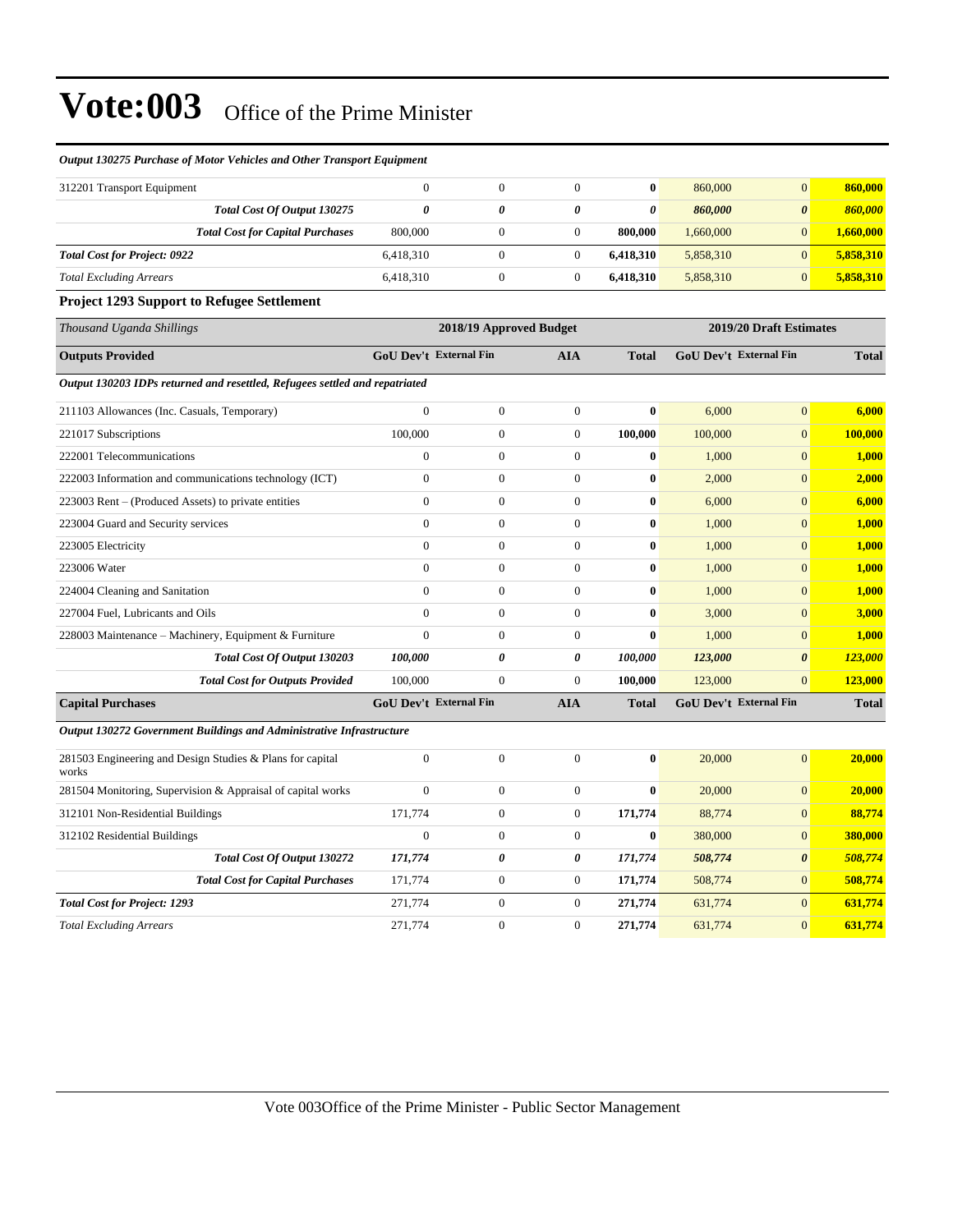#### **Project 1499 Development Response for Displacement IMPACTS Project (DRDIP)** *Thousand Uganda Shillings* **2018/19 Approved Budget 2019/20 Draft Estimates Outputs Provided GoU Dev't External Fin AIA Total GoU Dev't External Fin Total** *Output 130206 Refugees and host community livelihoods improved* 211102 Contract Staff Salaries 0 2,426,469 0 **2,426,469** 0 2,535,629 **2,535,629** 212101 Social Security Contributions 0 0 0 **0** 0 253,563 **253,563** 212201 Social Security Contributions 0 210,997 0 **210,997** 0 0 **0** 213001 Medical expenses (To employees) 0 0 0 **0** 0 167,400 **167,400** 213004 Gratuity Expenses 0 0 0 **0** 0 161,568 **161,568** 221001 Advertising and Public Relations 0 325,774 0 **325,774** 0 415,000 **415,000** 221002 Workshops and Seminars 0 266,640 0 **266,640** 0 580,000 **580,000** 221003 Staff Training 0 0 0 **0** 0 114,000 **114,000** 221007 Books, Periodicals & Newspapers 0 93,558 0 **93,558** 0 10,000 **10,000** 221008 Computer supplies and Information Technology (IT) 0 406,549 0 **406,549** 0 665,000 **665,000** 221009 Welfare and Entertainment 0 24,986 0 **24,986** 0 124,000 **124,000** 221010 Special Meals and Drinks 0 0 0 **0** 0 20,000 **20,000** 221011 Printing, Stationery, Photocopying and Binding 0 44,908 0 **44,908** 0 83,000 **83,000** 221017 Subscriptions 0 0 0 **0** 0 5,700 **5,700** 222001 Telecommunications 0 26,731 0 **26,731** 0 41,000 **41,000** 222003 Information and communications technology (ICT) 0 320,770 0 **320,770** 0 1,103,284 **1,103,284** 223003 Rent – (Produced Assets) to private entities 0 394,138 0 394,138 0 394,138 0 300,000 **300,000** 223005 Electricity 0 16,038 0 **16,038** 0 20,000 **20,000** 223006 Water 0 3,849 0 **3,849** 0 14,000 **14,000** 224004 Cleaning and Sanitation 0 0 0 **0** 0 7,200 **7,200** 224006 Agricultural Supplies 0 61,602,784 0 **61,602,784** 0 0 **0** 225001 Consultancy Services- Short term 0 874,521 0 **874,521** 0 1,990,000 **1,990,000** 226001 Insurances 0 0 0 **0** 0 245,000 **245,000** 227001 Travel inland 0 213,847 0 **213,847** 0 2,019,485 **2,019,485** 227002 Travel abroad 0 416,438 0 **416,438** 0 100,000 **100,000** 227004 Fuel, Lubricants and Oils 0 64,154 0 **64,154** 0 114,000 **114,000** 228002 Maintenance - Vehicles 0 85,462 0 **85,462** 0 62,976 **62,976** 228003 Maintenance ±Machinery, Equipment & Furniture 0 53,462 0 **53,462** 0 64,000 **64,000** *Total Cost Of Output 130206 0 67,872,074 0 67,872,074 0 11,215,805 11,215,805 Total Cost for Outputs Provided* 0 67,872,074 0 **67,872,074** 0 11,215,805 **11,215,805 Outputs Funded GoU Dev't External Fin AIA Total GoU Dev't External Fin Total** *Output 130252 Transfer to other Government units* 263204 Transfers to other govt. Units (Capital) 0 0 0 **0** 0 97,786,646 **97,786,646** *o/w Transfer of funds to the 11 refugee host districts 0 0 0* **0** *0 97,786,646* **97,786,646** *Total Cost Of Output 130252 0 0 0 0 0 97,786,646 97,786,646 Total Cost for Outputs Funded* 0 0 0 **0** 0 97,786,646 **97,786,646**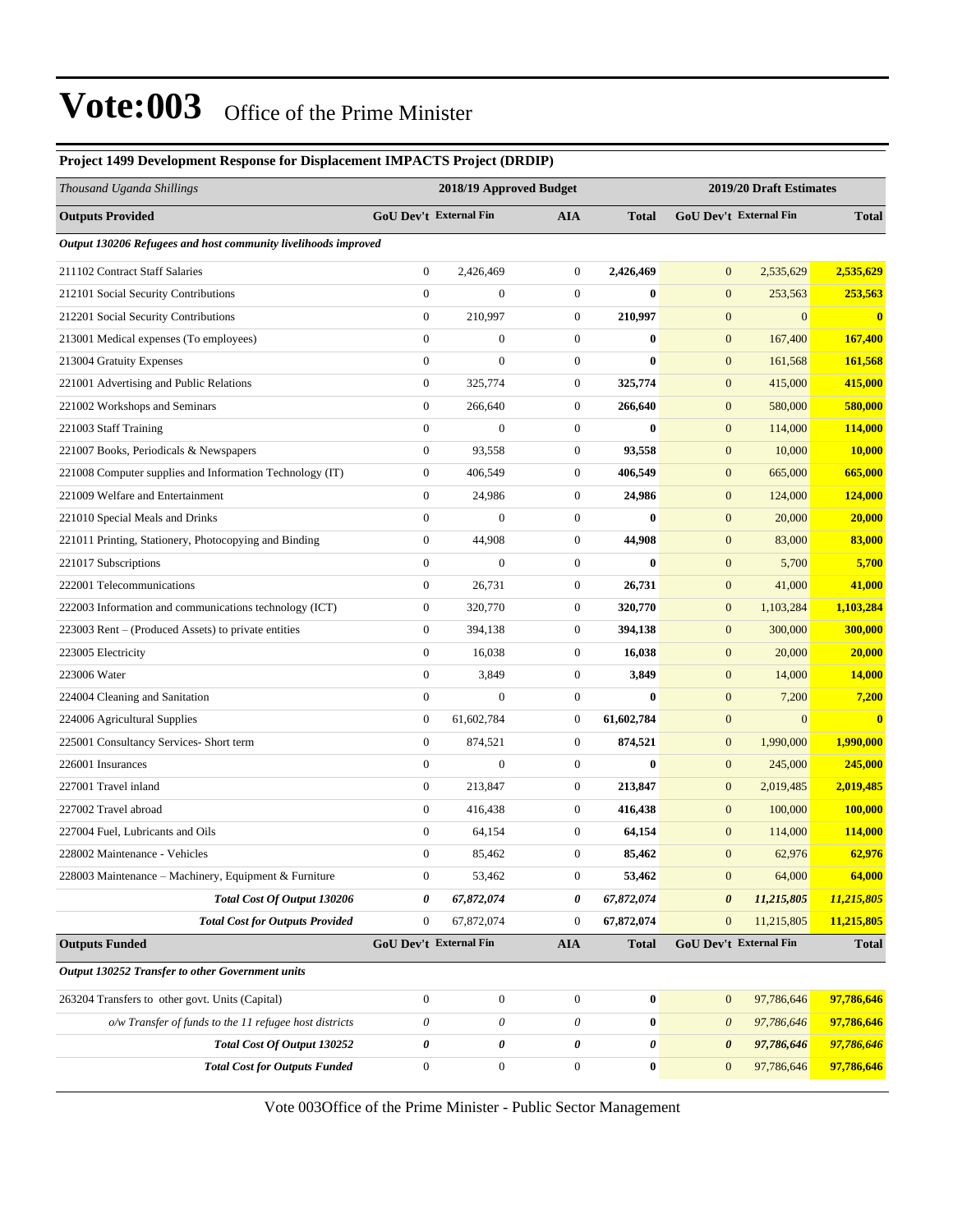| Output 130272 Government Buildings and Administrative Infrastructure |              |  |  |  |  |  |  |  |
|----------------------------------------------------------------------|--------------|--|--|--|--|--|--|--|
| 38,250                                                               | 38,250       |  |  |  |  |  |  |  |
| 38,250                                                               | 38,250       |  |  |  |  |  |  |  |
|                                                                      |              |  |  |  |  |  |  |  |
| 1,591,170                                                            | 1,591,170    |  |  |  |  |  |  |  |
| 32,000                                                               | 32,000       |  |  |  |  |  |  |  |
| 1,623,170                                                            | 1,623,170    |  |  |  |  |  |  |  |
| 1,661,420                                                            | 1,661,420    |  |  |  |  |  |  |  |
| 110,663,871                                                          | 110,663,871  |  |  |  |  |  |  |  |
| 110,663,871                                                          | 110,663,871  |  |  |  |  |  |  |  |
| <b>External Fin</b>                                                  | <b>Total</b> |  |  |  |  |  |  |  |
| 110,663,871                                                          | 122,542,848  |  |  |  |  |  |  |  |
| 110,663,871                                                          | 122,542,848  |  |  |  |  |  |  |  |
|                                                                      |              |  |  |  |  |  |  |  |

*Programmme 03 Affirmative Action Programs*

*Recurrent Budget Estimates*

#### **SubProgramme 04 Northern Uganda Rehabilitation**

| Thousand Uganda Shillings                                      |                | 2018/19 Approved Budget |                | 2019/20 Draft Estimates |              |                |              |
|----------------------------------------------------------------|----------------|-------------------------|----------------|-------------------------|--------------|----------------|--------------|
| <b>Outputs Provided</b>                                        | Wage           | Non Wage                | <b>AIA</b>     | <b>Total</b>            | Wage         | Non Wage       | <b>Total</b> |
| Output 130301 Implementation of PRDP coordinated and monitored |                |                         |                |                         |              |                |              |
| 211101 General Staff Salaries                                  | 98,028         | $\mathbf{0}$            | $\overline{0}$ | 98,028                  | 98,028       | $\overline{0}$ | 98,028       |
| 211103 Allowances (Inc. Casuals, Temporary)                    | $\mathbf{0}$   | 542,000                 | $\overline{0}$ | 542,000                 | $\mathbf{0}$ | 222,000        | 222,000      |
| 221002 Workshops and Seminars                                  | $\overline{0}$ | 120,000                 | 0              | 120,000                 | $\mathbf{0}$ | 120,000        | 120,000      |
| 221003 Staff Training                                          | $\overline{0}$ | $\mathbf{0}$            | $\overline{0}$ | $\bf{0}$                | $\mathbf{0}$ | 40,000         | 40,000       |
| 221010 Special Meals and Drinks                                | $\overline{0}$ | 16,766                  | $\overline{0}$ | 16,766                  | $\mathbf{0}$ | $\overline{0}$ | $\bf{0}$     |
| 222001 Telecommunications                                      | $\mathbf{0}$   | 2,000                   | $\overline{0}$ | 2,000                   | $\mathbf{0}$ | 7,000          | 7,000        |
| 222002 Postage and Courier                                     | $\mathbf{0}$   | 8,000                   | $\overline{0}$ | 8,000                   | $\mathbf{0}$ | 8,000          | 8,000        |
| 222003 Information and communications technology (ICT)         | $\mathbf{0}$   | 204,000                 | $\overline{0}$ | 204,000                 | $\mathbf{0}$ | 16,000         | 16,000       |
| 223003 Rent – (Produced Assets) to private entities            | $\mathbf{0}$   | 42,000                  | $\overline{0}$ | 42,000                  | $\mathbf{0}$ | 176,000        | 176,000      |
| 223004 Guard and Security services                             | $\overline{0}$ | 82,000                  | $\overline{0}$ | 82,000                  | $\mathbf{0}$ | 7,000          | 7,000        |
| 223005 Electricity                                             | $\overline{0}$ | 2,000                   | $\overline{0}$ | 2,000                   | $\mathbf{0}$ | 84,000         | 84,000       |
| 223006 Water                                                   | $\overline{0}$ | 12,000                  | $\overline{0}$ | 12,000                  | $\mathbf{0}$ | 84,000         | 84,000       |
| 224004 Cleaning and Sanitation                                 | $\overline{0}$ | 1,000                   | $\overline{0}$ | 1,000                   | $\mathbf{0}$ | 4,000          | 4,000        |
| 227001 Travel inland                                           | $\mathbf{0}$   | 370,000                 | $\overline{0}$ | 370,000                 | $\mathbf{0}$ | 372,766        | 372,766      |
| 227002 Travel abroad                                           | $\mathbf{0}$   | 500,000                 | $\overline{0}$ | 500,000                 | $\mathbf{0}$ | 200,000        | 200,000      |
| 227004 Fuel, Lubricants and Oils                               | $\mathbf{0}$   | 8,000                   | $\overline{0}$ | 8,000                   | $\mathbf{0}$ | 124,000        | 124,000      |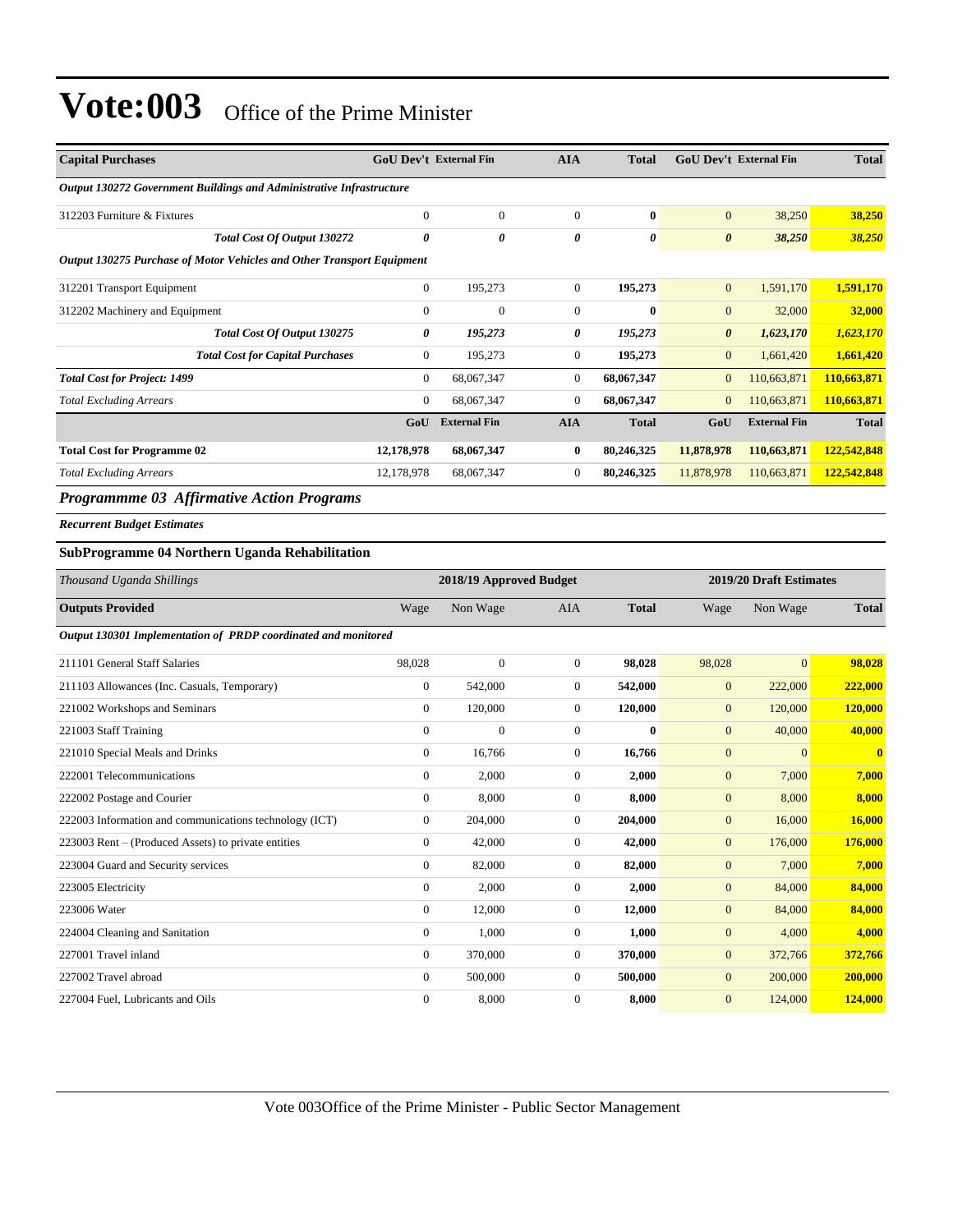| 228003 Maintenance - Machinery, Equipment & Furniture                      | $\mathbf{0}$     | 2,000                   | $\mathbf{0}$     | 2,000            | $\mathbf{0}$          | 7,000                   | 7,000        |
|----------------------------------------------------------------------------|------------------|-------------------------|------------------|------------------|-----------------------|-------------------------|--------------|
| <b>Total Cost of Output 01</b>                                             | 98,028           | 1,911,766               | 0                | 2,009,795        | 98,028                | 1,471,766               | 1,569,795    |
| <b>Total Cost Of Outputs Provided</b>                                      | 98.028           | 1,911,766               | 0                | 2,009,795        | 98,028                | 1,471,766               | 1,569,795    |
| <b>Total Cost for SubProgramme 04</b>                                      | 98,028           | 1,911,766               | $\bf{0}$         | 2,009,795        | 98,028                | 1,471,766               | 1,569,795    |
| <b>Total Excluding Arrears</b>                                             | 98,028           | 1,911,766               | $\boldsymbol{0}$ | 2,009,795        | 98,028                | 1,471,766               | 1,569,795    |
| SubProgramme 06 Luwero-Rwenzori Triangle                                   |                  |                         |                  |                  |                       |                         |              |
| Thousand Uganda Shillings                                                  |                  | 2018/19 Approved Budget |                  |                  |                       | 2019/20 Draft Estimates |              |
| <b>Outputs Provided</b>                                                    | Wage             | Non Wage                | AIA              | <b>Total</b>     | Wage                  | Non Wage                | <b>Total</b> |
| Output 130302 Payment of gratuity and coordination of war debts' clearance |                  |                         |                  |                  |                       |                         |              |
| 211101 General Staff Salaries                                              | 83,737           | $\boldsymbol{0}$        | $\mathbf{0}$     | 83,737           | $\mathbf{0}$          | $\mathbf{0}$            | $\bf{0}$     |
| 211103 Allowances (Inc. Casuals, Temporary)                                | $\mathbf{0}$     | 576,000                 | 0                | 576,000          | $\mathbf{0}$          | $\boldsymbol{0}$        | $\bf{0}$     |
| 221002 Workshops and Seminars                                              | $\theta$         | 310                     | $\mathbf{0}$     | 310              | $\mathbf{0}$          | 200,000                 | 200,000      |
| 221003 Staff Training                                                      | $\boldsymbol{0}$ | 50,000                  | $\boldsymbol{0}$ | 50,000           | $\boldsymbol{0}$      | $\boldsymbol{0}$        | $\bf{0}$     |
| 221007 Books, Periodicals & Newspapers                                     | $\mathbf{0}$     | 30,000                  | $\boldsymbol{0}$ | 30,000           | $\mathbf{0}$          | $\mathbf{0}$            | $\bf{0}$     |
| 221008 Computer supplies and Information Technology (IT)                   | $\theta$         | 60,000                  | $\boldsymbol{0}$ | 60,000           | $\mathbf{0}$          | $\mathbf{0}$            | $\bf{0}$     |
| 221011 Printing, Stationery, Photocopying and Binding                      | $\boldsymbol{0}$ | 60,000                  | $\boldsymbol{0}$ | 60,000           | $\mathbf{0}$          | $\mathbf{0}$            | $\bf{0}$     |
| 222001 Telecommunications                                                  | $\mathbf{0}$     | 14,000                  | $\mathbf{0}$     | 14,000           | $\mathbf{0}$          | $\boldsymbol{0}$        | $\bf{0}$     |
| 222003 Information and communications technology (ICT)                     | $\boldsymbol{0}$ | 268,000                 | $\boldsymbol{0}$ | 268,000          | $\mathbf{0}$          | $\overline{0}$          | $\bf{0}$     |
| 223003 Rent – (Produced Assets) to private entities                        | $\mathbf{0}$     | 20,000                  | $\boldsymbol{0}$ | 20,000           | $\mathbf{0}$          | $\mathbf{0}$            | $\bf{0}$     |
| 223004 Guard and Security services                                         | $\mathbf{0}$     | 418,000                 | 0                | 418,000          | $\mathbf{0}$          | $\mathbf{0}$            | $\bf{0}$     |
| 223005 Electricity                                                         | $\boldsymbol{0}$ | 98,000                  | $\boldsymbol{0}$ | 98,000           | $\mathbf{0}$          | $\mathbf{0}$            | $\bf{0}$     |
| 223006 Water                                                               | $\mathbf{0}$     | 98,000                  | $\mathbf{0}$     | 98,000           | $\mathbf{0}$          | $\mathbf{0}$            | $\bf{0}$     |
| 224004 Cleaning and Sanitation                                             | $\boldsymbol{0}$ | 64,000                  | $\mathbf{0}$     | 64,000           | $\mathbf{0}$          | $\overline{0}$          | $\bf{0}$     |
| 227001 Travel inland                                                       | $\boldsymbol{0}$ | 815,912                 | $\boldsymbol{0}$ | 815,912          | $\boldsymbol{0}$      | 250,000                 | 250,000      |
| 227002 Travel abroad                                                       | $\theta$         | 400,000                 | $\boldsymbol{0}$ | 400,000          | $\mathbf{0}$          | $\mathbf{0}$            | $\bf{0}$     |
| 227004 Fuel, Lubricants and Oils                                           | $\boldsymbol{0}$ | 492,000                 | $\boldsymbol{0}$ | 492,000          | $\mathbf{0}$          | $\mathbf{0}$            | $\bf{0}$     |
| 228002 Maintenance - Vehicles                                              | $\theta$         | 200,000                 | $\mathbf{0}$     | 200,000          | $\mathbf{0}$          | $\mathbf{0}$            | $\bf{0}$     |
| 228003 Maintenance – Machinery, Equipment & Furniture                      | $\boldsymbol{0}$ | 114,000                 | 0                | 114,000          | $\mathbf{0}$          | $\mathbf{0}$            | $\bf{0}$     |
| 228004 Maintenance – Other                                                 | $\theta$         | 22,000                  | $\overline{0}$   | 22,000           | $\boldsymbol{0}$      | $\overline{0}$          | $\bf{0}$     |
| 282104 Compensation to 3rd Parties                                         | $\theta$         | 26,400,000              | $\overline{0}$   | 26,400,000       | $\mathbf{0}$          | 27,000,000              | 27,000,000   |
| <b>Total Cost of Output 02</b>                                             | 83,737           | 30,200,222              | 0                | 30,283,959       | $\boldsymbol{\theta}$ | 27,450,000              | 27,450,000   |
| Output 130306 Pacification and development                                 |                  |                         |                  |                  |                       |                         |              |
| 211101 General Staff Salaries                                              | $\boldsymbol{0}$ | $\boldsymbol{0}$        | $\boldsymbol{0}$ | $\bf{0}$         | 83,737                | $\mathbf{0}$            | 83,737       |
| 211103 Allowances (Inc. Casuals, Temporary)                                | $\overline{0}$   | $\boldsymbol{0}$        | $\boldsymbol{0}$ | $\bf{0}$         | $\mathbf{0}$          | 726,000                 | 726,000      |
| 221001 Advertising and Public Relations                                    | $\mathbf{0}$     | $\boldsymbol{0}$        | $\boldsymbol{0}$ | $\boldsymbol{0}$ | $\mathbf{0}$          | 40,000                  | 40,000       |
| 221002 Workshops and Seminars                                              | $\boldsymbol{0}$ | $\boldsymbol{0}$        | $\boldsymbol{0}$ | $\boldsymbol{0}$ | $\boldsymbol{0}$      | 250,000                 | 250,000      |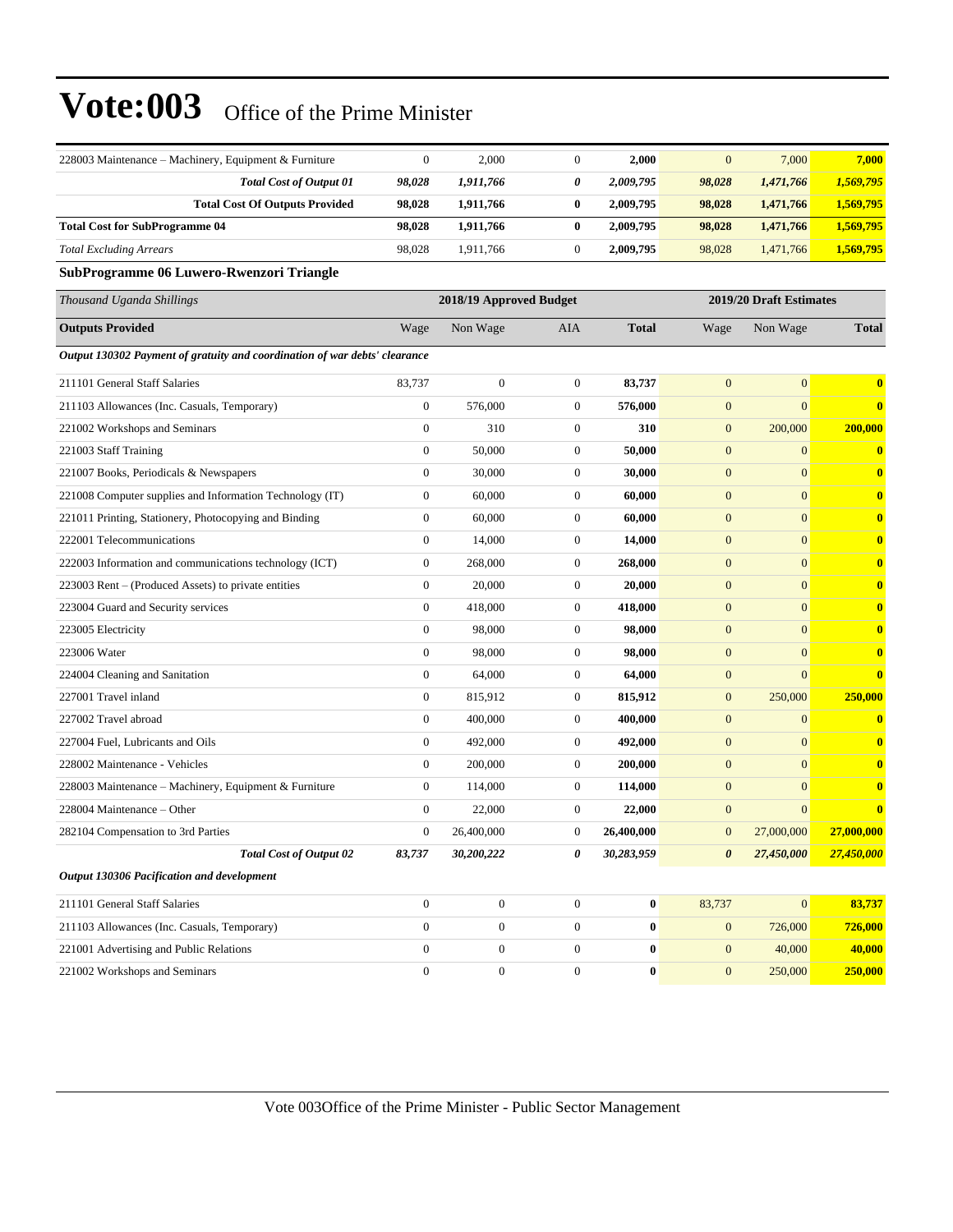| 221003 Staff Training                                                       | $\mathbf{0}$     | $\overline{0}$          | $\mathbf{0}$     | $\bf{0}$     | $\mathbf{0}$          | 50,000                  | 50,000         |
|-----------------------------------------------------------------------------|------------------|-------------------------|------------------|--------------|-----------------------|-------------------------|----------------|
| 221007 Books, Periodicals & Newspapers                                      | $\mathbf{0}$     | $\boldsymbol{0}$        | $\theta$         | $\bf{0}$     | $\mathbf{0}$          | 10,000                  | 10,000         |
| 221011 Printing, Stationery, Photocopying and Binding                       | $\boldsymbol{0}$ | $\boldsymbol{0}$        | $\boldsymbol{0}$ | $\bf{0}$     | $\boldsymbol{0}$      | 60,000                  | 60,000         |
| 222001 Telecommunications                                                   | $\boldsymbol{0}$ | $\boldsymbol{0}$        | $\boldsymbol{0}$ | $\bf{0}$     | $\boldsymbol{0}$      | 147,000                 | 147,000        |
| 222003 Information and communications technology (ICT)                      | $\boldsymbol{0}$ | $\boldsymbol{0}$        | $\boldsymbol{0}$ | $\bf{0}$     | $\boldsymbol{0}$      | 142,000                 | <b>142,000</b> |
| 223003 Rent – (Produced Assets) to private entities                         | $\boldsymbol{0}$ | $\boldsymbol{0}$        | $\boldsymbol{0}$ | $\bf{0}$     | $\mathbf{0}$          | 188,000                 | 188,000        |
| 223004 Guard and Security services                                          | $\mathbf{0}$     | $\boldsymbol{0}$        | $\theta$         | $\bf{0}$     | $\mathbf{0}$          | 350,000                 | 350,000        |
| 223005 Electricity                                                          | $\overline{0}$   | $\boldsymbol{0}$        | $\boldsymbol{0}$ | $\bf{0}$     | $\boldsymbol{0}$      | 125,000                 | 125,000        |
| 223006 Water                                                                | $\boldsymbol{0}$ | $\boldsymbol{0}$        | $\boldsymbol{0}$ | $\bf{0}$     | $\mathbf{0}$          | 125,000                 | 125,000        |
| 224004 Cleaning and Sanitation                                              | $\boldsymbol{0}$ | $\boldsymbol{0}$        | $\boldsymbol{0}$ | $\bf{0}$     | $\mathbf{0}$          | 84,000                  | 84,000         |
| 224006 Agricultural Supplies                                                | $\boldsymbol{0}$ | 804,000                 | $\boldsymbol{0}$ | 804,000      | $\mathbf{0}$          | 500,000                 | 500,000        |
| 225001 Consultancy Services- Short term                                     | $\mathbf{0}$     | $\boldsymbol{0}$        | $\boldsymbol{0}$ | $\bf{0}$     | $\mathbf{0}$          | 50,000                  | 50,000         |
| 227001 Travel inland                                                        | $\boldsymbol{0}$ | $\boldsymbol{0}$        | $\boldsymbol{0}$ | $\bf{0}$     | $\boldsymbol{0}$      | 390,222                 | 390,222        |
| 227002 Travel abroad                                                        | $\boldsymbol{0}$ | $\boldsymbol{0}$        | $\boldsymbol{0}$ | $\bf{0}$     | $\boldsymbol{0}$      | 550,000                 | 550,000        |
| 227004 Fuel, Lubricants and Oils                                            | $\overline{0}$   | $\boldsymbol{0}$        | $\boldsymbol{0}$ | $\bf{0}$     | $\mathbf{0}$          | 400,000                 | 400,000        |
| 228002 Maintenance - Vehicles                                               | $\mathbf{0}$     | $\boldsymbol{0}$        | $\boldsymbol{0}$ | $\bf{0}$     | $\mathbf{0}$          | 50,000                  | 50,000         |
| 228003 Maintenance - Machinery, Equipment & Furniture                       | $\boldsymbol{0}$ | $\overline{0}$          | $\boldsymbol{0}$ | $\bf{0}$     | $\mathbf{0}$          | 277,000                 | 277,000        |
| <b>Total Cost of Output 06</b>                                              | 0                | 804,000                 | 0                | 804,000      | 83,737                | 4,514,222               | 4,597,959      |
| <b>Total Cost Of Outputs Provided</b>                                       | 83,737           | 31,004,222              | $\bf{0}$         | 31,087,959   | 83,737                | 31,964,222              | 32,047,959     |
| <b>Outputs Funded</b>                                                       | Wage             | Non Wage                | AIA              | <b>Total</b> | Wage                  | Non Wage                | <b>Total</b>   |
| Output 130351 Transfers to Government units                                 |                  |                         |                  |              |                       |                         |                |
| 263104 Transfers to other govt. Units (Current)                             | $\mathbf{0}$     | 8,000,000               | $\boldsymbol{0}$ | 8,000,000    | $\mathbf{0}$          | $\overline{0}$          | $\bf{0}$       |
| o/w Support to PCAs                                                         | 0                | 5,000,000               | $\theta$         | 5,000,000    | $\boldsymbol{\theta}$ | $\theta$                | $\bf{0}$       |
| o/w Support to Micro Projects                                               | 0                | 3,000,000               | $\theta$         | 3,000,000    | $\boldsymbol{\theta}$ | $\theta$                | $\bf{0}$       |
| 263204 Transfers to other govt. Units (Capital)                             | $\overline{0}$   | $\boldsymbol{0}$        | $\boldsymbol{0}$ | $\bf{0}$     | $\boldsymbol{0}$      | 6,670,000               | 6,670,000      |
| o/w Transfer of funds to beneficiary Districts to support Micro<br>Projects | 0                | 0                       | $\theta$         | $\bf{0}$     | $\boldsymbol{\theta}$ | 4,000,000               | 4,000,000      |
| o/w Transfer of funds to beneficiary Districts to support PCAs              | 0                | 0                       | $\theta$         | $\bf{0}$     | $\theta$              | 2,670,000               | 2,670,000      |
| <b>Total Cost of Output 51</b>                                              | 0                | 8,000,000               | 0                | 8,000,000    | $\boldsymbol{\theta}$ | 6,670,000               | 6,670,000      |
| <b>Total Cost Of Outputs Funded</b>                                         | $\bf{0}$         | 8,000,000               | $\bf{0}$         | 8,000,000    | $\bf{0}$              | 6,670,000               | 6,670,000      |
| <b>Total Cost for SubProgramme 06</b>                                       | 83,737           | 39,004,222              | $\bf{0}$         | 39,087,959   | 83,737                | 38,634,222              | 38,717,959     |
| <b>Total Excluding Arrears</b>                                              | 83,737           | 39,004,222              | $\boldsymbol{0}$ | 39,087,959   | 83,737                | 38,634,222              | 38,717,959     |
| SubProgramme 07 Karamoja HQs                                                |                  |                         |                  |              |                       |                         |                |
| Thousand Uganda Shillings                                                   |                  | 2018/19 Approved Budget |                  |              |                       | 2019/20 Draft Estimates |                |
| <b>Outputs Provided</b>                                                     | Wage             | Non Wage                | <b>AIA</b>       | <b>Total</b> | Wage                  | Non Wage                | <b>Total</b>   |
| Output 130305 Coordination of the implementation of KIDDP                   |                  |                         |                  |              |                       |                         |                |
| 211101 General Staff Salaries                                               | 152,473          | $\boldsymbol{0}$        | $\boldsymbol{0}$ | 152,473      | 152,473               | $\boldsymbol{0}$        | 152,473        |
| 211103 Allowances (Inc. Casuals, Temporary)                                 | $\boldsymbol{0}$ | 57,000                  | $\boldsymbol{0}$ | 57,000       | $\boldsymbol{0}$      | 56,000                  | 56,000         |
| 221001 Advertising and Public Relations                                     | $\boldsymbol{0}$ | 40,000                  | $\boldsymbol{0}$ | 40,000       | $\boldsymbol{0}$      | 40,000                  | 40,000         |
| 221002 Workshops and Seminars                                               | $\boldsymbol{0}$ | 860,000                 | $\boldsymbol{0}$ | 860,000      | $\mathbf{0}$          | 800,000                 | 800,000        |
|                                                                             |                  |                         |                  |              |                       |                         |                |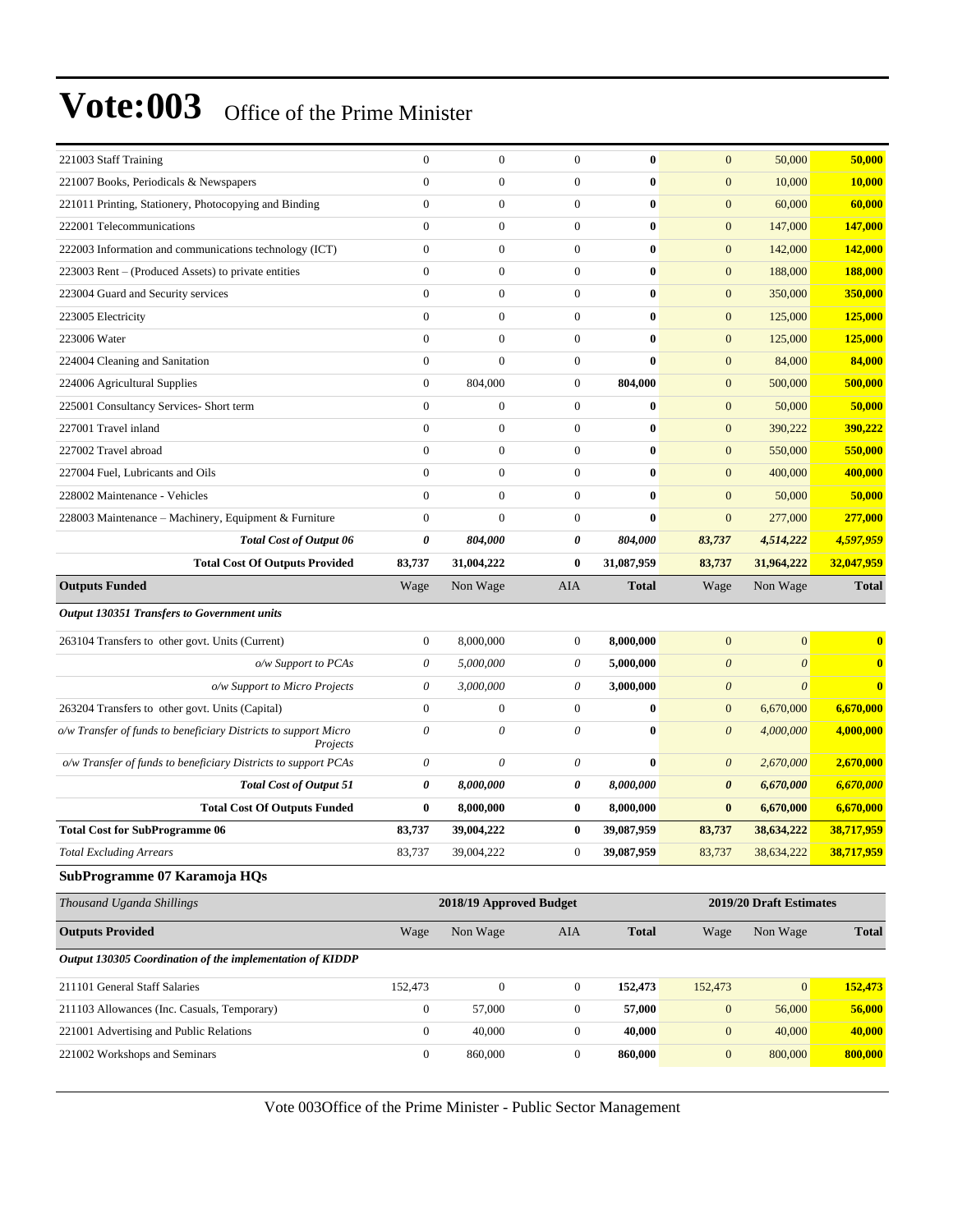| 221003 Staff Training                                    | $\overline{0}$ | 50,000    | $\mathbf{0}$   | 50,000    | $\Omega$       | $\overline{0}$ | $\bf{0}$     |
|----------------------------------------------------------|----------------|-----------|----------------|-----------|----------------|----------------|--------------|
| 221007 Books, Periodicals & Newspapers                   | $\overline{0}$ | 20,000    | $\mathbf{0}$   | 20,000    | $\overline{0}$ | $\Omega$       | $\bf{0}$     |
| 221008 Computer supplies and Information Technology (IT) | $\overline{0}$ | 200,000   | $\overline{0}$ | 200,000   | $\overline{0}$ | $\Omega$       | $\bf{0}$     |
| 221011 Printing, Stationery, Photocopying and Binding    | $\overline{0}$ | 50,000    | $\Omega$       | 50,000    | $\overline{0}$ | 20,000         | 20,000       |
| 222001 Telecommunications                                | $\overline{0}$ | 10.000    | $\Omega$       | 10.000    | $\overline{0}$ | 51,000         | 51,000       |
| 222003 Information and communications technology (ICT)   | $\overline{0}$ | 20,000    | $\mathbf{0}$   | 20,000    | $\mathbf{0}$   | 119,000        | 119,000      |
| 223003 Rent – (Produced Assets) to private entities      | $\overline{0}$ | 56,000    | $\overline{0}$ | 56,000    | $\overline{0}$ | 321,000        | 321,000      |
| 223004 Guard and Security services                       | $\Omega$       | 10,000    | $\Omega$       | 10,000    | $\overline{0}$ | 51,000         | 51,000       |
| 223005 Electricity                                       | $\overline{0}$ | 8.000     | $\Omega$       | 8.000     | $\overline{0}$ | 44,000         | 44,000       |
| 223006 Water                                             | $\overline{0}$ | 8,000     | $\mathbf{0}$   | 8,000     | $\mathbf{0}$   | 44,000         | 44,000       |
| 224004 Cleaning and Sanitation                           | $\overline{0}$ | 6,000     | $\Omega$       | 6,000     | $\mathbf{0}$   | 29,000         | 29,000       |
| 225001 Consultancy Services- Short term                  | $\overline{0}$ | 200,000   | $\Omega$       | 200,000   | $\mathbf{0}$   | $\Omega$       | $\bf{0}$     |
| 227001 Travel inland                                     | $\Omega$       | 468,219   | $\Omega$       | 468,219   | $\mathbf{0}$   | 513,219        | 513,219      |
| 227002 Travel abroad                                     | $\overline{0}$ | 200,000   | $\mathbf{0}$   | 200,000   | $\mathbf{0}$   | $\Omega$       | $\mathbf{0}$ |
| 227004 Fuel, Lubricants and Oils                         | $\Omega$       | 30,000    | $\Omega$       | 30,000    | $\mathbf{0}$   | 174,000        | 174,000      |
| 228002 Maintenance - Vehicles                            | $\overline{0}$ | 200,000   | $\mathbf{0}$   | 200,000   | $\overline{0}$ | 140,000        | 140,000      |
| 228003 Maintenance - Machinery, Equipment & Furniture    | $\theta$       | 10,000    | $\Omega$       | 10,000    | $\overline{0}$ | 51,000         | 51,000       |
| <b>Total Cost of Output 05</b>                           | 152,473        | 2,503,219 | 0              | 2,655,692 | 152,473        | 2,453,219      | 2,605,692    |
| <b>Total Cost Of Outputs Provided</b>                    | 152,473        | 2,503,219 | $\bf{0}$       | 2,655,692 | 152,473        | 2,453,219      | 2,605,692    |
| <b>Total Cost for SubProgramme 07</b>                    | 152,473        | 2,503,219 | $\bf{0}$       | 2,655,692 | 152,473        | 2,453,219      | 2,605,692    |
| <b>Total Excluding Arrears</b>                           | 152,473        | 2,503,219 | $\mathbf{0}$   | 2,655,692 | 152,473        | 2,453,219      | 2,605,692    |

**SubProgramme 21 Teso Affairs**

| Thousand Uganda Shillings                                      |                | 2018/19 Approved Budget |              |              | 2019/20 Draft Estimates |                |              |
|----------------------------------------------------------------|----------------|-------------------------|--------------|--------------|-------------------------|----------------|--------------|
| <b>Outputs Provided</b>                                        | Wage           | Non Wage                | <b>AIA</b>   | <b>Total</b> | Wage                    | Non Wage       | <b>Total</b> |
| Output 130301 Implementation of PRDP coordinated and monitored |                |                         |              |              |                         |                |              |
| 211101 General Staff Salaries                                  | 29,464         | $\mathbf{0}$            | $\mathbf{0}$ | 29,464       | 29,464                  | $\overline{0}$ | 29,464       |
| 211103 Allowances (Inc. Casuals, Temporary)                    | $\mathbf{0}$   | 36,000                  | $\mathbf{0}$ | 36,000       | $\mathbf{0}$            | 21,000         | 21,000       |
| 221001 Advertising and Public Relations                        | 0              | 8,000                   | $\mathbf{0}$ | 8,000        | $\mathbf{0}$            | 10,000         | 10,000       |
| 221002 Workshops and Seminars                                  | $\overline{0}$ | 100,000                 | $\mathbf{0}$ | 100,000      | $\mathbf{0}$            | 280,000        | 280,000      |
| 221007 Books, Periodicals & Newspapers                         | $\Omega$       | 4,000                   | $\Omega$     | 4,000        | $\mathbf{0}$            | $\Omega$       | $\mathbf{0}$ |
| 221011 Printing, Stationery, Photocopying and Binding          | $\overline{0}$ | 20,000                  | $\Omega$     | 20,000       | $\mathbf{0}$            | 20,000         | 20,000       |
| 221017 Subscriptions                                           | $\mathbf{0}$   | $\theta$                | $\mathbf{0}$ | $\bf{0}$     | $\mathbf{0}$            | 50,000         | 50,000       |
| 222001 Telecommunications                                      | $\mathbf{0}$   | 6,000                   | $\mathbf{0}$ | 6,000        | $\mathbf{0}$            | 12,000         | 12,000       |
| 222003 Information and communications technology (ICT)         | $\overline{0}$ | 14,000                  | $\mathbf{0}$ | 14,000       | $\mathbf{0}$            | 20,000         | 20,000       |
| 223003 Rent – (Produced Assets) to private entities            | $\Omega$       | $\overline{0}$          | $\Omega$     | $\mathbf{0}$ | $\mathbf{0}$            | 21,000         | 21,000       |
| 223004 Guard and Security services                             | $\overline{0}$ | 6,000                   | $\mathbf{0}$ | 6,000        | $\mathbf{0}$            | 12,000         | 12,000       |
| 223005 Electricity                                             | $\overline{0}$ | 4,000                   | 0            | 4,000        | $\mathbf{0}$            | 10,000         | 10,000       |
| 223006 Water                                                   | $\overline{0}$ | 4,000                   | $\mathbf{0}$ | 4,000        | $\mathbf{0}$            | 10,000         | 10,000       |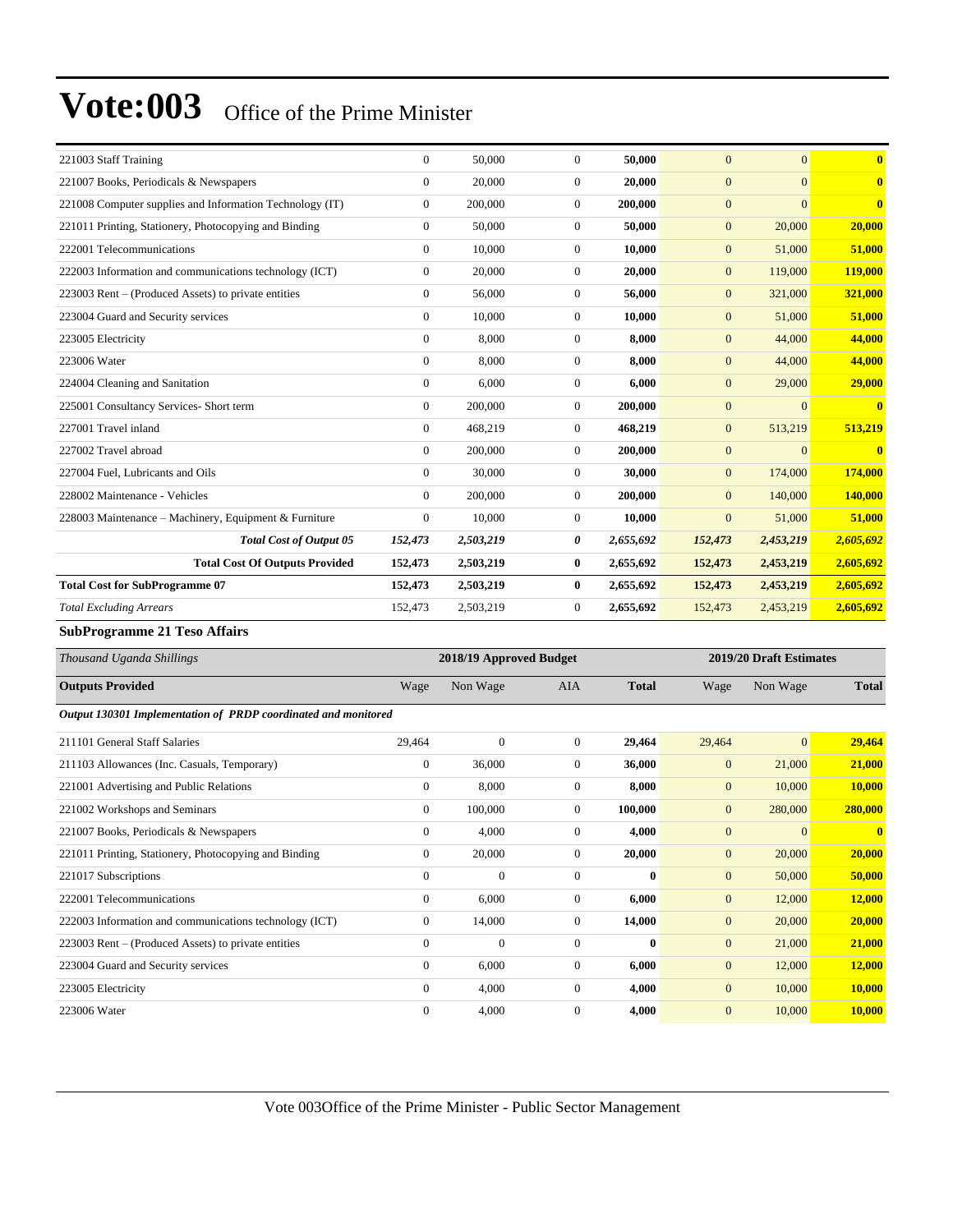| 224004 Cleaning and Sanitation                                                                                                           | $\boldsymbol{0}$          | 4,000                     | $\boldsymbol{0}$ | 4,000            | $\mathbf{0}$          | 9,000                   | 9,000        |
|------------------------------------------------------------------------------------------------------------------------------------------|---------------------------|---------------------------|------------------|------------------|-----------------------|-------------------------|--------------|
| 227001 Travel inland                                                                                                                     | $\boldsymbol{0}$          | 249,538                   | $\boldsymbol{0}$ | 249,538          | $\boldsymbol{0}$      | 479,838                 | 479,838      |
| 227002 Travel abroad                                                                                                                     | $\mathbf{0}$              | 50,000                    | $\boldsymbol{0}$ | 50,000           | $\mathbf{0}$          | 60,000                  | 60,000       |
| 227004 Fuel, Lubricants and Oils                                                                                                         | $\mathbf{0}$              | 44,000                    | $\boldsymbol{0}$ | 44,000           | $\mathbf{0}$          | 25,000                  | 25,000       |
| 228002 Maintenance - Vehicles                                                                                                            | $\mathbf{0}$              | 60,000                    | $\boldsymbol{0}$ | 60,000           | $\mathbf{0}$          | 50,000                  | 50,000       |
| 228003 Maintenance – Machinery, Equipment & Furniture                                                                                    | $\boldsymbol{0}$          | 2,400                     | $\boldsymbol{0}$ | 2,400            | $\boldsymbol{0}$      | 12,000                  | 12,000       |
| <b>Total Cost of Output 01</b>                                                                                                           | 29,464                    | 611,938                   | 0                | 641,402          | 29,464                | 1,101,838               | 1,131,302    |
| Output 130306 Pacification and development                                                                                               |                           |                           |                  |                  |                       |                         |              |
| 221002 Workshops and Seminars                                                                                                            | $\mathbf{0}$              | $\overline{0}$            | $\mathbf{0}$     | $\bf{0}$         | $\mathbf{0}$          | 120,000                 | 120,000      |
| 224006 Agricultural Supplies                                                                                                             | $\boldsymbol{0}$          | 975,000                   | $\boldsymbol{0}$ | 975,000          | $\mathbf{0}$          | 650,000                 | 650,000      |
| 227001 Travel inland                                                                                                                     | $\boldsymbol{0}$          | 65,000                    | $\boldsymbol{0}$ | 65,000           | $\mathbf{0}$          | 105,000                 | 105,000      |
| <b>Total Cost of Output 06</b>                                                                                                           | 0                         | 1,040,000                 | 0                | 1,040,000        | $\boldsymbol{\theta}$ | 875,000                 | 875,000      |
| <b>Total Cost Of Outputs Provided</b>                                                                                                    | 29,464                    | 1,651,938                 | $\bf{0}$         | 1,681,402        | 29,464                | 1,976,838               | 2,006,302    |
| <b>Outputs Funded</b>                                                                                                                    | Wage                      | Non Wage                  | AIA              | <b>Total</b>     | Wage                  | Non Wage                | <b>Total</b> |
| <b>Output 130351 Transfers to Government units</b>                                                                                       |                           |                           |                  |                  |                       |                         |              |
| 263204 Transfers to other govt. Units (Capital)                                                                                          | $\mathbf{0}$              | 2,950,000                 | $\boldsymbol{0}$ | 2,950,000        | $\mathbf{0}$          | 3,535,100               | 3,535,100    |
| $o/w$ Transfer of funds to MW&E for construction of a valley<br>tank                                                                     | $\theta$                  | $\boldsymbol{\mathit{0}}$ | 0                | $\bf{0}$         | $\boldsymbol{\theta}$ | 400,000                 | 400,000      |
| o/w Transfer of funds for Micro Projects to the beneficiary<br><i>Districts</i>                                                          | $\boldsymbol{\mathit{0}}$ | 0                         | 0                | $\bf{0}$         | $\boldsymbol{\theta}$ | 2,771,700               | 2,771,700    |
| o/w Transfer of funds for the pilot PCAs in Teso Sub Region                                                                              | $\boldsymbol{\theta}$     | 0                         | 0                | $\bf{0}$         | $\boldsymbol{\theta}$ | 224,700                 | 224,700      |
| o/w Transfer of funds for construction of a borehole                                                                                     | $\boldsymbol{\mathit{0}}$ | 0                         | 0                | $\bf{0}$         | $\boldsymbol{\theta}$ | 30,000                  | 30,000       |
| o/w Transfer of funds for construction of a 2in1 teachers<br>house in Ngora                                                              | $\theta$                  | $\theta$                  | 0                | $\bf{0}$         | $\boldsymbol{\theta}$ | 108,700                 | 108,700      |
| o/w Transfers tto Ministry of Water for Excavation of Valley<br>Tanks in Katakwi (2), Amuria (1), Ngora (1), Bukedea (2) and<br>Kumi (1) | $\boldsymbol{\mathit{0}}$ | 1,750,000                 | 0                | 1,750,000        | $\boldsymbol{\theta}$ | $\theta$                | $\mathbf{0}$ |
| o/w Support to Micro Projects                                                                                                            | $\theta$                  | 1,200,000                 | 0                | 1,200,000        | $\boldsymbol{\theta}$ | $\boldsymbol{\theta}$   | $\mathbf{0}$ |
| <b>Total Cost of Output 51</b>                                                                                                           | 0                         | 2,950,000                 | 0                | 2,950,000        | $\boldsymbol{\theta}$ | 3,535,100               | 3,535,100    |
| <b>Total Cost Of Outputs Funded</b>                                                                                                      | $\bf{0}$                  | 2,950,000                 | $\bf{0}$         | 2,950,000        | $\bf{0}$              | 3,535,100               | 3,535,100    |
| <b>Total Cost for SubProgramme 21</b>                                                                                                    | 29,464                    | 4,601,938                 | $\bf{0}$         | 4,631,402        | 29,464                | 5,511,938               | 5,541,402    |
| <b>Total Excluding Arrears</b>                                                                                                           | 29,464                    | 4,601,938                 | $\boldsymbol{0}$ | 4,631,402        | 29,464                | 5,511,938               | 5,541,402    |
| <b>SubProgramme 22 Bunyoro Affairs</b>                                                                                                   |                           |                           |                  |                  |                       |                         |              |
| Thousand Uganda Shillings                                                                                                                |                           | 2018/19 Approved Budget   |                  |                  |                       | 2019/20 Draft Estimates |              |
| <b>Outputs Provided</b>                                                                                                                  | Wage                      | Non Wage                  | AIA              | <b>Total</b>     | Wage                  | Non Wage                | <b>Total</b> |
| Output 130301 Implementation of PRDP coordinated and monitored                                                                           |                           |                           |                  |                  |                       |                         |              |
| 211101 General Staff Salaries                                                                                                            | 35,624                    | $\mathbf{0}$              | $\boldsymbol{0}$ | 35,624           | 35,624                | $\boldsymbol{0}$        | 35,624       |
| 211103 Allowances (Inc. Casuals, Temporary)                                                                                              | $\boldsymbol{0}$          | 16,000                    | $\boldsymbol{0}$ | 16,000           | $\mathbf{0}$          | 8,000                   | 8,000        |
| 221002 Workshops and Seminars                                                                                                            | $\boldsymbol{0}$          | $\boldsymbol{0}$          | $\boldsymbol{0}$ | $\boldsymbol{0}$ | $\boldsymbol{0}$      | 60,000                  | 60,000       |
| 221011 Printing, Stationery, Photocopying and Binding                                                                                    | $\boldsymbol{0}$          | 20,000                    | $\boldsymbol{0}$ | 20,000           | $\mathbf{0}$          | 20,000                  | 20,000       |

Vote 003Office of the Prime Minister - Public Sector Management

221012 Small Office Equipment 0 10,000 0 **10,000** 0 0 **0** 222001 Telecommunications 0 2,400 0 **2,400** 0 1,000 **1,000**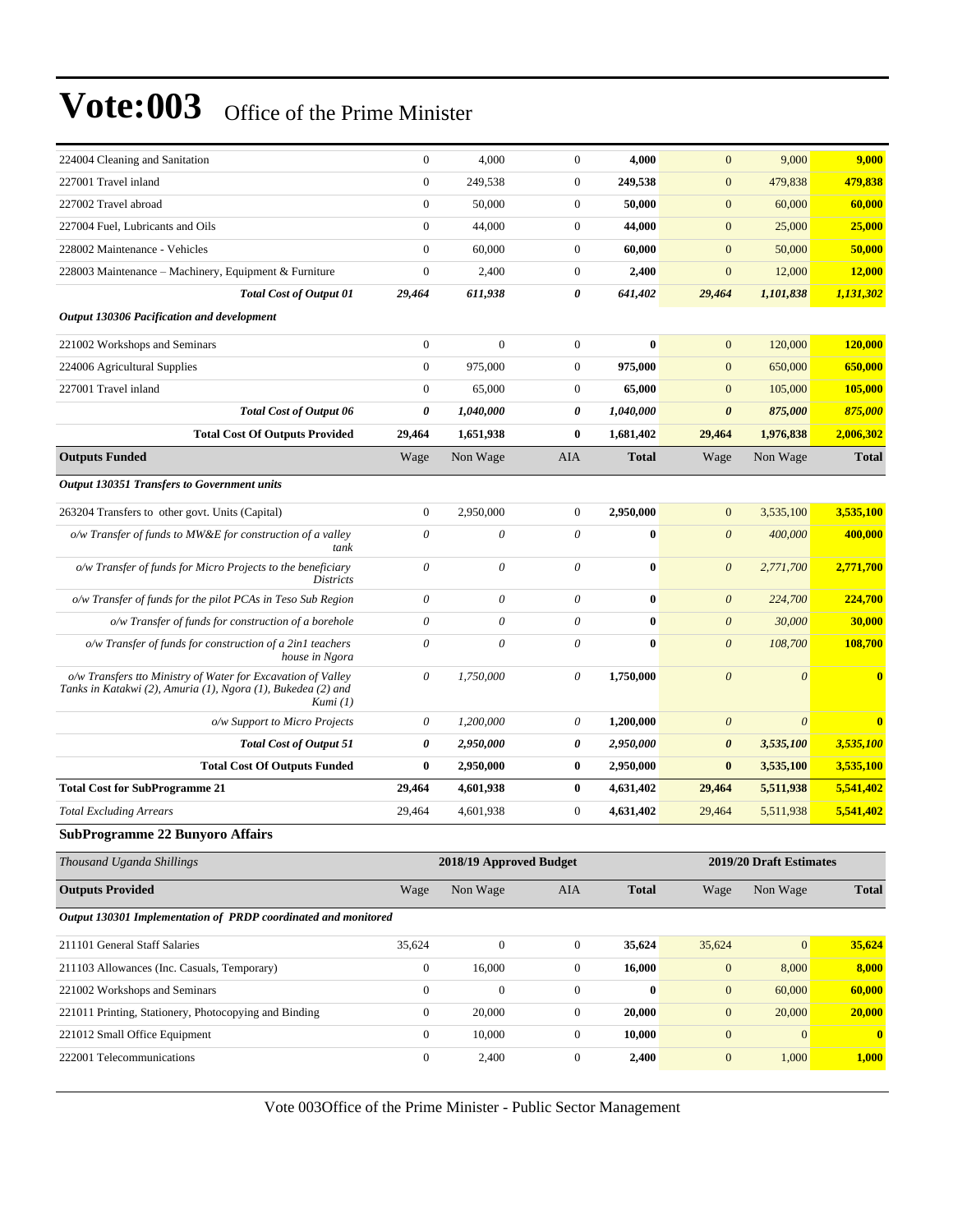| 222003 Information and communications technology (ICT)   | $\mathbf{0}$           | 6,000                   | $\boldsymbol{0}$ | 6,000        | $\mathbf{0}$                  | 3,000                         | 3,000                 |  |
|----------------------------------------------------------|------------------------|-------------------------|------------------|--------------|-------------------------------|-------------------------------|-----------------------|--|
| 223003 Rent - (Produced Assets) to private entities      | $\mathbf{0}$           | 16,000                  | $\boldsymbol{0}$ | 16,000       | $\mathbf{0}$                  | 8,000                         | 8,000                 |  |
| 223004 Guard and Security services                       | $\mathbf{0}$           | 2,400                   | $\boldsymbol{0}$ | 2,400        | $\mathbf{0}$                  | 1,000                         | 1,000                 |  |
| 223005 Electricity                                       | $\mathbf{0}$           | 2,200                   | $\mathbf{0}$     | 2,200        | $\mathbf{0}$                  | 1,000                         | 1,000                 |  |
| 223006 Water                                             | $\boldsymbol{0}$       | 2,200                   | $\mathbf{0}$     | 2,200        | $\boldsymbol{0}$              | 1,000                         | 1,000                 |  |
| 224004 Cleaning and Sanitation                           | $\boldsymbol{0}$       | 1,400                   | $\mathbf{0}$     | 1,400        | $\boldsymbol{0}$              | 1,000                         | 1,000                 |  |
| 227001 Travel inland                                     | $\mathbf{0}$           | 234,994                 | $\mathbf{0}$     | 234,994      | $\mathbf{0}$                  | 214,994                       | 214,994               |  |
| 227002 Travel abroad                                     | $\boldsymbol{0}$       | 10,000                  | $\boldsymbol{0}$ | 10,000       | $\mathbf{0}$                  | 10,000                        | 10,000                |  |
| 227004 Fuel, Lubricants and Oils                         | $\mathbf{0}$           | 8,000                   | $\mathbf{0}$     | 8,000        | $\mathbf{0}$                  | 4,000                         | 4,000                 |  |
| 228002 Maintenance - Vehicles                            | $\mathbf{0}$           | 40,000                  | $\mathbf{0}$     | 40,000       | $\boldsymbol{0}$              | 40,000                        | 40,000                |  |
| 228003 Maintenance – Machinery, Equipment & Furniture    | $\boldsymbol{0}$       | 2,400                   | $\mathbf{0}$     | 2,400        | $\mathbf{0}$                  | 1,000                         | 1,000                 |  |
| <b>Total Cost of Output 01</b>                           | 35,624                 | 373,994                 | 0                | 409,618      | 35,624                        | 373,994                       | 409,618               |  |
| Output 130306 Pacification and development               |                        |                         |                  |              |                               |                               |                       |  |
| 224006 Agricultural Supplies                             | $\boldsymbol{0}$       | $\boldsymbol{0}$        | $\boldsymbol{0}$ | $\bf{0}$     | $\mathbf{0}$                  | 825,000                       | 825,000               |  |
| 227001 Travel inland                                     | $\theta$               | $\boldsymbol{0}$        | $\boldsymbol{0}$ | $\bf{0}$     | $\mathbf{0}$                  | 175,000                       | 175,000               |  |
| <b>Total Cost of Output 06</b>                           | 0                      | 0                       | 0                | 0            | $\boldsymbol{\theta}$         | 1,000,000                     | 1,000,000             |  |
| <b>Total Cost Of Outputs Provided</b>                    | 35,624                 | 373,994                 | $\bf{0}$         | 409,618      | 35,624                        | 1,373,994                     | 1,409,618             |  |
| <b>Total Cost for SubProgramme 22</b>                    | 35,624                 | 373,994                 | $\bf{0}$         | 409,618      | 35,624                        | 1,373,994                     | 1,409,618             |  |
| <b>Total Excluding Arrears</b>                           | 35,624                 | 373,994                 | $\boldsymbol{0}$ | 409,618      | 35,624                        | 1,373,994                     | 1,409,618             |  |
| <b>Development Budget Estimates</b>                      |                        |                         |                  |              |                               |                               |                       |  |
| Project 0022 Support to LRDP                             |                        |                         |                  |              |                               |                               |                       |  |
|                                                          |                        |                         |                  |              |                               |                               |                       |  |
| Thousand Uganda Shillings                                |                        | 2018/19 Approved Budget |                  |              | 2019/20 Draft Estimates       |                               |                       |  |
| <b>Outputs Provided</b>                                  | GoU Dev't External Fin |                         | <b>AIA</b>       | <b>Total</b> |                               | <b>GoU Dev't External Fin</b> | <b>Total</b>          |  |
| Output 130304 Coordination of the implementation of LRDP |                        |                         |                  |              |                               |                               |                       |  |
| 211102 Contract Staff Salaries                           | 24,000                 | $\boldsymbol{0}$        | $\mathbf{0}$     | 24,000       | $\mathbf{0}$                  | $\mathbf{0}$                  | $\bf{0}$              |  |
| 211103 Allowances (Inc. Casuals, Temporary)              | 150,000                | $\boldsymbol{0}$        | $\mathbf{0}$     | 150,000      | $\boldsymbol{0}$              | $\mathbf{0}$                  | $\bf{0}$              |  |
| 221002 Workshops and Seminars                            | 201,000                | $\boldsymbol{0}$        | $\mathbf{0}$     | 201,000      | $\mathbf{0}$                  | $\mathbf{0}$                  | $\mathbf{0}$          |  |
| 227001 Travel inland                                     | 240,000                | $\boldsymbol{0}$        | $\mathbf{0}$     | 240,000      | $\mathbf{0}$                  | $\mathbf{0}$                  | $\bf{0}$              |  |
| Total Cost Of Output 130304                              | 615,000                | 0                       | 0                | 615,000      | $\boldsymbol{\theta}$         | $\boldsymbol{\theta}$         | $\boldsymbol{\theta}$ |  |
| Output 130306 Pacification and development               |                        |                         |                  |              |                               |                               |                       |  |
| 221002 Workshops and Seminars                            | $\mathbf{0}$           | $\boldsymbol{0}$        | $\boldsymbol{0}$ | $\bf{0}$     | 140,000                       | $\boldsymbol{0}$              | 140,000               |  |
| 224006 Agricultural Supplies                             | 1,450,000              | $\boldsymbol{0}$        | $\boldsymbol{0}$ | 1,450,000    | 160,000                       | $\mathbf{0}$                  | 160,000               |  |
| 227001 Travel inland                                     | $\mathbf{0}$           | $\boldsymbol{0}$        | $\boldsymbol{0}$ | $\bf{0}$     | 315,000                       | $\boldsymbol{0}$              | 315,000               |  |
| 228002 Maintenance - Vehicles                            | $\boldsymbol{0}$       | $\boldsymbol{0}$        | $\boldsymbol{0}$ | $\bf{0}$     | 100,000                       | $\boldsymbol{0}$              | 100,000               |  |
| Total Cost Of Output 130306                              | 1,450,000              | 0                       | 0                | 1,450,000    | 715,000                       | $\boldsymbol{\theta}$         | 715,000               |  |
| <b>Total Cost for Outputs Provided</b>                   | 2,065,000              | $\boldsymbol{0}$        | $\boldsymbol{0}$ | 2,065,000    | 715,000                       | $\mathbf{0}$                  | 715,000               |  |
| <b>Outputs Funded</b>                                    |                        |                         |                  |              |                               |                               |                       |  |
|                                                          | GoU Dev't External Fin |                         | <b>AIA</b>       | <b>Total</b> | <b>GoU Dev't External Fin</b> |                               | <b>Total</b>          |  |

263204 Transfers to other govt. Units (Capital) 0 0 0 **0** 1,050,000 0 **1,050,000**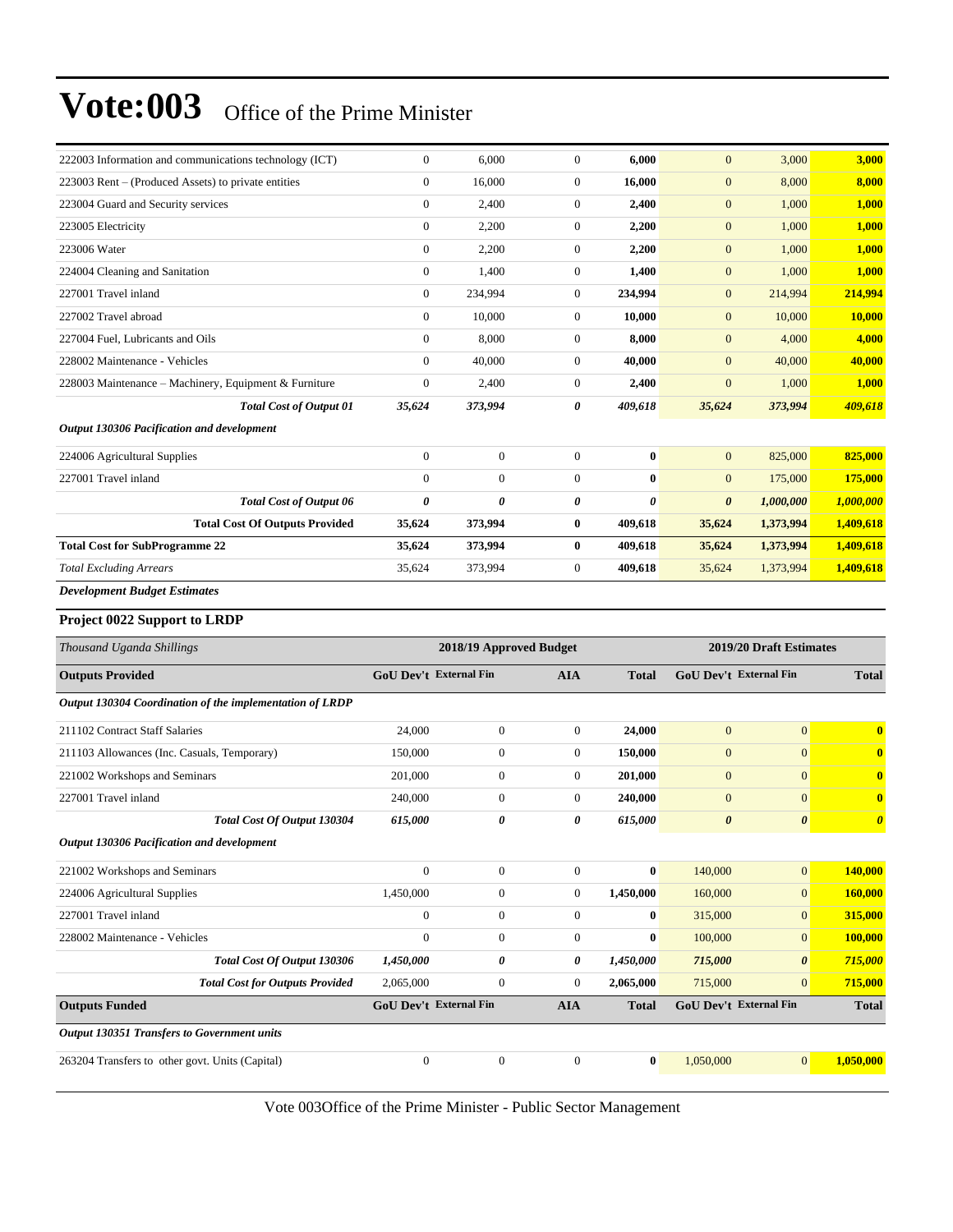| o/w Transfers to beneficiary districts for support to Parish<br>Community Association (PCA) | 0                      | 0                       | $\theta$         | $\bf{0}$     | 1,050,000               | $\boldsymbol{\theta}$         | 1,050,000             |
|---------------------------------------------------------------------------------------------|------------------------|-------------------------|------------------|--------------|-------------------------|-------------------------------|-----------------------|
| Total Cost Of Output 130351                                                                 | 0                      | 0                       | 0                | 0            | 1,050,000               | 0                             | 1,050,000             |
| <b>Total Cost for Outputs Funded</b>                                                        | $\overline{0}$         | $\overline{0}$          | $\mathbf{0}$     | $\bf{0}$     | 1,050,000               | $\overline{0}$                | 1,050,000             |
| <b>Capital Purchases</b>                                                                    | GoU Dev't External Fin |                         | <b>AIA</b>       | <b>Total</b> |                         | GoU Dev't External Fin        | <b>Total</b>          |
| Output 130375 Purchase of Motor Vehicles and Other Transport Equipment                      |                        |                         |                  |              |                         |                               |                       |
| 312201 Transport Equipment                                                                  | 450,000                | $\boldsymbol{0}$        | $\boldsymbol{0}$ | 450,000      | 700,000                 | $\boldsymbol{0}$              | 700,000               |
| Total Cost Of Output 130375                                                                 | 450,000                | 0                       | 0                | 450,000      | 700,000                 | $\boldsymbol{\theta}$         | 700,000               |
| Output 130377 Purchase of Specialised Machinery & Equipment                                 |                        |                         |                  |              |                         |                               |                       |
| 312202 Machinery and Equipment                                                              | 150,000                | $\boldsymbol{0}$        | $\mathbf{0}$     | 150,000      | $\overline{0}$          | $\overline{0}$                | $\bf{0}$              |
| Total Cost Of Output 130377                                                                 | 150,000                | 0                       | 0                | 150,000      | $\boldsymbol{\theta}$   | $\pmb{\theta}$                | $\boldsymbol{\theta}$ |
| Output 130378 Purchase of Office and Residential Furniture and Fittings                     |                        |                         |                  |              |                         |                               |                       |
| 312203 Furniture & Fixtures                                                                 | $\boldsymbol{0}$       | $\boldsymbol{0}$        | $\boldsymbol{0}$ | $\bf{0}$     | 100,000                 | $\overline{0}$                | 100,000               |
| Total Cost Of Output 130378                                                                 | $\boldsymbol{\theta}$  | 0                       | 0                | 0            | 100,000                 | 0                             | <b>100,000</b>        |
| <b>Total Cost for Capital Purchases</b>                                                     | 600,000                | $\boldsymbol{0}$        | $\mathbf{0}$     | 600,000      | 800,000                 | $\overline{0}$                | 800,000               |
| <b>Total Cost for Project: 0022</b>                                                         | 2,665,000              | $\boldsymbol{0}$        | $\mathbf{0}$     | 2,665,000    | 2,565,000               | $\overline{0}$                | 2,565,000             |
| <b>Total Excluding Arrears</b>                                                              | 2,665,000              | $\boldsymbol{0}$        | $\mathbf{0}$     | 2,665,000    | 2,565,000               | $\overline{0}$                | 2,565,000             |
| Project 0932 Post-war Recovery and Presidential Pledges                                     |                        |                         |                  |              |                         |                               |                       |
| Thousand Uganda Shillings                                                                   |                        | 2018/19 Approved Budget |                  |              | 2019/20 Draft Estimates |                               |                       |
| <b>Outputs Provided</b>                                                                     | GoU Dev't External Fin |                         | <b>AIA</b>       | <b>Total</b> |                         | <b>GoU Dev't External Fin</b> | <b>Total</b>          |
| Output 130301 Implementation of PRDP coordinated and monitored                              |                        |                         |                  |              |                         |                               |                       |
| 211102 Contract Staff Salaries                                                              | 100,000                | $\boldsymbol{0}$        | $\mathbf{0}$     | 100,000      | 100,000                 | $\boldsymbol{0}$              | 100,000               |
| 221001 Advertising and Public Relations                                                     | 40,000                 | $\boldsymbol{0}$        | $\mathbf{0}$     | 40,000       | 40,000                  | $\overline{0}$                | 40,000                |
| 221002 Workshops and Seminars                                                               | 196,847                | $\boldsymbol{0}$        | $\mathbf{0}$     | 196,847      | 100,000                 | $\overline{0}$                | 100,000               |
| 221003 Staff Training                                                                       | 60,000                 | $\boldsymbol{0}$        | $\mathbf{0}$     | 60,000       | $\mathbf{0}$            | $\overline{0}$                | $\bf{0}$              |
| 221007 Books, Periodicals & Newspapers                                                      | 10,000                 | $\boldsymbol{0}$        | $\mathbf{0}$     | 10,000       | $\mathbf{0}$            | $\overline{0}$                | $\bf{0}$              |
| 221008 Computer supplies and Information Technology (IT)                                    | 40,000                 | $\boldsymbol{0}$        | $\mathbf{0}$     | 40,000       | $\overline{0}$          | $\overline{0}$                | $\bf{0}$              |
| 221011 Printing, Stationery, Photocopying and Binding                                       | 60,000                 | $\boldsymbol{0}$        | $\mathbf{0}$     | 60,000       | 60,000                  | $\overline{0}$                | 60,000                |
| 222001 Telecommunications                                                                   | 84,000                 | $\boldsymbol{0}$        | $\boldsymbol{0}$ | 84,000       | 90,000                  | $\overline{0}$                | 90,000                |
| 222003 Information and communications technology (ICT)                                      | $\mathbf{0}$           | $\boldsymbol{0}$        | $\boldsymbol{0}$ | $\bf{0}$     | 194,000                 | $\boldsymbol{0}$              | <b>194,000</b>        |
| 223004 Guard and Security services                                                          | $\boldsymbol{0}$       | $\boldsymbol{0}$        | $\boldsymbol{0}$ | $\bf{0}$     | 494,000                 | $\mathbf{0}$                  | 494,000               |
| 223005 Electricity                                                                          | 72,000                 | $\boldsymbol{0}$        | $\boldsymbol{0}$ | 72,000       | $\mathbf{0}$            | $\mathbf{0}$                  | $\bf{0}$              |
| 223006 Water                                                                                | 70,000                 | $\boldsymbol{0}$        | $\boldsymbol{0}$ | 70,000       | $\mathbf{0}$            | $\boldsymbol{0}$              | $\bf{0}$              |
| 224004 Cleaning and Sanitation                                                              | 48,000                 | $\boldsymbol{0}$        | $\boldsymbol{0}$ | 48,000       | 52,000                  | $\overline{0}$                | 52,000                |
| 225001 Consultancy Services- Short term                                                     | $\boldsymbol{0}$       | $\boldsymbol{0}$        | $\boldsymbol{0}$ | $\bf{0}$     | 500,000                 | $\boldsymbol{0}$              | 500,000               |
| 227001 Travel inland                                                                        | 266,000                | $\boldsymbol{0}$        | $\boldsymbol{0}$ | 266,000      | 320,000                 | $\mathbf{0}$                  | 320,000               |
| 227002 Travel abroad                                                                        | $\boldsymbol{0}$       | $\boldsymbol{0}$        | $\boldsymbol{0}$ | $\bf{0}$     | 100,000                 | $\mathbf{0}$                  | 100,000               |
| 227004 Fuel, Lubricants and Oils                                                            | 290,000                | $\boldsymbol{0}$        | $\boldsymbol{0}$ | 290,000      | 115,847                 | $\mathbf{0}$                  | 115,847               |
| 228002 Maintenance - Vehicles                                                               | 200,000                | $\boldsymbol{0}$        | $\boldsymbol{0}$ | 200,000      | 120,000                 | $\boldsymbol{0}$              | 120,000               |
| 228003 Maintenance - Machinery, Equipment & Furniture                                       | 84,000                 | $\boldsymbol{0}$        | $\boldsymbol{0}$ | 84,000       | 90,000                  | $\overline{0}$                | 90,000                |
|                                                                                             |                        |                         |                  |              |                         |                               |                       |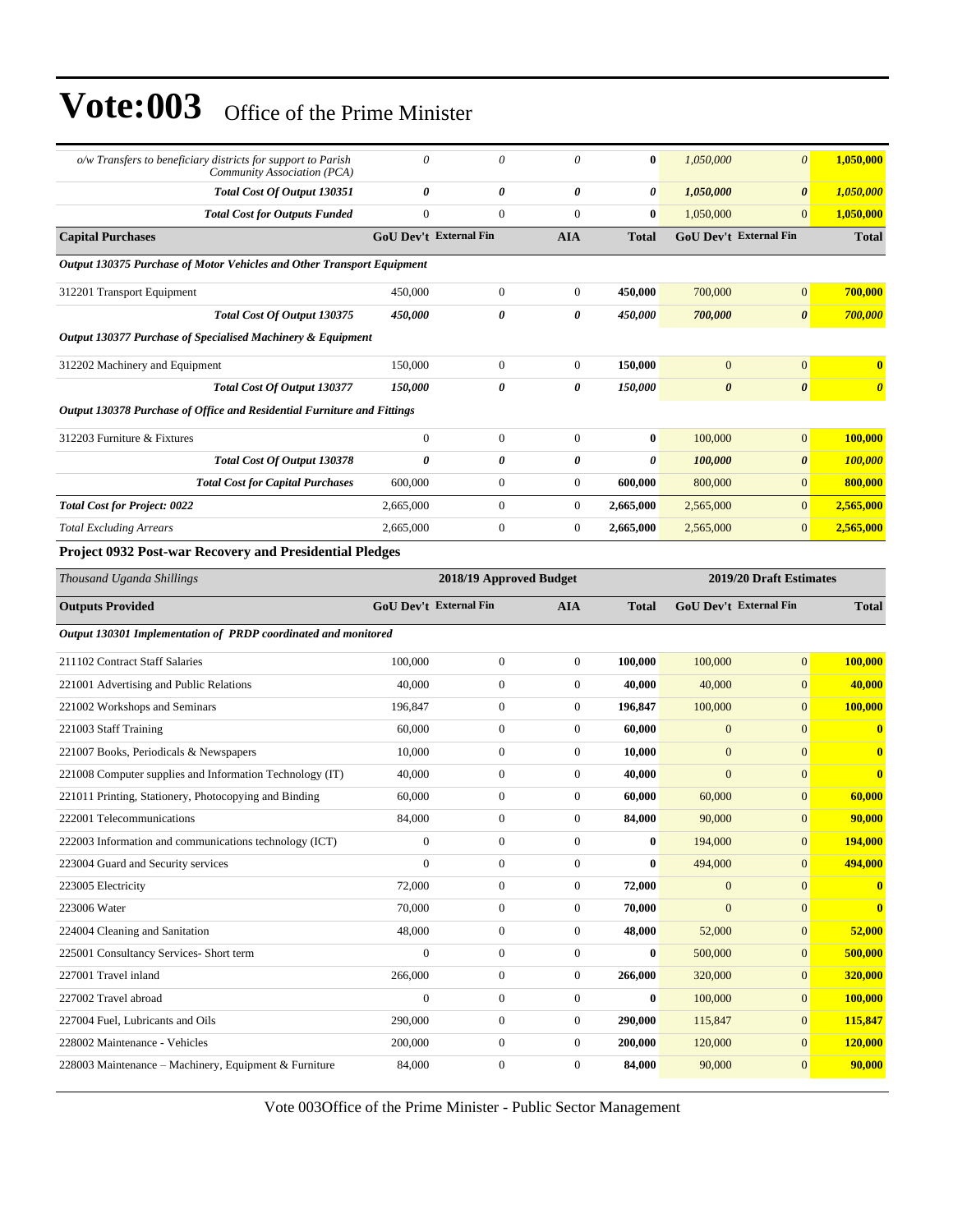| Total Cost Of Output 130301                                                   | 1,620,847              | 0                             | 0                | 1,620,847        | 2,375,847             | $\boldsymbol{\theta}$         | 2,375,847             |
|-------------------------------------------------------------------------------|------------------------|-------------------------------|------------------|------------------|-----------------------|-------------------------------|-----------------------|
| Output 130306 Pacification and development                                    |                        |                               |                  |                  |                       |                               |                       |
| 224006 Agricultural Supplies                                                  | 675,000                | $\boldsymbol{0}$              | $\mathbf{0}$     | 675,000          | 955,000               | $\mathbf{0}$                  | 955,000               |
| 227002 Travel abroad                                                          | 70,000                 | $\boldsymbol{0}$              | $\boldsymbol{0}$ | 70,000           | $\overline{0}$        | $\mathbf{0}$                  | $\bf{0}$              |
| Total Cost Of Output 130306                                                   | 745,000                | 0                             | 0                | 745,000          | 955,000               | $\boldsymbol{\theta}$         | 955,000               |
| <b>Output 130307 Restocking Programme</b>                                     |                        |                               |                  |                  |                       |                               |                       |
| 224006 Agricultural Supplies                                                  | 20,000,000             | $\mathbf{0}$                  | $\boldsymbol{0}$ | 20,000,000       | 20,000,000            | $\boldsymbol{0}$              | 20,000,000            |
| Total Cost Of Output 130307                                                   | 20,000,000             | 0                             | 0                | 20,000,000       | 20,000,000            | $\boldsymbol{\theta}$         | 20,000,000            |
| <b>Total Cost for Outputs Provided</b>                                        | 22,365,847             | $\mathbf{0}$                  | $\boldsymbol{0}$ | 22,365,847       | 23,330,847            | $\boldsymbol{0}$              | 23,330,847            |
| <b>Outputs Funded</b>                                                         |                        | <b>GoU Dev't External Fin</b> | <b>AIA</b>       | <b>Total</b>     |                       | <b>GoU Dev't External Fin</b> | <b>Total</b>          |
| <b>Output 130351 Transfers to Government units</b>                            |                        |                               |                  |                  |                       |                               |                       |
| 263204 Transfers to other govt. Units (Capital)                               | 1,200,000              | $\boldsymbol{0}$              | $\mathbf{0}$     | 1,200,000        | $\mathbf{0}$          | $\mathbf{0}$                  | $\bf{0}$              |
| o/w Subvention to NUYDC                                                       | 1,200,000              | 0                             | 0                | 1,200,000        | $\boldsymbol{\theta}$ | $\theta$                      | $\bf{0}$              |
| Total Cost Of Output 130351                                                   | 1,200,000              | 0                             | 0                | 1,200,000        | $\boldsymbol{\theta}$ | $\boldsymbol{\theta}$         | $\boldsymbol{\theta}$ |
| <b>Total Cost for Outputs Funded</b>                                          | 1,200,000              | $\boldsymbol{0}$              | $\boldsymbol{0}$ | 1,200,000        | $\boldsymbol{0}$      | $\mathbf{0}$                  | $\bf{0}$              |
| <b>Capital Purchases</b>                                                      |                        | <b>GoU Dev't External Fin</b> | <b>AIA</b>       | <b>Total</b>     |                       | GoU Dev't External Fin        | <b>Total</b>          |
| Output 130372 Government Buildings and Administrative Infrastructure          |                        |                               |                  |                  |                       |                               |                       |
| 312101 Non-Residential Buildings                                              | 1,170,000              | $\boldsymbol{0}$              | $\mathbf{0}$     | 1,170,000        | 1,000,000             | $\boldsymbol{0}$              | 1.000.000             |
| 312102 Residential Buildings                                                  | 1,055,000              | $\boldsymbol{0}$              | $\boldsymbol{0}$ | 1,055,000        | $\boldsymbol{0}$      | $\mathbf{0}$                  | $\bf{0}$              |
| Total Cost Of Output 130372                                                   | 2,225,000              | 0                             | 0                | 2,225,000        | 1,000,000             | $\boldsymbol{\theta}$         | 1,000,000             |
| <b>Output 130375 Purchase of Motor Vehicles and Other Transport Equipment</b> |                        |                               |                  |                  |                       |                               |                       |
| 312201 Transport Equipment                                                    | 300,000                | $\boldsymbol{0}$              | $\mathbf{0}$     | 300,000          | 360,000               | $\mathbf{0}$                  | 360,000               |
| Total Cost Of Output 130375                                                   | 300,000                | 0                             | 0                | 300,000          | 360,000               | $\boldsymbol{\theta}$         | 360,000               |
| Output 130377 Purchase of Specialised Machinery & Equipment                   |                        |                               |                  |                  |                       |                               |                       |
| 312202 Machinery and Equipment                                                | $\boldsymbol{0}$       | $\boldsymbol{0}$              | $\mathbf{0}$     | $\bf{0}$         | 100,000               | $\boldsymbol{0}$              | 100,000               |
| <b>Total Cost Of Output 130377</b>                                            | $\boldsymbol{\theta}$  | 0                             | 0                | 0                | 100,000               | $\boldsymbol{\theta}$         | 100,000               |
| <b>Total Cost for Capital Purchases</b>                                       | 2,525,000              | $\boldsymbol{0}$              | $\boldsymbol{0}$ | 2,525,000        | 1,460,000             | $\mathbf{0}$                  | 1,460,000             |
| <b>Total Cost for Project: 0932</b>                                           | 26,090,847             | $\boldsymbol{0}$              | $\mathbf{0}$     | 26,090,847       | 24,790,847            | $\mathbf{0}$                  | 24,790,847            |
| <b>Total Excluding Arrears</b>                                                | 26,090,847             | $\boldsymbol{0}$              | $\boldsymbol{0}$ | 26,090,847       | 24,790,847            | $\mathbf{0}$                  | 24,790,847            |
| Project 1078 Karamoja Integrated Development Programme(KIDP)                  |                        |                               |                  |                  |                       |                               |                       |
| Thousand Uganda Shillings                                                     |                        | 2018/19 Approved Budget       |                  |                  |                       | 2019/20 Draft Estimates       |                       |
| <b>Outputs Provided</b>                                                       | GoU Dev't External Fin |                               | <b>AIA</b>       | <b>Total</b>     |                       | GoU Dev't External Fin        | <b>Total</b>          |
| <b>Output 130306 Pacification and development</b>                             |                        |                               |                  |                  |                       |                               |                       |
| 211102 Contract Staff Salaries                                                | 76,000                 | $\mathbf{0}$                  | $\boldsymbol{0}$ | 76,000           | 120,000               | $\mathbf{0}$                  | 120,000               |
| 211103 Allowances (Inc. Casuals, Temporary)                                   | $\boldsymbol{0}$       | $\boldsymbol{0}$              | $\boldsymbol{0}$ | $\boldsymbol{0}$ | 264,000               | $\boldsymbol{0}$              | 264,000               |
| 221002 Workshops and Seminars                                                 | 100,000                | $\boldsymbol{0}$              | $\boldsymbol{0}$ | 100,000          | 100,000               | $\mathbf{0}$                  | 100,000               |
| 221007 Books, Periodicals & Newspapers                                        | $\boldsymbol{0}$       | $\boldsymbol{0}$              | $\boldsymbol{0}$ | $\bf{0}$         | 10,000                | $\mathbf{0}$                  | 10,000                |

Vote 003Office of the Prime Minister - Public Sector Management

221008 Computer supplies and Information Technology (IT) 40,000 0 0 **40,000** 12,000 0 **12,000**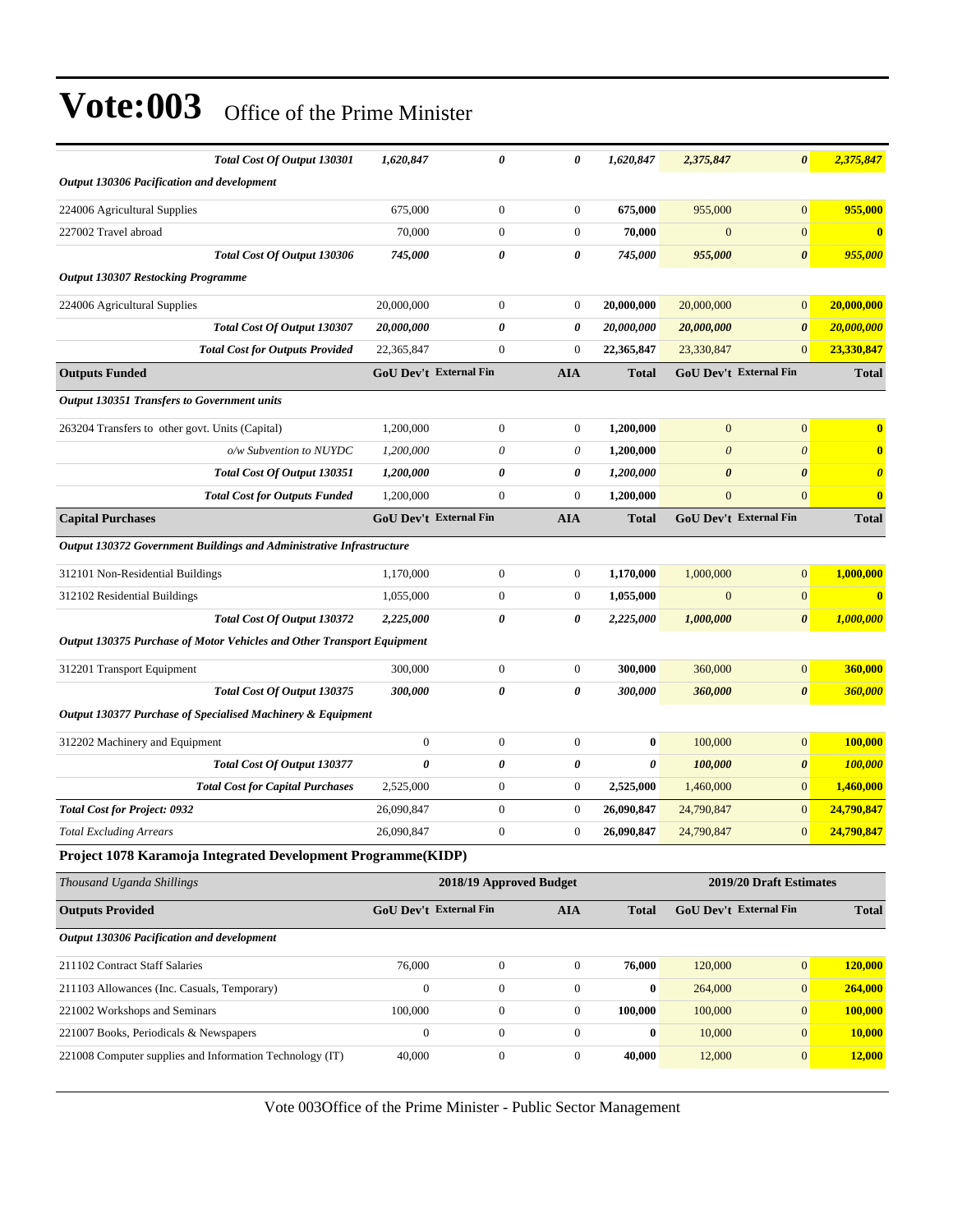| $\boldsymbol{\theta}$<br>$\mathbf{0}$<br>GoU Dev't External Fin<br>$\mathbf{0}$<br>$\boldsymbol{\theta}$<br>$\boldsymbol{\theta}$<br>$\boldsymbol{\theta}$<br>$\boldsymbol{\theta}$<br>$\boldsymbol{\theta}$<br>$\boldsymbol{\theta}$<br>$\boldsymbol{\theta}$<br>$\mathbf{0}$<br>GoU Dev't External Fin<br>$\mathbf{0}$<br>$\mathbf{0}$<br>$\boldsymbol{\theta}$<br>$\boldsymbol{0}$ | 4,717,697<br>4,717,697<br><b>Total</b><br>4,070,000<br>$\bf{0}$<br>2,450,000<br>500,000<br>200,000<br>500,000<br>420,000<br>4,070,000<br>4,070,000<br><b>Total</b><br>2,350,000<br>$\bf{0}$<br>2,350,000<br>600,000 |
|---------------------------------------------------------------------------------------------------------------------------------------------------------------------------------------------------------------------------------------------------------------------------------------------------------------------------------------------------------------------------------------|---------------------------------------------------------------------------------------------------------------------------------------------------------------------------------------------------------------------|
|                                                                                                                                                                                                                                                                                                                                                                                       |                                                                                                                                                                                                                     |
|                                                                                                                                                                                                                                                                                                                                                                                       |                                                                                                                                                                                                                     |
|                                                                                                                                                                                                                                                                                                                                                                                       |                                                                                                                                                                                                                     |
|                                                                                                                                                                                                                                                                                                                                                                                       |                                                                                                                                                                                                                     |
|                                                                                                                                                                                                                                                                                                                                                                                       |                                                                                                                                                                                                                     |
|                                                                                                                                                                                                                                                                                                                                                                                       |                                                                                                                                                                                                                     |
|                                                                                                                                                                                                                                                                                                                                                                                       |                                                                                                                                                                                                                     |
|                                                                                                                                                                                                                                                                                                                                                                                       |                                                                                                                                                                                                                     |
|                                                                                                                                                                                                                                                                                                                                                                                       |                                                                                                                                                                                                                     |
|                                                                                                                                                                                                                                                                                                                                                                                       |                                                                                                                                                                                                                     |
|                                                                                                                                                                                                                                                                                                                                                                                       |                                                                                                                                                                                                                     |
|                                                                                                                                                                                                                                                                                                                                                                                       |                                                                                                                                                                                                                     |
|                                                                                                                                                                                                                                                                                                                                                                                       |                                                                                                                                                                                                                     |
|                                                                                                                                                                                                                                                                                                                                                                                       |                                                                                                                                                                                                                     |
|                                                                                                                                                                                                                                                                                                                                                                                       |                                                                                                                                                                                                                     |
|                                                                                                                                                                                                                                                                                                                                                                                       |                                                                                                                                                                                                                     |
|                                                                                                                                                                                                                                                                                                                                                                                       |                                                                                                                                                                                                                     |
|                                                                                                                                                                                                                                                                                                                                                                                       |                                                                                                                                                                                                                     |
|                                                                                                                                                                                                                                                                                                                                                                                       |                                                                                                                                                                                                                     |
|                                                                                                                                                                                                                                                                                                                                                                                       |                                                                                                                                                                                                                     |
|                                                                                                                                                                                                                                                                                                                                                                                       |                                                                                                                                                                                                                     |
| $\mathbf{0}$                                                                                                                                                                                                                                                                                                                                                                          | $\bf{0}$                                                                                                                                                                                                            |
| $\mathbf{0}$                                                                                                                                                                                                                                                                                                                                                                          | 80,000                                                                                                                                                                                                              |
| $\mathbf{0}$<br>$\mathbf{0}$                                                                                                                                                                                                                                                                                                                                                          | 371,697<br>200,000                                                                                                                                                                                                  |
|                                                                                                                                                                                                                                                                                                                                                                                       | 3,500,000                                                                                                                                                                                                           |
|                                                                                                                                                                                                                                                                                                                                                                                       | $\bf{0}$                                                                                                                                                                                                            |
|                                                                                                                                                                                                                                                                                                                                                                                       | $\mathbf{0}$                                                                                                                                                                                                        |
| $\mathbf{0}$                                                                                                                                                                                                                                                                                                                                                                          | $\mathbf{0}$                                                                                                                                                                                                        |
| $\overline{0}$                                                                                                                                                                                                                                                                                                                                                                        | $\mathbf{0}$                                                                                                                                                                                                        |
| $\mathbf{0}$                                                                                                                                                                                                                                                                                                                                                                          | $\bf{0}$                                                                                                                                                                                                            |
| $\mathbf{0}$                                                                                                                                                                                                                                                                                                                                                                          | $\mathbf{0}$                                                                                                                                                                                                        |
| $\boldsymbol{0}$                                                                                                                                                                                                                                                                                                                                                                      | $\mathbf{0}$                                                                                                                                                                                                        |
| $\mathbf{0}$                                                                                                                                                                                                                                                                                                                                                                          | 60,000                                                                                                                                                                                                              |
|                                                                                                                                                                                                                                                                                                                                                                                       | $\mathbf{0}$<br>$\mathbf{0}$<br>$\mathbf{0}$                                                                                                                                                                        |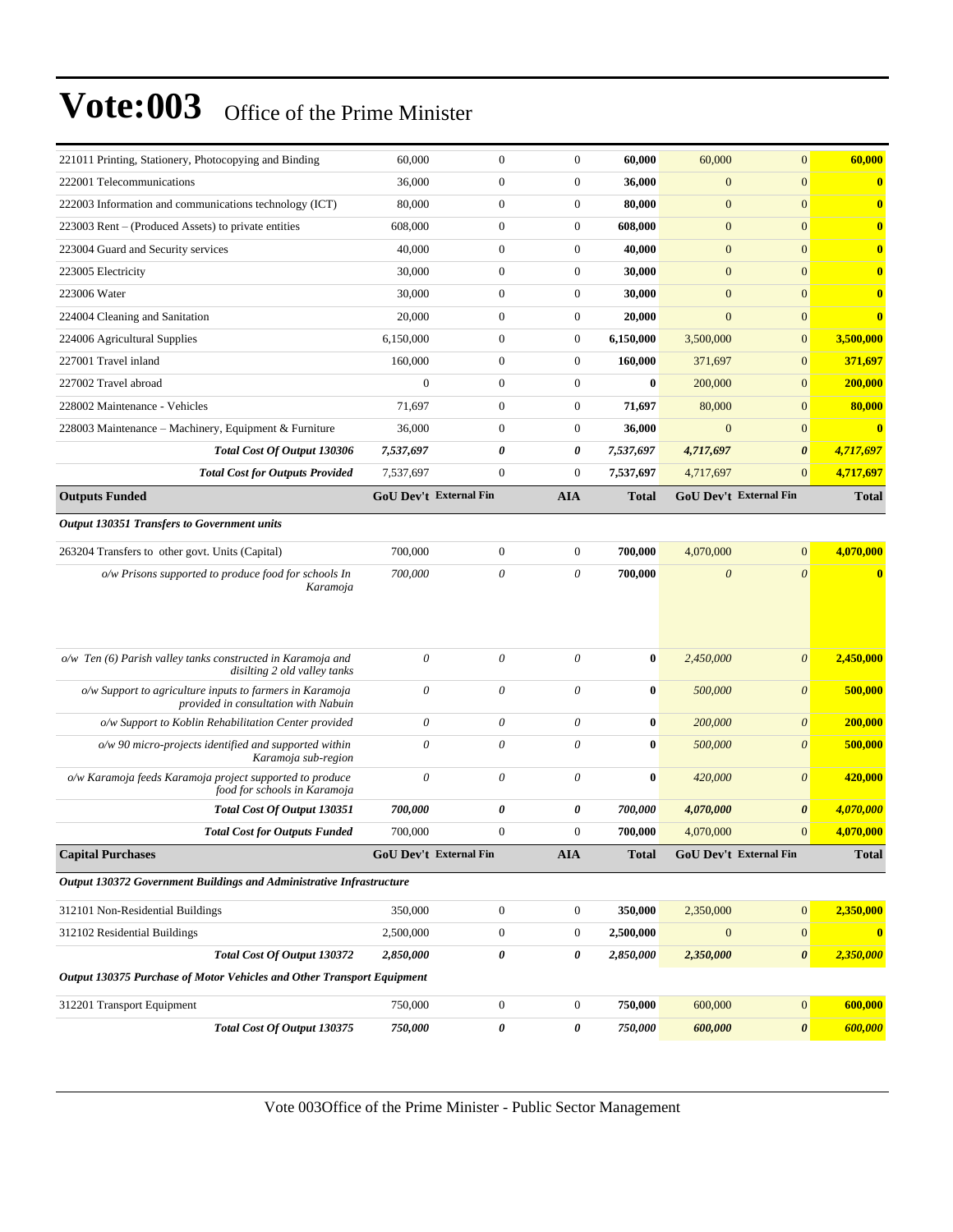| Output 130377 Purchase of Specialised Machinery & Equipment                                      |                  |                               |                       |              |                       |                               |                       |
|--------------------------------------------------------------------------------------------------|------------------|-------------------------------|-----------------------|--------------|-----------------------|-------------------------------|-----------------------|
| 312202 Machinery and Equipment                                                                   | 150,000          | $\boldsymbol{0}$              | $\boldsymbol{0}$      | 150,000      | $\mathbf{0}$          | $\mathbf{0}$                  | $\mathbf{0}$          |
| Total Cost Of Output 130377                                                                      | 150,000          | 0                             | 0                     | 150,000      | $\boldsymbol{\theta}$ | $\boldsymbol{\theta}$         | $\boldsymbol{\theta}$ |
| <b>Total Cost for Capital Purchases</b>                                                          | 3,750,000        | $\boldsymbol{0}$              | $\overline{0}$        | 3,750,000    | 2,950,000             | $\mathbf{0}$                  | 2,950,000             |
| <b>Total Cost for Project: 1078</b>                                                              | 11,987,697       | $\boldsymbol{0}$              | $\mathbf{0}$          | 11,987,697   | 11,737,697            | $\mathbf{0}$                  | 11,737,697            |
| <b>Total Excluding Arrears</b>                                                                   | 11,987,697       | $\boldsymbol{0}$              | $\overline{0}$        | 11,987,697   | 11,737,697            | $\mathbf{0}$                  | 11,737,697            |
| <b>Project 1251 Support to Teso Development</b>                                                  |                  |                               |                       |              |                       |                               |                       |
| Thousand Uganda Shillings                                                                        |                  | 2018/19 Approved Budget       |                       |              |                       | 2019/20 Draft Estimates       |                       |
| <b>Outputs Provided</b>                                                                          |                  | <b>GoU Dev't External Fin</b> | <b>AIA</b>            | <b>Total</b> |                       | <b>GoU Dev't External Fin</b> | <b>Total</b>          |
| Output 130301 Implementation of PRDP coordinated and monitored                                   |                  |                               |                       |              |                       |                               |                       |
| 211102 Contract Staff Salaries                                                                   | 50,000           | $\boldsymbol{0}$              | $\boldsymbol{0}$      | 50,000       | 50,000                | $\boldsymbol{0}$              | 50,000                |
| Total Cost Of Output 130301                                                                      | 50,000           | 0                             | $\boldsymbol{\theta}$ | 50,000       | 50,000                | $\boldsymbol{\theta}$         | 50,000                |
| Output 130306 Pacification and development                                                       |                  |                               |                       |              |                       |                               |                       |
| 224006 Agricultural Supplies                                                                     | $\boldsymbol{0}$ | $\mathbf{0}$                  | $\mathbf{0}$          | $\bf{0}$     | 950,000               | $\mathbf{0}$                  | 950,000               |
| 227001 Travel inland                                                                             | $\overline{0}$   | $\boldsymbol{0}$              | $\boldsymbol{0}$      | 0            | 40,000                | $\mathbf{0}$                  | 40,000                |
| Total Cost Of Output 130306                                                                      | 0                | 0                             | 0                     | 0            | 990,000               | $\boldsymbol{\theta}$         | <b>990,000</b>        |
| <b>Total Cost for Outputs Provided</b>                                                           | 50,000           | $\boldsymbol{0}$              | $\boldsymbol{0}$      | 50,000       | 1,040,000             | $\mathbf{0}$                  | 1,040,000             |
| <b>Outputs Funded</b>                                                                            |                  | GoU Dev't External Fin        | <b>AIA</b>            | Total        |                       | GoU Dev't External Fin        | <b>Total</b>          |
| Output 130351 Transfers to Government units                                                      |                  |                               |                       |              |                       |                               |                       |
| 263204 Transfers to other govt. Units (Capital)                                                  | 170,000          | $\boldsymbol{0}$              | $\boldsymbol{0}$      | 170,000      | 312,250               | $\boldsymbol{0}$              | 312,250               |
| o/w 1. A low cost house constructed in Kaberamaido in<br>fulfilment of HE the President's pledge | 80,000           | $\theta$                      | $\theta$              | 80,000       | $\boldsymbol{\theta}$ | $\boldsymbol{\theta}$         | $\bf{0}$              |
| o/w 2. A 2 classroom block constructed at Kalera P/S                                             | 90,000           | $\theta$                      | $\theta$              | 90,000       | $\theta$              | $\theta$                      | $\mathbf{0}$          |
| $o/w$ Transfer to MW&E for construction of a valley tank                                         | 0                | $\boldsymbol{\mathit{0}}$     | $\theta$              | 0            | 152,250               | $\boldsymbol{\theta}$         | 152,250               |
| o/w Completion of construction of a 4 classroom block at<br>kaler P/S                            | 0                | $\theta$                      | $\theta$              | $\bf{0}$     | 160,000               | $\boldsymbol{\theta}$         | 160,000               |
| Total Cost Of Output 130351                                                                      | 170,000          | 0                             | 0                     | 170,000      | 312,250               | $\boldsymbol{\theta}$         | 312,250               |
| <b>Total Cost for Outputs Funded</b>                                                             | 170,000          | $\boldsymbol{0}$              | $\overline{0}$        | 170,000      | 312,250               | $\mathbf{0}$                  | 312,250               |
| <b>Capital Purchases</b>                                                                         |                  | <b>GoU Dev't External Fin</b> | <b>AIA</b>            | <b>Total</b> |                       | <b>GoU Dev't External Fin</b> | <b>Total</b>          |
| Output 130372 Government Buildings and Administrative Infrastructure                             |                  |                               |                       |              |                       |                               |                       |
| 312101 Non-Residential Buildings                                                                 | 332,250          | $\boldsymbol{0}$              | $\boldsymbol{0}$      | 332,250      | 700,000               | $\boldsymbol{0}$              | 700,000               |
| Total Cost Of Output 130372                                                                      | 332,250          | $\pmb{\theta}$                | 0                     | 332,250      | 700,000               | $\pmb{\theta}$                | 700,000               |
| Output 130375 Purchase of Motor Vehicles and Other Transport Equipment                           |                  |                               |                       |              |                       |                               |                       |
| 312201 Transport Equipment                                                                       | 1,500,000        | $\boldsymbol{0}$              | $\mathbf{0}$          | 1,500,000    | 150,000               | $\boldsymbol{0}$              | 150,000               |
| Total Cost Of Output 130375                                                                      | 1,500,000        | $\pmb{\theta}$                | 0                     | 1,500,000    | 150,000               | $\pmb{\theta}$                | 150,000               |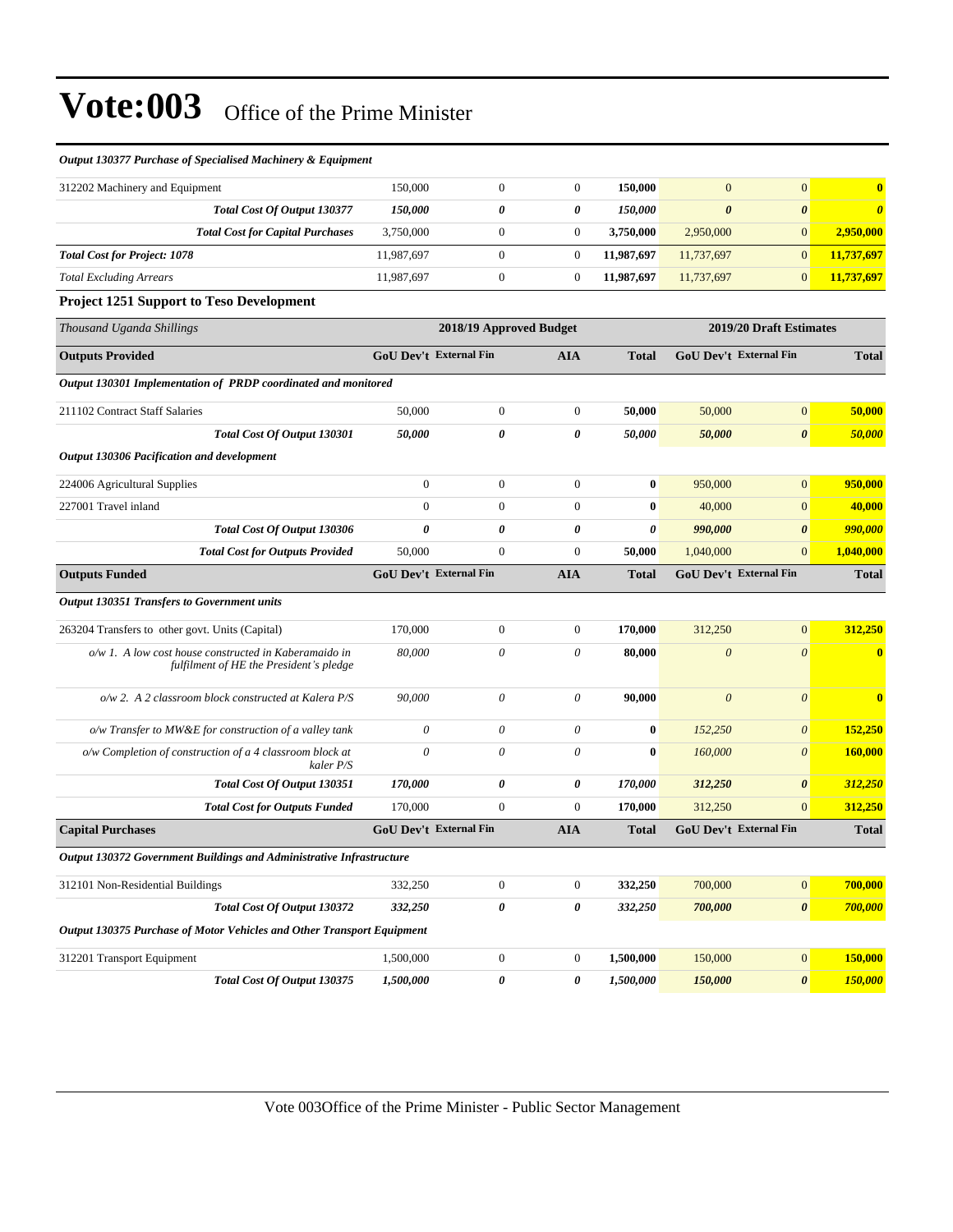#### *Output 130377 Purchase of Specialised Machinery & Equipment*

| 312202 Machinery and Equipment      |                                         | 150.000               |   | 150,000               |           |   |           |
|-------------------------------------|-----------------------------------------|-----------------------|---|-----------------------|-----------|---|-----------|
|                                     | Total Cost Of Output 130377             | <i><b>150.000</b></i> | 0 | <i><b>150.000</b></i> |           | 0 |           |
|                                     | <b>Total Cost for Capital Purchases</b> | 1.982.250             |   | 1.982.250             | 850,000   |   | 850,000   |
| <b>Total Cost for Project: 1251</b> |                                         | 2,202,250             |   | 2,202,250             | 2,202,250 |   | 2.202.250 |
| <b>Total Excluding Arrears</b>      |                                         | 2,202,250             |   | 2,202,250             | 2,202,250 |   | 2.202.250 |

#### **Project 1252 Support to Bunyoro Development**

| Thousand Uganda Shillings                                                           |                               | 2018/19 Approved Budget |                  |              |                | 2019/20 Draft Estimates       |                         |  |
|-------------------------------------------------------------------------------------|-------------------------------|-------------------------|------------------|--------------|----------------|-------------------------------|-------------------------|--|
| <b>Outputs Provided</b>                                                             | <b>GoU Dev't External Fin</b> |                         | <b>AIA</b>       | <b>Total</b> |                | <b>GoU Dev't External Fin</b> | <b>Total</b>            |  |
| Output 130306 Pacification and development                                          |                               |                         |                  |              |                |                               |                         |  |
| 211102 Contract Staff Salaries                                                      | 35,000                        | $\boldsymbol{0}$        | $\theta$         | 35,000       | $\overline{0}$ | $\overline{0}$                | $\overline{\mathbf{0}}$ |  |
| 211103 Allowances (Inc. Casuals, Temporary)                                         | $\overline{0}$                | $\overline{0}$          | $\theta$         | $\bf{0}$     | 10,000         | $\overline{0}$                | 10,000                  |  |
| 222001 Telecommunications                                                           | $\Omega$                      | $\overline{0}$          | $\theta$         | $\bf{0}$     | 2,000          | $\overline{0}$                | 2,000                   |  |
| 222003 Information and communications technology (ICT)                              | $\overline{0}$                | $\boldsymbol{0}$        | $\theta$         | $\bf{0}$     | 4,000          | $\overline{0}$                | 4,000                   |  |
| 223003 Rent – (Produced Assets) to private entities                                 | $\overline{0}$                | $\boldsymbol{0}$        | $\boldsymbol{0}$ | $\bf{0}$     | 10,000         | $\boldsymbol{0}$              | 10,000                  |  |
| 223004 Guard and Security services                                                  | $\overline{0}$                | $\boldsymbol{0}$        | $\overline{0}$   | $\bf{0}$     | 2,000          | $\overline{0}$                | 2,000                   |  |
| 223005 Electricity                                                                  | $\Omega$                      | $\overline{0}$          | $\theta$         | $\mathbf{0}$ | 1,000          | $\overline{0}$                | 1,000                   |  |
| 223006 Water                                                                        | $\overline{0}$                | $\boldsymbol{0}$        | $\theta$         | $\mathbf{0}$ | 1,000          | $\overline{0}$                | 1,000                   |  |
| 224004 Cleaning and Sanitation                                                      | $\Omega$                      | $\boldsymbol{0}$        | $\theta$         | $\bf{0}$     | 1,000          | $\boldsymbol{0}$              | 1,000                   |  |
| 224006 Agricultural Supplies                                                        | 394,250                       | $\boldsymbol{0}$        | $\theta$         | 394,250      | 160,000        | $\overline{0}$                | 160,000                 |  |
| 227001 Travel inland                                                                | $\mathbf{0}$                  | $\mathbf{0}$            | $\theta$         | $\bf{0}$     | 30,250         | $\overline{0}$                | 30,250                  |  |
| 227004 Fuel, Lubricants and Oils                                                    | $\overline{0}$                | $\overline{0}$          | $\theta$         | $\bf{0}$     | 6,000          | $\overline{0}$                | 6,000                   |  |
| 228003 Maintenance - Machinery, Equipment & Furniture                               | $\overline{0}$                | $\boldsymbol{0}$        | $\theta$         | $\bf{0}$     | 2,000          | $\overline{0}$                | 2,000                   |  |
| <b>Total Cost Of Output 130306</b>                                                  | 429,250                       | 0                       | 0                | 429,250      | 229,250        | $\boldsymbol{\theta}$         | 229,250                 |  |
| <b>Total Cost for Outputs Provided</b>                                              | 429,250                       | $\mathbf{0}$            | $\theta$         | 429,250      | 229,250        | $\overline{0}$                | 229,250                 |  |
| <b>Outputs Funded</b>                                                               | <b>GoU Dev't External Fin</b> |                         | <b>AIA</b>       | <b>Total</b> |                | <b>GoU Dev't External Fin</b> | <b>Total</b>            |  |
| <b>Output 130351 Transfers to Government units</b>                                  |                               |                         |                  |              |                |                               |                         |  |
| 263204 Transfers to other govt. Units (Capital)                                     | $\overline{0}$                | $\overline{0}$          | $\overline{0}$   | $\bf{0}$     | 200,000        | $\overline{0}$                | 200,000                 |  |
| o/w Transfer of funds to the beneficiary districts for support to<br>micro projects | $\theta$                      | $\theta$                | $\theta$         | $\bf{0}$     | 200,000        | $\theta$                      | 200,000                 |  |
| Total Cost Of Output 130351                                                         | 0                             | 0                       | 0                | 0            | 200,000        | $\boldsymbol{\theta}$         | 200,000                 |  |
| <b>Total Cost for Outputs Funded</b>                                                | $\overline{0}$                | $\boldsymbol{0}$        | $\theta$         | $\mathbf{0}$ | 200,000        | $\overline{0}$                | 200,000                 |  |
| <b>Total Cost for Project: 1252</b>                                                 | 429,250                       | $\boldsymbol{0}$        | $\overline{0}$   | 429,250      | 429,250        | $\overline{0}$                | 429,250                 |  |
| <b>Total Excluding Arrears</b>                                                      | 429,250                       | $\overline{0}$          | $\theta$         | 429,250      | 429,250        | $\overline{0}$                | 429,250                 |  |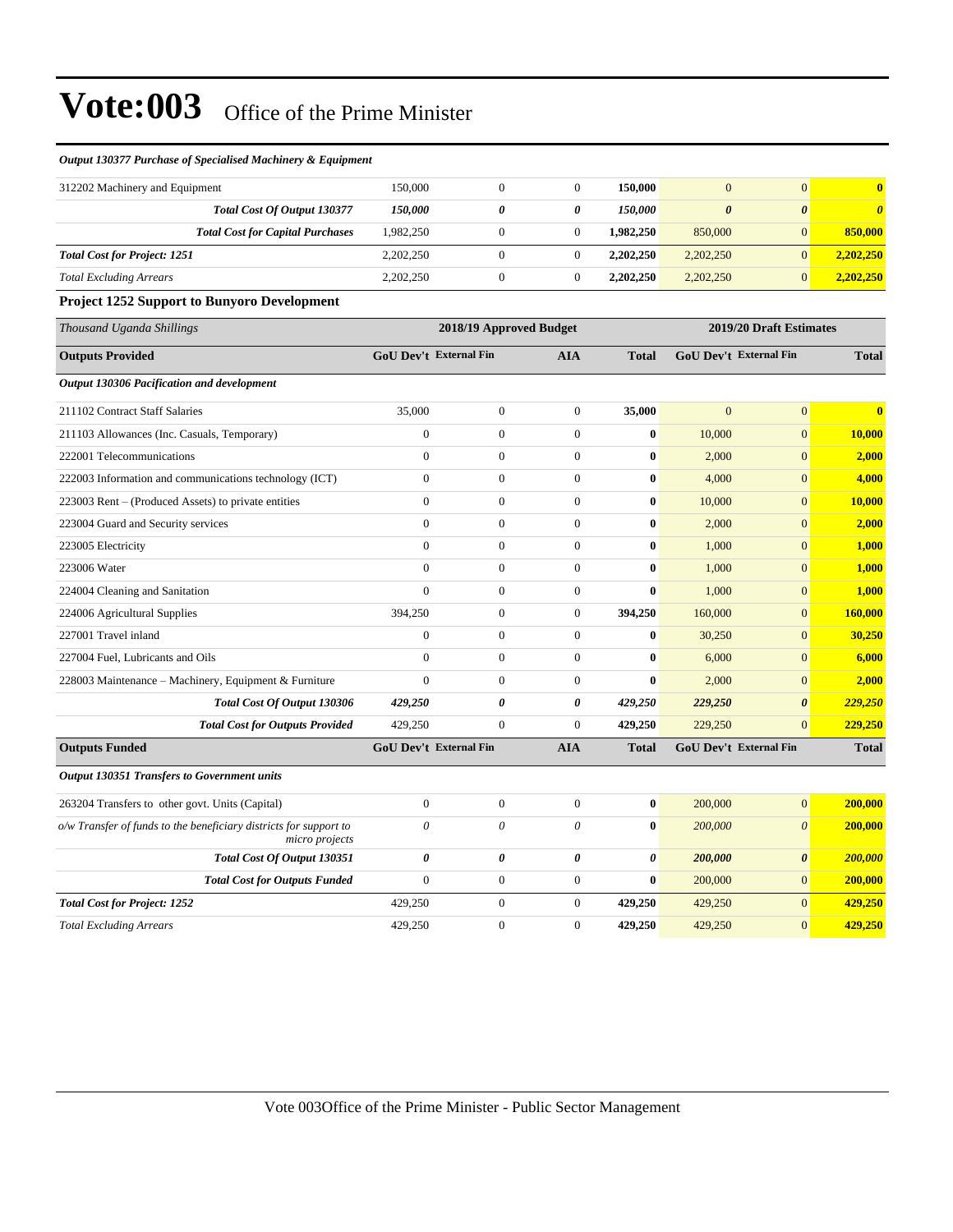#### **Project 1317 Drylands Integrated Development Project**

| Thousand Uganda Shillings                                 |                        | 2018/19 Approved Budget |                  |              | 2019/20 Draft Estimates |                        |               |
|-----------------------------------------------------------|------------------------|-------------------------|------------------|--------------|-------------------------|------------------------|---------------|
| <b>Outputs Provided</b>                                   | GoU Dev't External Fin |                         | <b>AIA</b>       | <b>Total</b> |                         | GoU Dev't External Fin | <b>Total</b>  |
| Output 130305 Coordination of the implementation of KIDDP |                        |                         |                  |              |                         |                        |               |
| 211102 Contract Staff Salaries                            | 142,000                | 1,505,200               | $\boldsymbol{0}$ | 1,647,200    | 142,000                 | 1,145,230              | 1,287,230     |
| 211103 Allowances (Inc. Casuals, Temporary)               | $\mathbf{0}$           | $\boldsymbol{0}$        | $\boldsymbol{0}$ | $\bf{0}$     | 28,000                  | $\mathbf{0}$           | 28,000        |
| 221002 Workshops and Seminars                             | $\mathbf{0}$           | $\boldsymbol{0}$        | $\boldsymbol{0}$ | $\bf{0}$     | 102,953                 | $\mathbf{0}$           | 102,953       |
| 221007 Books, Periodicals & Newspapers                    | $\mathbf{0}$           | $\boldsymbol{0}$        | $\boldsymbol{0}$ | $\bf{0}$     | $\mathbf{0}$            | 790                    | 790           |
| 221008 Computer supplies and Information Technology (IT)  | $\overline{0}$         | $\boldsymbol{0}$        | $\overline{0}$   | $\bf{0}$     | $\mathbf{0}$            | 80,054                 | 80,054        |
| 221009 Welfare and Entertainment                          | $\mathbf{0}$           | $\boldsymbol{0}$        | $\boldsymbol{0}$ | $\bf{0}$     | $\mathbf{0}$            | 9,544                  | 9,544         |
| 221011 Printing, Stationery, Photocopying and Binding     | $\mathbf{0}$           | $\boldsymbol{0}$        | $\boldsymbol{0}$ | $\bf{0}$     | $\mathbf{0}$            | 8,363                  | 8,363         |
| 221014 Bank Charges and other Bank related costs          | $\mathbf{0}$           | $\boldsymbol{0}$        | $\boldsymbol{0}$ | $\bf{0}$     | $\boldsymbol{0}$        | 47,624                 | 47,624        |
| 222001 Telecommunications                                 | $\mathbf{0}$           | $\boldsymbol{0}$        | $\boldsymbol{0}$ | $\bf{0}$     | 4,000                   | 11,210                 | 15,210        |
| 222003 Information and communications technology (ICT)    | $\mathbf{0}$           | $\boldsymbol{0}$        | $\boldsymbol{0}$ | $\bf{0}$     | 10,000                  | $\mathbf{0}$           | <b>10,000</b> |
| 223003 Rent - (Produced Assets) to private entities       | $\mathbf{0}$           | $\boldsymbol{0}$        | $\boldsymbol{0}$ | $\bf{0}$     | 28,000                  | 31,220                 | 59,220        |
| 223004 Guard and Security services                        | 98,000                 | $\boldsymbol{0}$        | $\boldsymbol{0}$ | 98,000       | 6,000                   | 16,740                 | 22,740        |
| 223005 Electricity                                        | $\boldsymbol{0}$       | $\boldsymbol{0}$        | $\boldsymbol{0}$ | $\bf{0}$     | 4,000                   | $\mathbf{0}$           | 4,000         |
| 223006 Water                                              | $\mathbf{0}$           | $\boldsymbol{0}$        | $\boldsymbol{0}$ | $\bf{0}$     | 4,000                   | $\overline{0}$         | 4,000         |
| 224004 Cleaning and Sanitation                            | $\overline{0}$         | $\mathbf{0}$            | $\boldsymbol{0}$ | $\bf{0}$     | 3,000                   | 10,065                 | 13,065        |
| 224006 Agricultural Supplies                              | $\mathbf{0}$           | 5,058,244               | $\boldsymbol{0}$ | 5,058,244    | 760,085                 | $\mathbf{0}$           | 760,085       |
| 225001 Consultancy Services- Short term                   | $\boldsymbol{0}$       | $\boldsymbol{0}$        | $\boldsymbol{0}$ | $\bf{0}$     | $\mathbf{0}$            | 40,027                 | 40,027        |
| 227001 Travel inland                                      | $\mathbf{0}$           | $\boldsymbol{0}$        | $\boldsymbol{0}$ | $\bf{0}$     | 140,021                 | 35,005                 | 175,027       |
| 227004 Fuel, Lubricants and Oils                          | $\mathbf{0}$           | $\boldsymbol{0}$        | $\boldsymbol{0}$ | $\bf{0}$     | 16,000                  | 3,160                  | <b>19,160</b> |
| 228002 Maintenance - Vehicles                             | $\overline{0}$         | $\boldsymbol{0}$        | $\overline{0}$   | $\bf{0}$     | $\mathbf{0}$            | 98,774                 | 98,774        |
| 228003 Maintenance - Machinery, Equipment & Furniture     | $\mathbf{0}$           | $\boldsymbol{0}$        | $\boldsymbol{0}$ | $\bf{0}$     | 4,000                   | $\mathbf{0}$           | 4,000         |
| 228004 Maintenance - Other                                | $\boldsymbol{0}$       | $\boldsymbol{0}$        | $\boldsymbol{0}$ | $\bf{0}$     | $\mathbf{0}$            | 2,904                  | 2,904         |
| Total Cost Of Output 130305                               | 240,000                | 6,563,444               | 0                | 6,803,444    | 1,252,060               | 1,540,709              | 2,792,769     |
| Output 130306 Pacification and development                |                        |                         |                  |              |                         |                        |               |
| 221002 Workshops and Seminars                             | $\boldsymbol{0}$       | $\boldsymbol{0}$        | $\boldsymbol{0}$ | $\bf{0}$     | $\mathbf{0}$            | 238,611                | 238,611       |
| 221004 Recruitment Expenses                               | $\mathbf{0}$           | $\boldsymbol{0}$        | $\boldsymbol{0}$ | $\bf{0}$     | $\mathbf{0}$            | 103,677                | 103,677       |
| 222001 Telecommunications                                 | $\Omega$               | $\mathbf{0}$            | $\Omega$         | $\bf{0}$     | $\mathbf{0}$            | 21,990                 | 21,990        |
| 222003 Information and communications technology (ICT)    | $\boldsymbol{0}$       | $\boldsymbol{0}$        | $\boldsymbol{0}$ | $\bf{0}$     | $\mathbf{0}$            | 11,090                 | 11,090        |
| 224001 Medical Supplies                                   | $\mathbf{0}$           | $\boldsymbol{0}$        | $\boldsymbol{0}$ | $\bf{0}$     | $\mathbf{0}$            | 1,183,600              | 1,183,600     |
| 224006 Agricultural Supplies                              | $\mathbf{0}$           | 6,985,400               | $\boldsymbol{0}$ | 6,985,400    | $\mathbf{0}$            | 419,158                | 419,158       |
| 225001 Consultancy Services- Short term                   | $\overline{0}$         | $\boldsymbol{0}$        | $\boldsymbol{0}$ | $\bf{0}$     | $\boldsymbol{0}$        | 45,489                 | 45,489        |
| 226002 Licenses                                           | $\mathbf{0}$           | $\boldsymbol{0}$        | $\boldsymbol{0}$ | $\bf{0}$     | $\mathbf{0}$            | 25,982                 | 25,982        |
| 227001 Travel inland                                      | $\boldsymbol{0}$       | $\boldsymbol{0}$        | $\boldsymbol{0}$ | $\bf{0}$     | $\mathbf{0}$            | 148,274                | 148,274       |
| 227003 Carriage, Haulage, Freight and transport hire      | $\mathbf{0}$           | $\boldsymbol{0}$        | $\boldsymbol{0}$ | $\bf{0}$     | $\boldsymbol{0}$        | 25,982                 | 25,982        |
| 227004 Fuel, Lubricants and Oils                          | $\mathbf{0}$           | $\boldsymbol{0}$        | $\boldsymbol{0}$ | $\bf{0}$     | $\mathbf{0}$            | 107,768                | 107,768       |
| 228002 Maintenance - Vehicles                             | $\boldsymbol{0}$       | $\boldsymbol{0}$        | $\boldsymbol{0}$ | $\bf{0}$     | $\boldsymbol{0}$        | 40,000                 | 40,000        |
|                                                           |                        |                         |                  |              |                         |                        |               |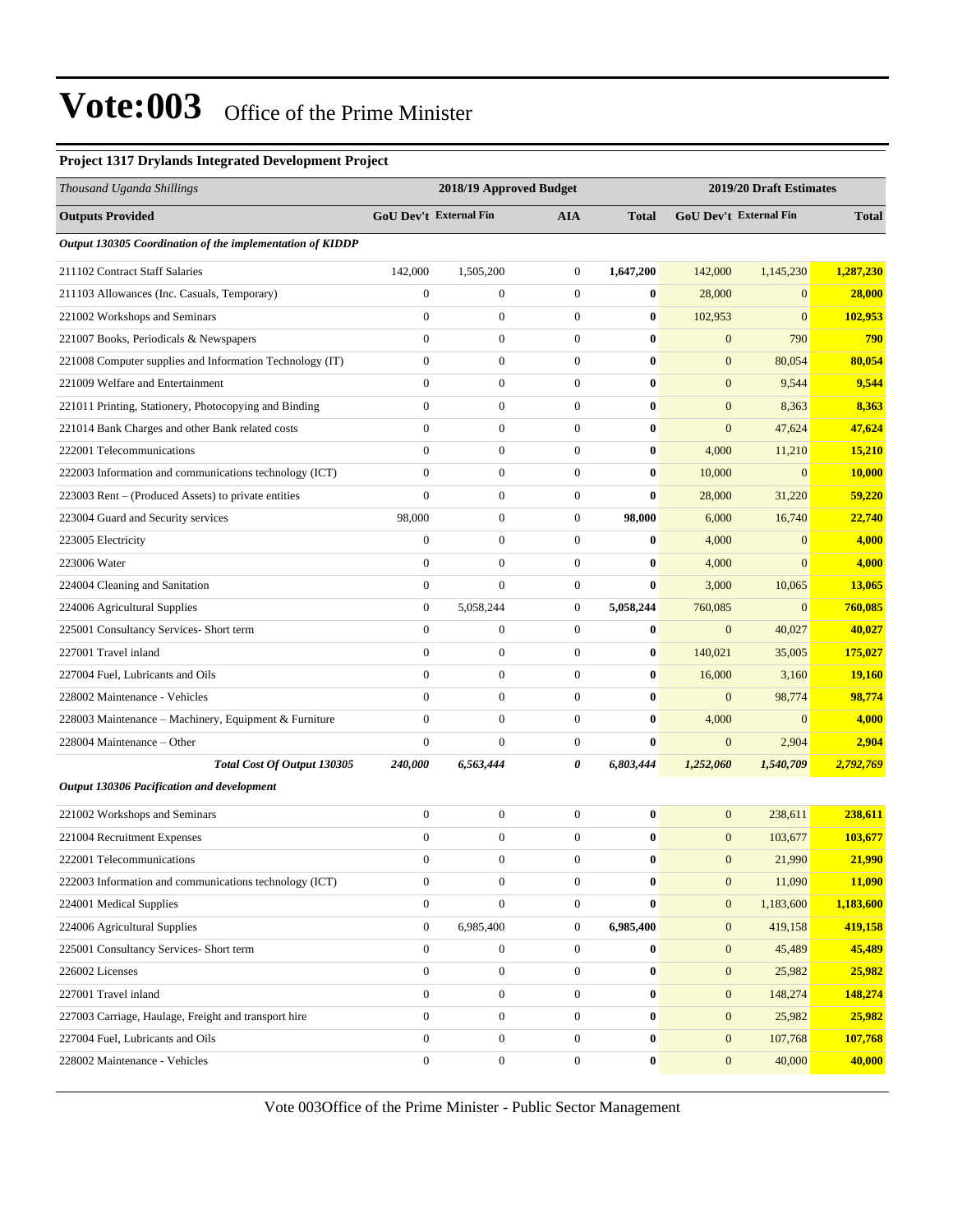| 282103 Scholarships and related costs                                       | $\mathbf{0}$     | $\mathbf{0}$                  | $\mathbf{0}$     | $\bf{0}$     | $\overline{0}$        | 483,943                       | 483,943               |
|-----------------------------------------------------------------------------|------------------|-------------------------------|------------------|--------------|-----------------------|-------------------------------|-----------------------|
| Total Cost Of Output 130306                                                 | 0                | 6,985,400                     | 0                | 6,985,400    | 0                     | 2,855,563                     | 2,855,563             |
| <b>Total Cost for Outputs Provided</b>                                      | 240,000          | 13,548,844                    | $\boldsymbol{0}$ | 13,788,844   | 1,252,060             | 4,396,272                     | 5,648,332             |
| <b>Outputs Funded</b>                                                       |                  | <b>GoU Dev't External Fin</b> | <b>AIA</b>       | <b>Total</b> |                       | <b>GoU Dev't External Fin</b> | <b>Total</b>          |
| Output 130351 Transfers to Government units                                 |                  |                               |                  |              |                       |                               |                       |
| 263204 Transfers to other govt. Units (Capital)                             | 1,012,060        | $\boldsymbol{0}$              | $\mathbf{0}$     | 1,012,060    | $\mathbf{0}$          | $\boldsymbol{0}$              | $\bf{0}$              |
| o/w Drylands Integrated Development Project PMU<br><i><b>Operations</b></i> | 1,012,060        | 0                             | $\theta$         | 1,012,060    | $\boldsymbol{\theta}$ | $\theta$                      | $\bf{0}$              |
| Total Cost Of Output 130351                                                 | 1,012,060        | 0                             | 0                | 1,012,060    | $\boldsymbol{\theta}$ | $\boldsymbol{\theta}$         | $\boldsymbol{\theta}$ |
| <b>Total Cost for Outputs Funded</b>                                        | 1,012,060        | $\boldsymbol{0}$              | $\mathbf{0}$     | 1,012,060    | $\boldsymbol{0}$      | $\overline{0}$                | $\bf{0}$              |
| <b>Capital Purchases</b>                                                    |                  | GoU Dev't External Fin        | <b>AIA</b>       | <b>Total</b> |                       | GoU Dev't External Fin        | <b>Total</b>          |
| Output 130372 Government Buildings and Administrative Infrastructure        |                  |                               |                  |              |                       |                               |                       |
| 312101 Non-Residential Buildings                                            | $\boldsymbol{0}$ | 3,232,000                     | $\boldsymbol{0}$ | 3,232,000    | $\mathbf{0}$          | 4,000,000                     | 4,000,000             |
| 312102 Residential Buildings                                                | $\boldsymbol{0}$ | 1,000,000                     | $\boldsymbol{0}$ | 1,000,000    | $\mathbf{0}$          | 2,715,311                     | 2,715,311             |
| Total Cost Of Output 130372                                                 | 0                | 4,232,000                     | 0                | 4,232,000    | $\boldsymbol{\theta}$ | 6,715,311                     | 6,715,311             |
| Output 130373 Roads, Streets and Highways                                   |                  |                               |                  |              |                       |                               |                       |
| 312103 Roads and Bridges.                                                   | $\boldsymbol{0}$ | 1,120,000                     | $\mathbf{0}$     | 1,120,000    | $\mathbf{0}$          | 368,221                       | 368,221               |
| Total Cost Of Output 130373                                                 | $\theta$         | 1,120,000                     | 0                | 1,120,000    | $\boldsymbol{\theta}$ | 368,221                       | 368,221               |
| Output 130376 Purchase of Office and ICT Equipment, including Software      |                  |                               |                  |              |                       |                               |                       |
| 312211 Office Equipment                                                     | $\boldsymbol{0}$ | $\boldsymbol{0}$              | $\boldsymbol{0}$ | $\bf{0}$     | $\overline{0}$        | 50,000                        | 50,000                |
| Total Cost Of Output 130376                                                 | 0                | 0                             | 0                | 0            | $\boldsymbol{\theta}$ | 50,000                        | 50,000                |
| <b>Total Cost for Capital Purchases</b>                                     | $\boldsymbol{0}$ | 5,352,000                     | $\boldsymbol{0}$ | 5,352,000    | $\boldsymbol{0}$      | 7,133,532                     | 7,133,532             |
| <b>Total Cost for Project: 1317</b>                                         | 1,252,060        | 18,900,844                    | $\boldsymbol{0}$ | 20,152,904   | 1,252,060             | 11,529,804                    | 12,781,863            |
| <b>Total Excluding Arrears</b>                                              | 1,252,060        | 18,900,844                    | $\boldsymbol{0}$ | 20,152,904   | 1,252,060             | 11,529,804                    | 12,781,863            |
| Project 1380 Northern Uganda Social Action Fund (NUSAF) 3                   |                  |                               |                  |              |                       |                               |                       |
| Thousand Uganda Shillings                                                   |                  | 2018/19 Approved Budget       |                  |              |                       | 2019/20 Draft Estimates       |                       |
| <b>Outputs Provided</b>                                                     |                  | GoU Dev't External Fin        | <b>AIA</b>       | <b>Total</b> |                       | GoU Dev't External Fin        | <b>Total</b>          |
| Output 130301 Implementation of PRDP coordinated and monitored              |                  |                               |                  |              |                       |                               |                       |
| 211102 Contract Staff Salaries                                              | $\boldsymbol{0}$ | 3,459,633                     | $\boldsymbol{0}$ | 3,459,633    | $\boldsymbol{0}$      | 4,060,778                     | 4,060,778             |
| 212101 Social Security Contributions                                        | $\boldsymbol{0}$ | 345,963                       | $\boldsymbol{0}$ | 345,963      | $\mathbf{0}$          | 406,078                       | 406,078               |
| 213004 Gratuity Expenses                                                    | 0                | 1,789,840                     | $\mathbf{0}$     | 1,789,840    | $\boldsymbol{0}$      | 1,124,711                     | 1,124,711             |
| 221001 Advertising and Public Relations                                     | $\boldsymbol{0}$ | 834,439                       | $\boldsymbol{0}$ | 834,439      | $\boldsymbol{0}$      | 700,000                       | 700,000               |
| 221002 Workshops and Seminars                                               | $\boldsymbol{0}$ | 682,973                       | $\boldsymbol{0}$ | 682,973      | $\mathbf{0}$          | 800,000                       | 800,000               |
| 221007 Books, Periodicals & Newspapers                                      | $\boldsymbol{0}$ | 179,730                       | $\boldsymbol{0}$ | 179,730      | $\mathbf{0}$          | 179,730                       | 179,730               |
| 221008 Computer supplies and Information Technology (IT)                    | $\boldsymbol{0}$ | 1,041,336                     | $\boldsymbol{0}$ | 1,041,336    | $\mathbf{0}$          | 650,000                       | 650,000               |
| 221009 Welfare and Entertainment                                            | $\boldsymbol{0}$ | 36,973                        | $\boldsymbol{0}$ | 36,973       | $\boldsymbol{0}$      | 48,000                        | 48,000                |
| 221011 Printing, Stationery, Photocopying and Binding                       | $\boldsymbol{0}$ | 86,270                        | $\boldsymbol{0}$ | 86,270       | $\boldsymbol{0}$      | 86,270                        | 86,270                |
| 221017 Subscriptions                                                        | $\boldsymbol{0}$ | $\boldsymbol{0}$              | $\boldsymbol{0}$ | $\bf{0}$     | $\boldsymbol{0}$      | 10,000                        | <b>10,000</b>         |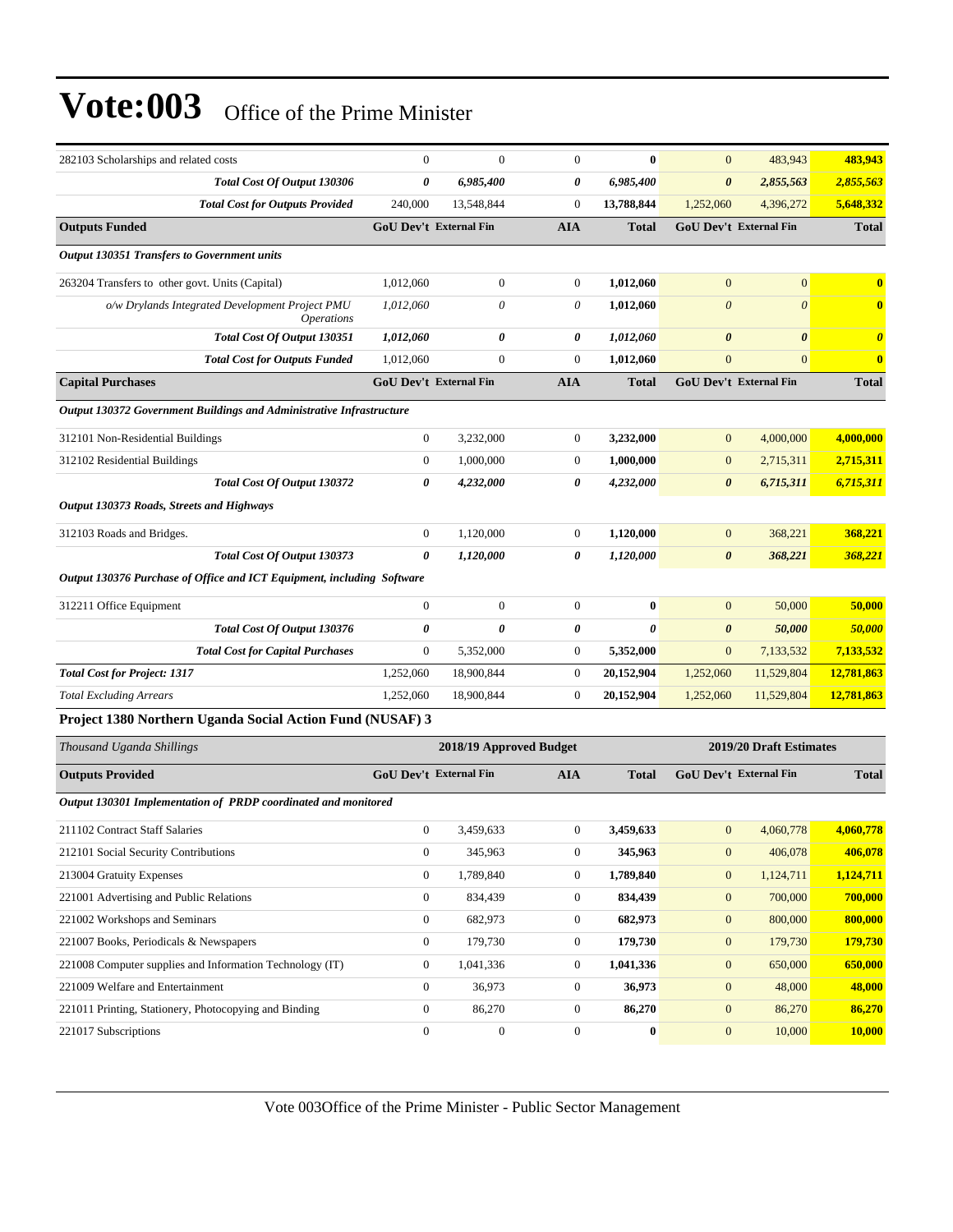| 222001 Telecommunications                                                                                                                                      | $\overline{0}$   | 51,351                 | $\overline{0}$ | 51,351        | $\overline{0}$          | 51,351                 | 51,351                  |
|----------------------------------------------------------------------------------------------------------------------------------------------------------------|------------------|------------------------|----------------|---------------|-------------------------|------------------------|-------------------------|
| 222003 Information and communications technology (ICT)                                                                                                         | $\overline{0}$   | 821,622                | $\overline{0}$ | 821,622       | $\mathbf{0}$            | 821,622                | 821,622                 |
| 223003 Rent – (Produced Assets) to private entities                                                                                                            | $\boldsymbol{0}$ | 757,160                | $\mathbf{0}$   | 757,160       | $\mathbf{0}$            | 757,160                | 757,160                 |
| 223005 Electricity                                                                                                                                             | $\boldsymbol{0}$ | 30,811                 | $\mathbf{0}$   | 30,811        | $\mathbf{0}$            | 30,811                 | 30,811                  |
| 223006 Water                                                                                                                                                   | $\overline{0}$   | 7.395                  | $\overline{0}$ | 7.395         | $\overline{0}$          | 7.395                  | 7,395                   |
| 225001 Consultancy Services- Short term                                                                                                                        | $\overline{0}$   | 2,567,568              | $\overline{0}$ | 2,567,568     | $\mathbf{0}$            | 2,167,568              | 2,167,568               |
| 226001 Insurances                                                                                                                                              | $\overline{0}$   | $\theta$               | $\overline{0}$ | $\theta$      | $\mathbf{0}$            | 80,000                 | 80,000                  |
| 227001 Travel inland                                                                                                                                           | $\overline{0}$   | 1,010,811              | $\mathbf{0}$   | 1,010,811     | $\mathbf{0}$            | 1,010,811              | 1,010,811               |
| 227002 Travel abroad                                                                                                                                           | $\overline{0}$   | 701,603                | $\mathbf{0}$   | 701,603       | $\mathbf{0}$            | 701,603                | 701,603                 |
| 227004 Fuel. Lubricants and Oils                                                                                                                               | $\overline{0}$   | 123,243                | $\overline{0}$ | 123.243       | $\overline{0}$          | 123,243                | 123.243                 |
| 228002 Maintenance - Vehicles                                                                                                                                  | $\overline{0}$   | 164,324                | $\overline{0}$ | 164,324       | $\overline{0}$          | 164,324                | 164,324                 |
| 228003 Maintenance – Machinery, Equipment & Furniture                                                                                                          | $\overline{0}$   | 102,703                | $\overline{0}$ | 102,703       | $\mathbf{0}$            | 102,703                | 102,703                 |
| Total Cost Of Output 130301                                                                                                                                    | 0                | 14,795,748             | 0              | 14,795,748    | $\boldsymbol{\theta}$   | 14,084,158             | 14,084,158              |
| <b>Total Cost for Outputs Provided</b>                                                                                                                         | $\mathbf{0}$     | 14,795,748             | $\mathbf{0}$   | 14,795,748    | $\overline{0}$          | 14,084,158             | 14,084,158              |
| <b>Outputs Funded</b>                                                                                                                                          |                  | GoU Dev't External Fin | <b>AIA</b>     | <b>Total</b>  |                         | GoU Dev't External Fin | <b>Total</b>            |
| <b>Output 130351 Transfers to Government units</b>                                                                                                             |                  |                        |                |               |                         |                        |                         |
| 263204 Transfers to other govt. Units (Capital)                                                                                                                | $\overline{0}$   | 132,115,002            | $\overline{0}$ | 132,115,002   | $\overline{0}$          | 119,059,290            | 119,059,290             |
| o/w Disburse funds to 59 district local governments to<br>implement subprojects approved by DEC                                                                | 0                | 115,152,236            | 0              | 115, 152, 236 | $\boldsymbol{\theta}$   | $\theta$               | $\bf{0}$                |
| o/w Disburse funds to 59 district local governments for<br>District operations                                                                                 | 0                | 1,762,766              | $\theta$       | 1,762,766     | $\theta$                | $\theta$               | $\mathbf{0}$            |
| o/w Strengthening the MIS / Single Registry in the MGLSD for<br>harmonization of the beneficiaries of direct income support in<br>the Social Protection Sector | $\theta$         | 3,800,000              | $\theta$       | 3,800,000     | $\overline{\mathbf{0}}$ | $\theta$               | $\overline{\mathbf{0}}$ |
| o/w Scale-up Disaster Risk Financing in Karamoja sub-region                                                                                                    | 0                | 11,400,000             | $\theta$       | 11,400,000    | $\boldsymbol{\theta}$   | $\theta$               | $\overline{\mathbf{0}}$ |
| o/w Transfers to other govt. Units (Capital)                                                                                                                   | 0                | $\theta$               | $\theta$       | $\mathbf{0}$  | $\theta$                | 119,059,290            | 119,059,290             |
| Total Cost Of Output 130351                                                                                                                                    | 0                | 132,115,002            | 0              | 132,115,002   | $\boldsymbol{\theta}$   | 119,059,290            | 119,059,290             |
| <b>Total Cost for Outputs Funded</b>                                                                                                                           | $\mathbf{0}$     | 132,115,002            | $\overline{0}$ | 132,115,002   | $\overline{0}$          | 119,059,290            | 119,059,290             |
| <b>Capital Purchases</b>                                                                                                                                       |                  | GoU Dev't External Fin | <b>AIA</b>     | <b>Total</b>  |                         | GoU Dev't External Fin | <b>Total</b>            |
| Output 130375 Purchase of Motor Vehicles and Other Transport Equipment                                                                                         |                  |                        |                |               |                         |                        |                         |
| 312201 Transport Equipment                                                                                                                                     | $\overline{0}$   | 4,296,001              | $\overline{0}$ | 4,296,001     | $\overline{0}$          | 1,370,928              | 1.370.928               |
| 312203 Furniture & Fixtures                                                                                                                                    | $\overline{0}$   | $\boldsymbol{0}$       | $\overline{0}$ | $\bf{0}$      | $\overline{0}$          | $\mathbf{0}$           | $\bf{0}$                |

| Total Cost Of Output 130375             |  | 4.296.001   | 4.296.001   | 0 | 1.370.928            | 1,370,928   |
|-----------------------------------------|--|-------------|-------------|---|----------------------|-------------|
| <b>Total Cost for Capital Purchases</b> |  | 4.296.001   | 4.296.001   |   | 1.370.928            | 1.370.928   |
| <b>Total Cost for Project: 1380</b>     |  | 151.206.750 | 151,206,750 |   | $0\quad 134.514.376$ | 134,514,376 |
| <b>Total Excluding Arrears</b>          |  | 151,206,750 | 151,206,750 |   | $0\quad 134,514,376$ | 134,514,376 |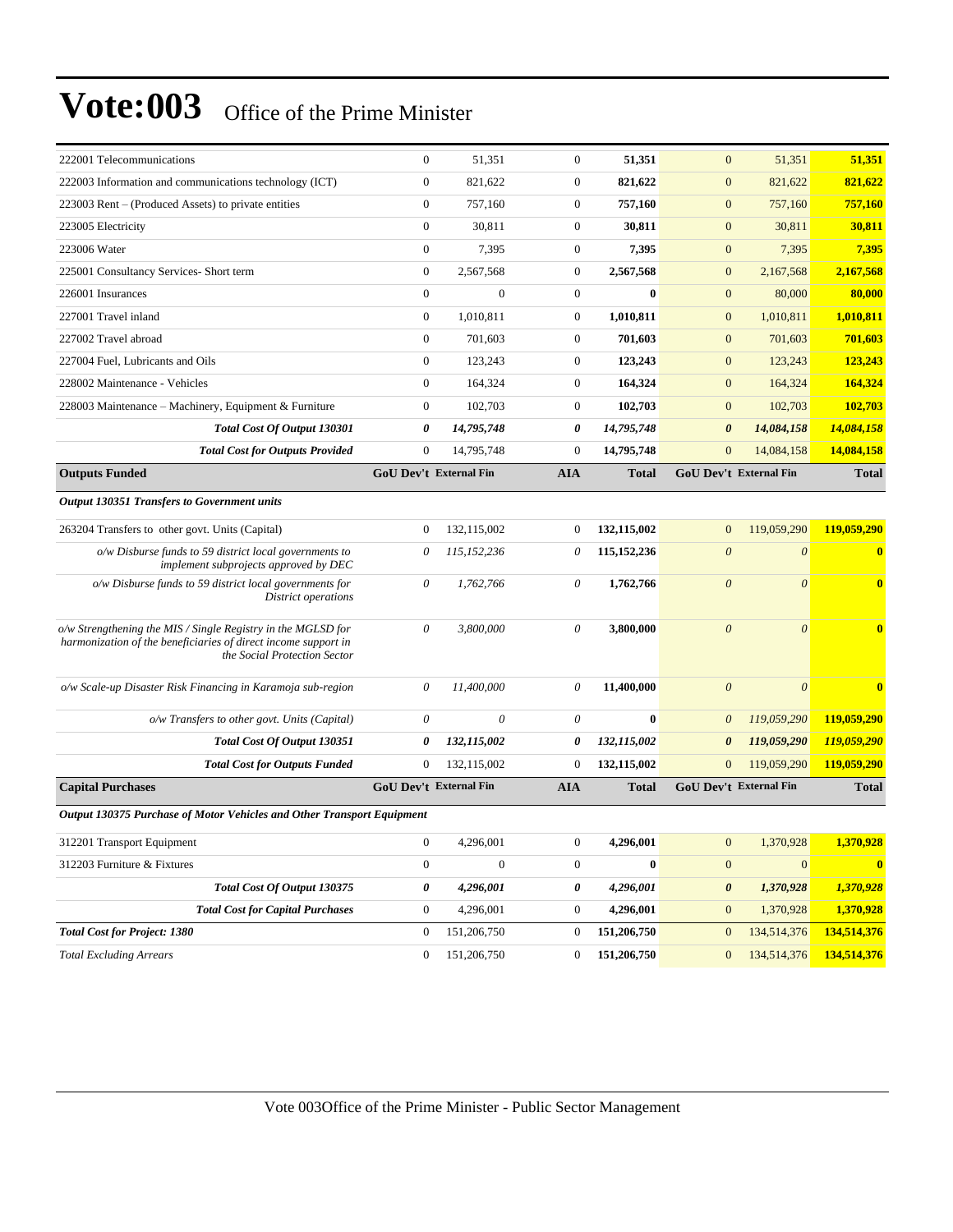#### **Project 1486 Development Innitiative for Northern Uganda**

| Thousand Uganda Shillings                                      |                        | 2018/19 Approved Budget   |                           |                |                       | 2019/20 Draft Estimates |                       |
|----------------------------------------------------------------|------------------------|---------------------------|---------------------------|----------------|-----------------------|-------------------------|-----------------------|
| <b>Outputs Provided</b>                                        | GoU Dev't External Fin |                           | <b>AIA</b>                | <b>Total</b>   |                       | GoU Dev't External Fin  | <b>Total</b>          |
| Output 130301 Implementation of PRDP coordinated and monitored |                        |                           |                           |                |                       |                         |                       |
| 211102 Contract Staff Salaries                                 | $\boldsymbol{0}$       | $\boldsymbol{0}$          | $\boldsymbol{0}$          | $\bf{0}$       | $\mathbf{0}$          | 1,911,490               | 1,911,490             |
| 212101 Social Security Contributions                           | $\overline{0}$         | $\boldsymbol{0}$          | $\boldsymbol{0}$          | $\bf{0}$       | $\mathbf{0}$          | 191,149                 | 191,149               |
| 213001 Medical expenses (To employees)                         | $\overline{0}$         | $\boldsymbol{0}$          | $\boldsymbol{0}$          | $\bf{0}$       | $\mathbf{0}$          | 88,331                  | 88,331                |
| 213004 Gratuity Expenses                                       | $\boldsymbol{0}$       | $\boldsymbol{0}$          | $\boldsymbol{0}$          | $\bf{0}$       | $\mathbf{0}$          | 160,212                 | 160,212               |
| 221001 Advertising and Public Relations                        | $\boldsymbol{0}$       | $\boldsymbol{0}$          | $\boldsymbol{0}$          | $\bf{0}$       | $\mathbf{0}$          | 496,139                 | 496,139               |
| 221002 Workshops and Seminars                                  | $\mathbf{0}$           | $\boldsymbol{0}$          | $\boldsymbol{0}$          | $\bf{0}$       | $\mathbf{0}$          | 605,500                 | 605,500               |
| 221004 Recruitment Expenses                                    | $\overline{0}$         | $\boldsymbol{0}$          | $\boldsymbol{0}$          | $\bf{0}$       | $\mathbf{0}$          | 32,200                  | 32,200                |
| 221005 Hire of Venue (chairs, projector, etc)                  | $\overline{0}$         | $\boldsymbol{0}$          | $\boldsymbol{0}$          | $\bf{0}$       | $\mathbf{0}$          | 105,200                 | 105,200               |
| 221007 Books, Periodicals & Newspapers                         | $\boldsymbol{0}$       | $\boldsymbol{0}$          | $\boldsymbol{0}$          | $\bf{0}$       | $\mathbf{0}$          | 14,400                  | 14,400                |
| 221009 Welfare and Entertainment                               | $\boldsymbol{0}$       | $\boldsymbol{0}$          | $\boldsymbol{0}$          | $\bf{0}$       | $\mathbf{0}$          | 74,200                  | 74,200                |
| 221011 Printing, Stationery, Photocopying and Binding          | $\mathbf{0}$           | $\boldsymbol{0}$          | $\boldsymbol{0}$          | $\bf{0}$       | $\mathbf{0}$          | 426,730                 | 426,730               |
| 221014 Bank Charges and other Bank related costs               | $\overline{0}$         | $\boldsymbol{0}$          | $\boldsymbol{0}$          | $\bf{0}$       | $\mathbf{0}$          | 3,600                   | 3,600                 |
| 222001 Telecommunications                                      | $\overline{0}$         | $\boldsymbol{0}$          | $\mathbf{0}$              | $\bf{0}$       | $\mathbf{0}$          | 82,200                  | 82,200                |
| 223005 Electricity                                             | $\overline{0}$         | $\boldsymbol{0}$          | $\boldsymbol{0}$          | $\bf{0}$       | $\mathbf{0}$          | 18,600                  | <b>18,600</b>         |
| 223006 Water                                                   | $\boldsymbol{0}$       | $\boldsymbol{0}$          | $\boldsymbol{0}$          | $\bf{0}$       | $\mathbf{0}$          | 15,000                  | 15,000                |
| 224006 Agricultural Supplies                                   | $\mathbf{0}$           | $\boldsymbol{0}$          | $\boldsymbol{0}$          | $\bf{0}$       | $\mathbf{0}$          | 2,188,617               | 2,188,617             |
| 225001 Consultancy Services- Short term                        | $\overline{0}$         | $\overline{0}$            | $\boldsymbol{0}$          | $\bf{0}$       | $\mathbf{0}$          | 193,400                 | 193,400               |
| 226001 Insurances                                              | $\overline{0}$         | $\boldsymbol{0}$          | $\mathbf{0}$              | $\bf{0}$       | $\mathbf{0}$          | 30,000                  | 30,000                |
| 227001 Travel inland                                           | $\overline{0}$         | $\boldsymbol{0}$          | $\boldsymbol{0}$          | $\bf{0}$       | $\mathbf{0}$          | 2,621,410               | 2,621,410             |
| 227004 Fuel, Lubricants and Oils                               | $\boldsymbol{0}$       | $\boldsymbol{0}$          | $\boldsymbol{0}$          | $\bf{0}$       | $\mathbf{0}$          | 326,469                 | 326,469               |
| 228002 Maintenance - Vehicles                                  | $\mathbf{0}$           | $\boldsymbol{0}$          | $\boldsymbol{0}$          | $\bf{0}$       | $\mathbf{0}$          | 78,000                  | 78,000                |
| 228004 Maintenance - Other                                     | $\boldsymbol{0}$       | 0                         | $\boldsymbol{0}$          | $\bf{0}$       | $\mathbf{0}$          | 109,100                 | 109,100               |
| Total Cost Of Output 130301                                    | 0                      | 0                         | 0                         | 0              | $\boldsymbol{\theta}$ | 9,771,947               | 9,771,947             |
| Output 130306 Pacification and development                     |                        |                           |                           |                |                       |                         |                       |
| 211102 Contract Staff Salaries                                 | $\boldsymbol{0}$       | 2,000,000                 | $\boldsymbol{0}$          | 2,000,000      | $\mathbf{0}$          | $\boldsymbol{0}$        | $\bf{0}$              |
| 224006 Agricultural Supplies                                   | $\boldsymbol{0}$       | 17,494,624                | $\mathbf{0}$              | 17,494,624     | $\mathbf{0}$          | $\mathbf{0}$            | $\bf{0}$              |
| <b>Total Cost Of Output 130306</b>                             | 0                      | 19,494,624                | 0                         | 19,494,624     | $\boldsymbol{\theta}$ | $\boldsymbol{\theta}$   | $\boldsymbol{\theta}$ |
| <b>Total Cost for Outputs Provided</b>                         | $\boldsymbol{0}$       | 19,494,624                | $\boldsymbol{0}$          | 19,494,624     | $\mathbf{0}$          | 9,771,947               | 9,771,947             |
| <b>Outputs Funded</b>                                          |                        | GoU Dev't External Fin    | AIA                       | <b>Total</b>   |                       | GoU Dev't External Fin  | <b>Total</b>          |
| Output 130351 Transfers to Government units                    |                        |                           |                           |                |                       |                         |                       |
| 263206 Other Capital grants (Capital)                          | $\boldsymbol{0}$       | $\boldsymbol{0}$          | $\boldsymbol{0}$          | $\bf{0}$       | $\mathbf{0}$          | 193,135,442             | 193,135,442           |
| o/w Transfers to implementing partners                         | 0                      | $\boldsymbol{\mathit{0}}$ | $\boldsymbol{\mathit{0}}$ | $\pmb{0}$      | $\boldsymbol{\theta}$ | 193, 135, 442           | 193,135,442           |
| Total Cost Of Output 130351                                    | 0                      | 0                         | 0                         | $\pmb{\theta}$ | $\boldsymbol{\theta}$ | 193,135,442             | 193,135,442           |
| <b>Total Cost for Outputs Funded</b>                           | $\boldsymbol{0}$       | $\boldsymbol{0}$          | $\boldsymbol{0}$          | $\pmb{0}$      | $\mathbf{0}$          | 193,135,442             | 193,135,442           |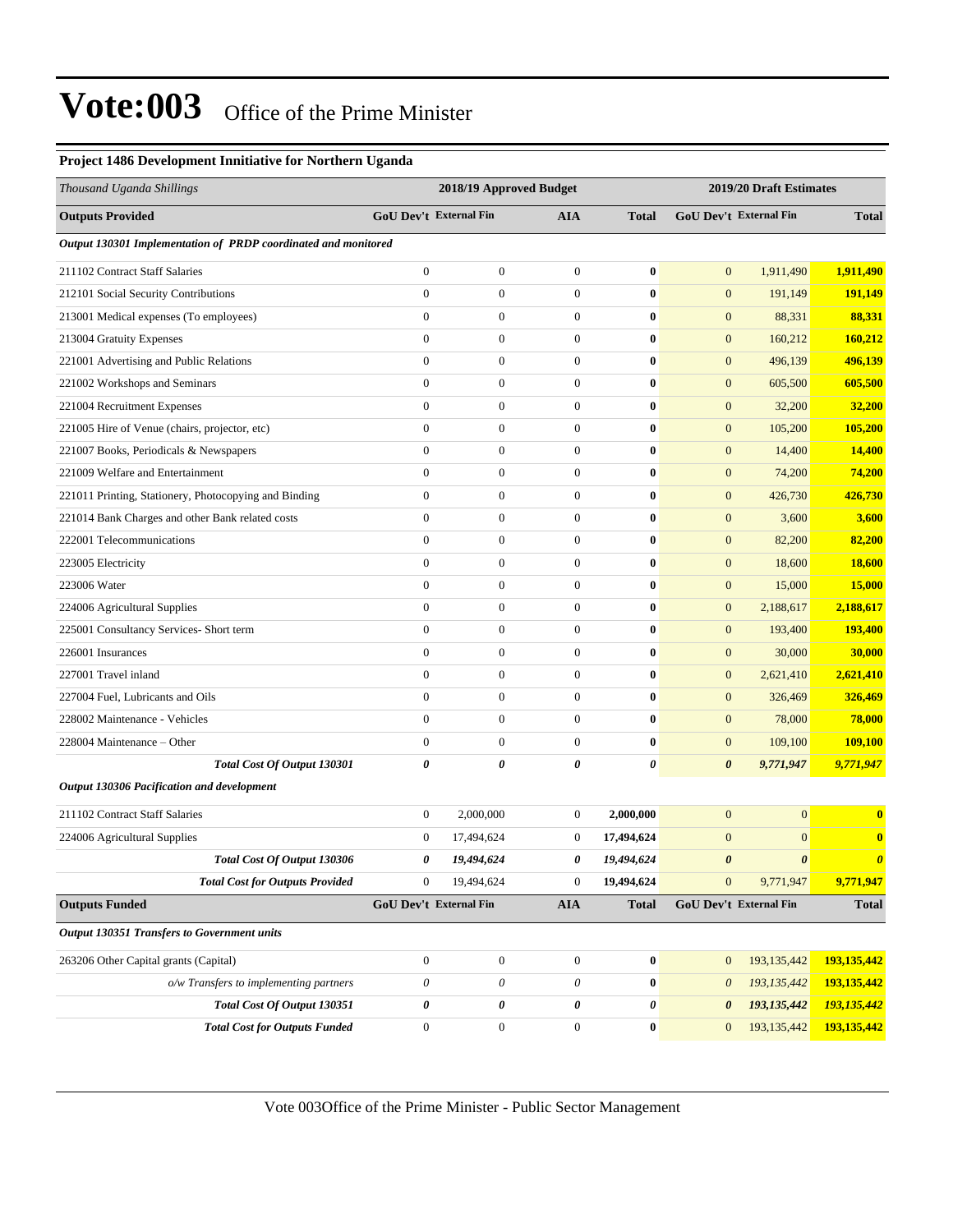| <b>Capital Purchases</b>                                                | <b>GoU Dev't External Fin</b> |                     | <b>AIA</b>   | <b>Total</b> | <b>GoU Dev't External Fin</b> |                       | <b>Total</b> |
|-------------------------------------------------------------------------|-------------------------------|---------------------|--------------|--------------|-------------------------------|-----------------------|--------------|
| Output 130372 Government Buildings and Administrative Infrastructure    |                               |                     |              |              |                               |                       |              |
| 312101 Non-Residential Buildings                                        | $\mathbf{0}$                  | 100,000,000         | $\Omega$     | 100,000,000  | $\overline{0}$                | $\overline{0}$        | $\mathbf{0}$ |
| <b>Total Cost Of Output 130372</b>                                      | 0                             | 100,000,000         | 0            | 100,000,000  | $\boldsymbol{\theta}$         | $\boldsymbol{\theta}$ | $\theta$     |
| Output 130375 Purchase of Motor Vehicles and Other Transport Equipment  |                               |                     |              |              |                               |                       |              |
| 312201 Transport Equipment                                              | $\overline{0}$                | 2,000,000           | $\mathbf{0}$ | 2,000,000    | $\mathbf{0}$                  | 1,198,000             | 1,198,000    |
| Total Cost Of Output 130375                                             | 0                             | 2,000,000           | 0            | 2,000,000    | $\boldsymbol{\theta}$         | 1,198,000             | 1,198,000    |
| Output 130378 Purchase of Office and Residential Furniture and Fittings |                               |                     |              |              |                               |                       |              |
| 312203 Furniture & Fixtures                                             | $\overline{0}$                | $\mathbf{0}$        | $\mathbf{0}$ | $\bf{0}$     | $\mathbf{0}$                  | 49,000                | 49,000       |
| Total Cost Of Output 130378                                             | 0                             | 0                   | 0            | 0            | $\boldsymbol{\theta}$         | 49,000                | 49,000       |
| <b>Total Cost for Capital Purchases</b>                                 | $\overline{0}$                | 102,000,000         | $\Omega$     | 102,000,000  | $\mathbf{0}$                  | 1,247,000             | 1,247,000    |
| <b>Total Cost for Project: 1486</b>                                     | $\overline{0}$                | 121,494,624         | $\Omega$     | 121,494,624  | $\mathbf{0}$                  | 204,154,390           | 204,154,390  |
| <b>Total Excluding Arrears</b>                                          | $\mathbf{0}$                  | 121,494,624         | $\Omega$     | 121,494,624  | $\mathbf{0}$                  | 204,154,390           | 204,154,390  |
|                                                                         | GoU                           | <b>External Fin</b> | <b>AIA</b>   | <b>Total</b> | GoU                           | <b>External Fin</b>   | <b>Total</b> |
| <b>Total Cost for Programme 03</b>                                      | 93,421,569                    | 291,602,217         | $\mathbf{0}$ | 385,023,787  | 92,821,569                    | 350,198,569           | 443,020,138  |
| <b>Total Excluding Arrears</b>                                          | 93,421,569                    | 291,602,217         | $\mathbf{0}$ | 385,023,787  | 92,821,569                    | 350,198,569           | 443,020,138  |
| <b>Programmme 49 Administration and Support Services</b>                |                               |                     |              |              |                               |                       |              |

*Recurrent Budget Estimates*

#### **SubProgramme 02 Finance and Administration**

| Thousand Uganda Shillings                              |                | 2018/19 Approved Budget |                |              |                | 2019/20 Draft Estimates |               |  |
|--------------------------------------------------------|----------------|-------------------------|----------------|--------------|----------------|-------------------------|---------------|--|
| <b>Outputs Provided</b>                                | Wage           | Non Wage                | <b>AIA</b>     | <b>Total</b> | Wage           | Non Wage                | <b>Total</b>  |  |
| Output 134901 Ministerial and Top Management Services  |                |                         |                |              |                |                         |               |  |
| 211101 General Staff Salaries                          | 835,268        | $\mathbf{0}$            | $\overline{0}$ | 835,268      | 835,268        | $\overline{0}$          | 835,268       |  |
| 212102 Pension for General Civil Service               | $\overline{0}$ | 1,006,744               | $\Omega$       | 1,006,744    | $\mathbf{0}$   | 1,146,019               | 1,146,019     |  |
| 213001 Medical expenses (To employees)                 | $\mathbf{0}$   | 100,000                 | $\overline{0}$ | 100,000      | $\mathbf{0}$   | 100,000                 | 100,000       |  |
| 213002 Incapacity, death benefits and funeral expenses | $\overline{0}$ | 100,000                 | $\overline{0}$ | 100,000      | $\mathbf{0}$   | 100,000                 | 100,000       |  |
| 213004 Gratuity Expenses                               | $\overline{0}$ | 736,605                 | $\overline{0}$ | 736,605      | $\mathbf{0}$   | 736,605                 | 736,605       |  |
| 221002 Workshops and Seminars                          | $\overline{0}$ | 1,080,698               | $\theta$       | 1,080,698    | $\overline{0}$ | 1,078,569               | 1,078,569     |  |
| 221003 Staff Training                                  | $\mathbf{0}$   | 80,000                  | $\Omega$       | 80,000       | $\mathbf{0}$   | 80,000                  | 80,000        |  |
| 221007 Books, Periodicals & Newspapers                 | $\overline{0}$ | 40,000                  | $\overline{0}$ | 40,000       | $\mathbf{0}$   | 40,000                  | 40,000        |  |
| 221009 Welfare and Entertainment                       | $\overline{0}$ | 100,000                 | $\overline{0}$ | 100,000      | $\mathbf{0}$   | 100,000                 | 100,000       |  |
| 221011 Printing, Stationery, Photocopying and Binding  | 0              | 200,000                 | $\overline{0}$ | 200,000      | $\mathbf{0}$   | 200,000                 | 200,000       |  |
| 221016 IFMS Recurrent costs                            | $\Omega$       | 20,000                  | $\Omega$       | 20,000       | $\overline{0}$ | 20,000                  | 20,000        |  |
| 222001 Telecommunications                              | $\mathbf{0}$   | $\mathbf{0}$            | $\mathbf{0}$   | $\mathbf{0}$ | $\mathbf{0}$   | 17,000                  | 17,000        |  |
| 223004 Guard and Security services                     | $\overline{0}$ | 104,871                 | $\mathbf{0}$   | 104,871      | $\mathbf{0}$   | 17,000                  | 17,000        |  |
| 223005 Electricity                                     | $\overline{0}$ | 40,000                  | $\overline{0}$ | 40,000       | $\mathbf{0}$   | 14,000                  | <b>14,000</b> |  |
| 223006 Water                                           | $\overline{0}$ | $\mathbf{0}$            | $\mathbf{0}$   | 0            | $\mathbf{0}$   | 14,000                  | 14,000        |  |
| 224004 Cleaning and Sanitation                         | $\mathbf{0}$   | $\mathbf{0}$            | $\Omega$       | $\mathbf{0}$ | $\mathbf{0}$   | 10,000                  | 10,000        |  |
| 227001 Travel inland                                   | $\Omega$       | 400,000                 | $\theta$       | 400.000      | $\mathbf{0}$   | 400,000                 | 400,000       |  |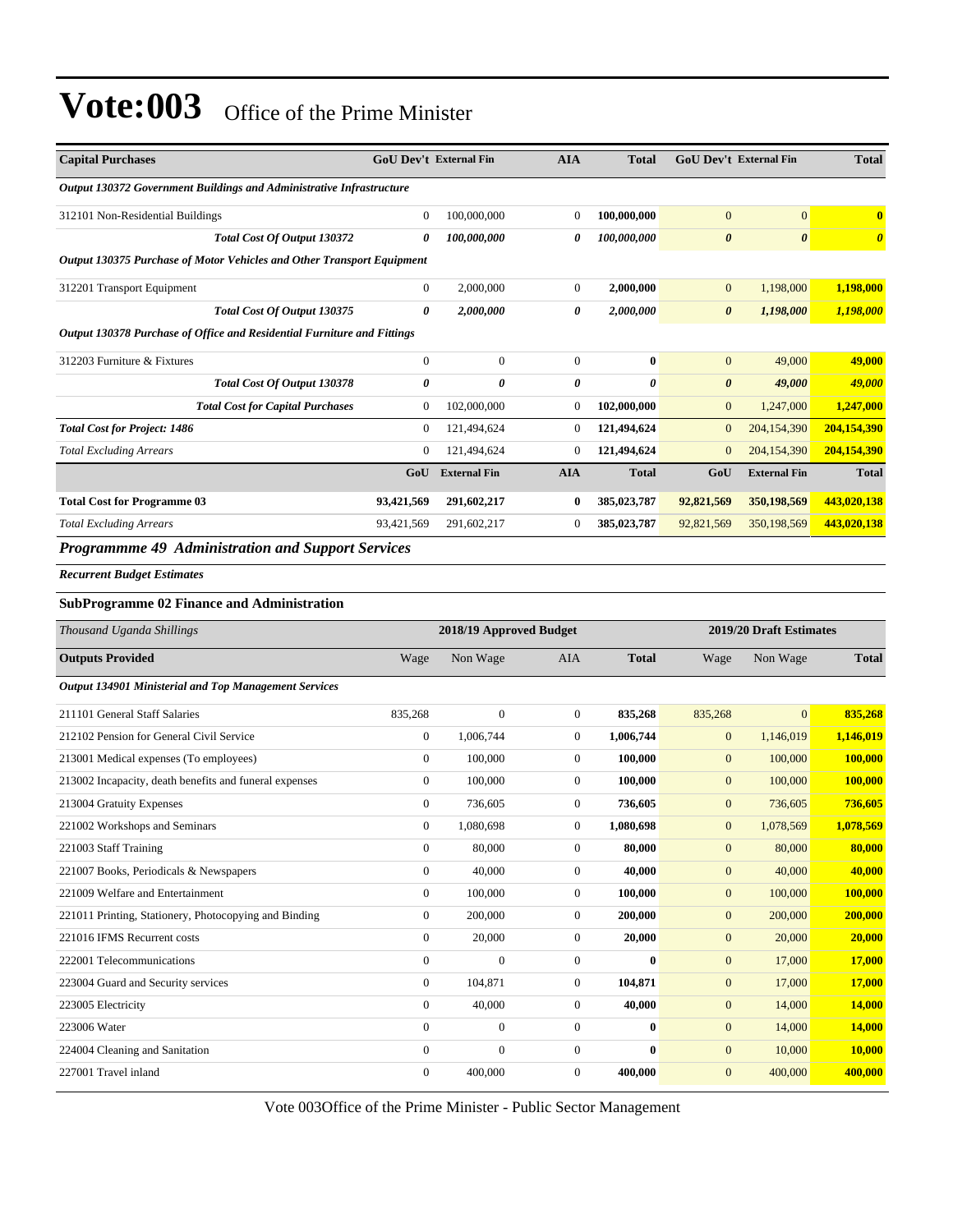| 227004 Fuel, Lubricants and Oils                             | $\boldsymbol{0}$          | $\overline{0}$          | $\overline{0}$   | $\bf{0}$     | $\mathbf{0}$          | 58,000                  | 58,000                  |
|--------------------------------------------------------------|---------------------------|-------------------------|------------------|--------------|-----------------------|-------------------------|-------------------------|
| 228002 Maintenance - Vehicles                                | $\mathbf{0}$              | 300,000                 | $\boldsymbol{0}$ | 300,000      | $\mathbf{0}$          | 300,000                 | 300,000                 |
| 228003 Maintenance – Machinery, Equipment & Furniture        | $\boldsymbol{0}$          | $\boldsymbol{0}$        | $\boldsymbol{0}$ | $\bf{0}$     | $\mathbf{0}$          | 17,000                  | 17,000                  |
| <b>Total Cost of Output 01</b>                               | 835,268                   | 4,308,917               | 0                | 5,144,185    | 835,268               | 4,448,192               | 5,283,461               |
| <b>Total Cost Of Outputs Provided</b>                        | 835,268                   | 4,308,917               | $\bf{0}$         | 5,144,185    | 835,268               | 4,448,192               | 5,283,461               |
| <b>Outputs Funded</b>                                        | Wage                      | Non Wage                | AIA              | <b>Total</b> | Wage                  | Non Wage                | <b>Total</b>            |
| Output 134951 UVAB Coordinated                               |                           |                         |                  |              |                       |                         |                         |
| 263104 Transfers to other govt. Units (Current)              | $\boldsymbol{0}$          | 500,000                 | $\boldsymbol{0}$ | 500,000      | $\mathbf{0}$          | 500,000                 | 500,000                 |
| o/w Transfer to other government units                       | $\boldsymbol{\mathit{0}}$ | $\boldsymbol{\theta}$   | 0                | $\bf{0}$     | $\boldsymbol{0}$      | 500,000                 | 500,000                 |
| o/w Subvention to UVAB                                       | $\theta$                  | 500,000                 | 0                | 500,000      | $\boldsymbol{\theta}$ | $\boldsymbol{\theta}$   | $\overline{\mathbf{0}}$ |
| <b>Total Cost of Output 51</b>                               | 0                         | 500,000                 | 0                | 500,000      | $\boldsymbol{\theta}$ | 500,000                 | 500,000                 |
| <b>Total Cost Of Outputs Funded</b>                          | $\bf{0}$                  | 500,000                 | $\bf{0}$         | 500,000      | $\bf{0}$              | 500,000                 | 500,000                 |
| <b>Arrears</b>                                               | Wage                      | Non Wage                | AIA              | <b>Total</b> | Wage                  | Non Wage                | <b>Total</b>            |
| Output 134999 Arrears                                        |                           |                         |                  |              |                       |                         |                         |
| 321607 Utility arrears (Budgeting)                           | $\mathbf{0}$              | $\boldsymbol{0}$        | $\boldsymbol{0}$ | $\bf{0}$     | $\mathbf{0}$          | 283,539                 | 283,539                 |
| <b>Total Cost of Output 99</b>                               | $\boldsymbol{\theta}$     | 0                       | 0                | 0            | $\boldsymbol{\theta}$ | 283,539                 | 283,539                 |
| <b>Total Cost Of Arrears</b>                                 | $\bf{0}$                  | $\bf{0}$                | $\bf{0}$         | $\bf{0}$     | $\bf{0}$              | 283,539                 | 283,539                 |
| <b>Total Cost for SubProgramme 02</b>                        | 835,268                   | 4,808,917               | $\bf{0}$         | 5,644,185    | 835,268               | 5,231,731               | 6,066,999               |
| <b>Total Excluding Arrears</b>                               | 835,268                   | 4,808,917               | $\boldsymbol{0}$ | 5,644,185    | 835,268               | 4,948,192               | 5,783,461               |
| <b>SubProgramme 15 Internal Audit</b>                        |                           |                         |                  |              |                       |                         |                         |
| Thousand Uganda Shillings                                    |                           | 2018/19 Approved Budget |                  |              |                       | 2019/20 Draft Estimates |                         |
| <b>Outputs Provided</b>                                      | Wage                      | Non Wage                | AIA              | <b>Total</b> | Wage                  | Non Wage                | <b>Total</b>            |
| <b>Output 134901 Ministerial and Top Management Services</b> |                           |                         |                  |              |                       |                         |                         |
| 211101 General Staff Salaries                                | 56,179                    | $\boldsymbol{0}$        | $\boldsymbol{0}$ | 56,179       | 56,179                | $\overline{0}$          | 56,179                  |
| 221003 Staff Training                                        | $\boldsymbol{0}$          | 10,000                  | $\boldsymbol{0}$ | 10,000       | $\mathbf{0}$          | 10,000                  | 10,000                  |
| 221007 Books, Periodicals & Newspapers                       | $\boldsymbol{0}$          | 1,000                   | $\boldsymbol{0}$ | 1,000        | $\mathbf{0}$          | 1,000                   | 1,000                   |
| 221011 Printing, Stationery, Photocopying and Binding        | $\boldsymbol{0}$          | 12,000                  | $\boldsymbol{0}$ | 12,000       | $\mathbf{0}$          | 12,000                  | 12,000                  |
| 221017 Subscriptions                                         | $\mathbf{0}$              | 10,000                  | $\boldsymbol{0}$ | 10,000       | $\mathbf{0}$          | 10,000                  | 10,000                  |
| 223004 Guard and Security services                           | $\boldsymbol{0}$          | 16,000                  | $\overline{0}$   | 16,000       | $\mathbf{0}$          | $\mathbf{0}$            | $\bf{0}$                |
| 227001 Travel inland                                         | $\boldsymbol{0}$          | 227,125                 | $\boldsymbol{0}$ | 227,125      | $\boldsymbol{0}$      | 243,125                 | 243,125                 |
| 228002 Maintenance - Vehicles                                | $\boldsymbol{0}$          | 20,000                  | $\boldsymbol{0}$ | 20,000       | $\mathbf{0}$          | 20,000                  | 20,000                  |
| <b>Total Cost of Output 01</b>                               | 56,179                    | 296,125                 | 0                | 352,303      | 56,179                | 296,125                 | 352,303                 |
| <b>Total Cost Of Outputs Provided</b>                        | 56,179                    | 296,125                 | $\boldsymbol{0}$ | 352,303      | 56,179                | 296,125                 | 352,303                 |
| <b>Total Cost for SubProgramme 15</b>                        | 56,179                    | 296,125                 | 0                | 352,303      | 56,179                | 296,125                 | 352,303                 |
| <b>Total Excluding Arrears</b>                               | 56,179                    | 296,125                 | $\boldsymbol{0}$ | 352,303      | 56,179                | 296,125                 | 352,303                 |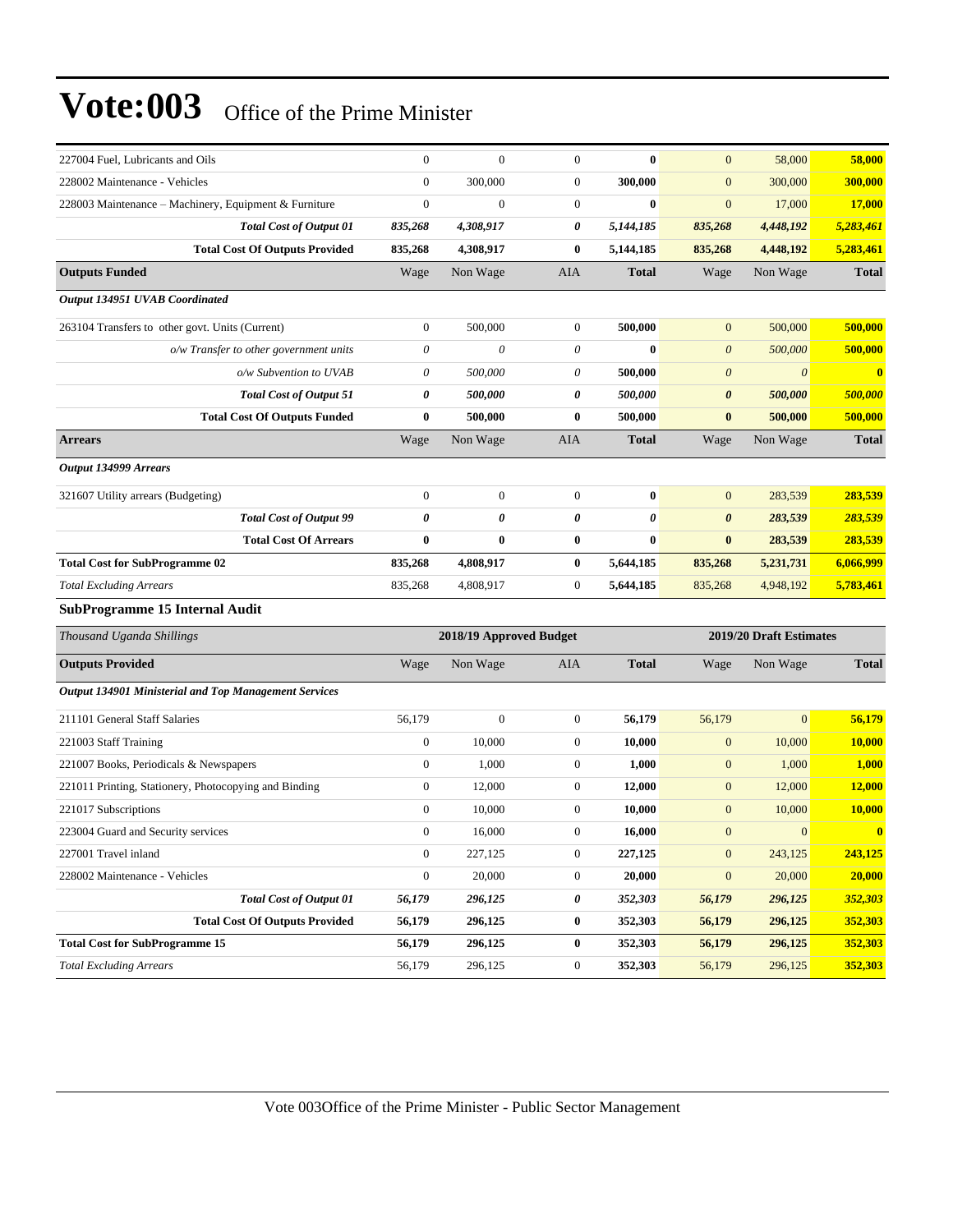#### **SubProgramme 23 Policy and Planning**

| Thousand Uganda Shillings                                |                  | 2018/19 Approved Budget |                  |              |                         | 2019/20 Draft Estimates |               |
|----------------------------------------------------------|------------------|-------------------------|------------------|--------------|-------------------------|-------------------------|---------------|
| <b>Outputs Provided</b>                                  | Wage             | Non Wage                | AIA              | <b>Total</b> | Wage                    | Non Wage                | <b>Total</b>  |
| Output 134901 Ministerial and Top Management Services    |                  |                         |                  |              |                         |                         |               |
| 211101 General Staff Salaries                            | 58,688           | $\boldsymbol{0}$        | $\boldsymbol{0}$ | 58,688       | 58,688                  | $\mathbf{0}$            | 58,688        |
| 211103 Allowances (Inc. Casuals, Temporary)              | $\mathbf{0}$     | 10,000                  | 0                | 10,000       | $\mathbf{0}$            | 17,000                  | 17,000        |
| 221007 Books, Periodicals & Newspapers                   | $\boldsymbol{0}$ | 8,000                   | $\boldsymbol{0}$ | 8,000        | $\boldsymbol{0}$        | 8,000                   | 8,000         |
| 221008 Computer supplies and Information Technology (IT) | $\boldsymbol{0}$ | 30,000                  | 0                | 30,000       | $\mathbf{0}$            | 30,000                  | 30,000        |
| 221011 Printing, Stationery, Photocopying and Binding    | $\boldsymbol{0}$ | 120,000                 | $\boldsymbol{0}$ | 120,000      | $\boldsymbol{0}$        | 120,000                 | 120,000       |
| 221012 Small Office Equipment                            | $\boldsymbol{0}$ | 10,991                  | $\boldsymbol{0}$ | 10,991       | $\mathbf{0}$            | 10,979                  | 10,979        |
| 221017 Subscriptions                                     | $\boldsymbol{0}$ | 10,000                  | 0                | 10,000       | $\boldsymbol{0}$        | 10,001                  | 10,001        |
| 222001 Telecommunications                                | $\mathbf{0}$     | $\boldsymbol{0}$        | $\boldsymbol{0}$ | $\bf{0}$     | $\boldsymbol{0}$        | 3,000                   | 3,000         |
| 222003 Information and communications technology (ICT)   | $\boldsymbol{0}$ | $\boldsymbol{0}$        | $\boldsymbol{0}$ | $\bf{0}$     | $\mathbf{0}$            | 6,000                   | 6,000         |
| 223003 Rent – (Produced Assets) to private entities      | $\boldsymbol{0}$ | $\boldsymbol{0}$        | $\boldsymbol{0}$ | $\bf{0}$     | $\mathbf{0}$            | 16,000                  | <b>16,000</b> |
| 223004 Guard and Security services                       | $\mathbf{0}$     | $\boldsymbol{0}$        | $\boldsymbol{0}$ | $\bf{0}$     | $\mathbf{0}$            | 3,000                   | 3,000         |
| 223005 Electricity                                       | $\mathbf{0}$     | $\boldsymbol{0}$        | $\boldsymbol{0}$ | $\bf{0}$     | $\boldsymbol{0}$        | 2,000                   | 2,000         |
| 223006 Water                                             | $\mathbf{0}$     | $\boldsymbol{0}$        | $\boldsymbol{0}$ | $\bf{0}$     | $\boldsymbol{0}$        | 2,000                   | 2,000         |
| 224004 Cleaning and Sanitation                           | $\boldsymbol{0}$ | $\boldsymbol{0}$        | $\boldsymbol{0}$ | $\bf{0}$     | $\boldsymbol{0}$        | 1,000                   | <b>1,000</b>  |
| 227001 Travel inland                                     | $\boldsymbol{0}$ | 120,000                 | $\boldsymbol{0}$ | 120,000      | $\mathbf{0}$            | 120,000                 | 120,000       |
| 227004 Fuel, Lubricants and Oils                         | $\mathbf{0}$     | $\mathbf{0}$            | $\boldsymbol{0}$ | $\bf{0}$     | $\mathbf{0}$            | 9,000                   | 9,000         |
| 228002 Maintenance - Vehicles                            | $\mathbf{0}$     | 40,000                  | 0                | 40,000       | $\mathbf{0}$            | $\mathbf{0}$            | $\mathbf{0}$  |
| 228003 Maintenance – Machinery, Equipment & Furniture    | $\boldsymbol{0}$ | $\boldsymbol{0}$        | $\boldsymbol{0}$ | $\bf{0}$     | $\boldsymbol{0}$        | 3,000                   | 3,000         |
| <b>Total Cost of Output 01</b>                           | 58,688           | 348,991                 | 0                | 407,679      | 58,688                  | 360,979                 | 419,667       |
| <b>Output 134902 Policy Planning and Budgeting</b>       |                  |                         |                  |              |                         |                         |               |
| 225001 Consultancy Services- Short term                  | $\boldsymbol{0}$ | 100,000                 | $\boldsymbol{0}$ | 100,000      | $\boldsymbol{0}$        | 100,000                 | 100,000       |
| 227001 Travel inland                                     | $\boldsymbol{0}$ | 100,000                 | $\boldsymbol{0}$ | 100,000      | $\mathbf{0}$            | $\mathbf{0}$            | $\bf{0}$      |
| 228002 Maintenance - Vehicles                            | $\boldsymbol{0}$ | $\boldsymbol{0}$        | $\boldsymbol{0}$ | $\bf{0}$     | $\boldsymbol{0}$        | 100,000                 | 100,000       |
| Total Cost of Output 02                                  | 0                | 200,000                 | 0                | 200,000      | $\boldsymbol{\theta}$   | 200,000                 | 200,000       |
| <b>Output 134904 Coordination and Monitoring</b>         |                  |                         |                  |              |                         |                         |               |
| 227001 Travel inland                                     | $\boldsymbol{0}$ | 200,000                 | $\boldsymbol{0}$ | 200,000      | $\mathbf{0}$            | 188,012                 | 188,012       |
| <b>Total Cost of Output 04</b>                           | 0                | 200,000                 | 0                | 200,000      | $\boldsymbol{\theta}$   | 188,012                 | 188,012       |
| <b>Total Cost Of Outputs Provided</b>                    | 58,688           | 748,991                 | $\bf{0}$         | 807,679      | 58,688                  | 748,991                 | 807,679       |
| <b>Total Cost for SubProgramme 23</b>                    | 58,688           | 748,991                 | $\bf{0}$         | 807,679      | 58,688                  | 748,991                 | 807,679       |
| <b>Total Excluding Arrears</b>                           | 58,688           | 748,991                 | $\mathbf{0}$     | 807,679      | 58,688                  | 748,991                 | 807,679       |
| <b>SubProgramme 25 Human Resource Management</b>         |                  |                         |                  |              |                         |                         |               |
| Thousand Uganda Shillings                                |                  | 2018/19 Approved Budget |                  |              | 2019/20 Draft Estimates |                         |               |
| <b>Outputs Provided</b>                                  | Wage             | Non Wage                | AIA              | <b>Total</b> | Wage                    | Non Wage                | <b>Total</b>  |
| Output 134919 Human Resource Management Services         |                  |                         |                  |              |                         |                         |               |
| 211101 General Staff Salaries                            | 57,153           | $\boldsymbol{0}$        | $\boldsymbol{0}$ | 57,153       | 57,153                  | $\vert 0 \vert$         | 57,153        |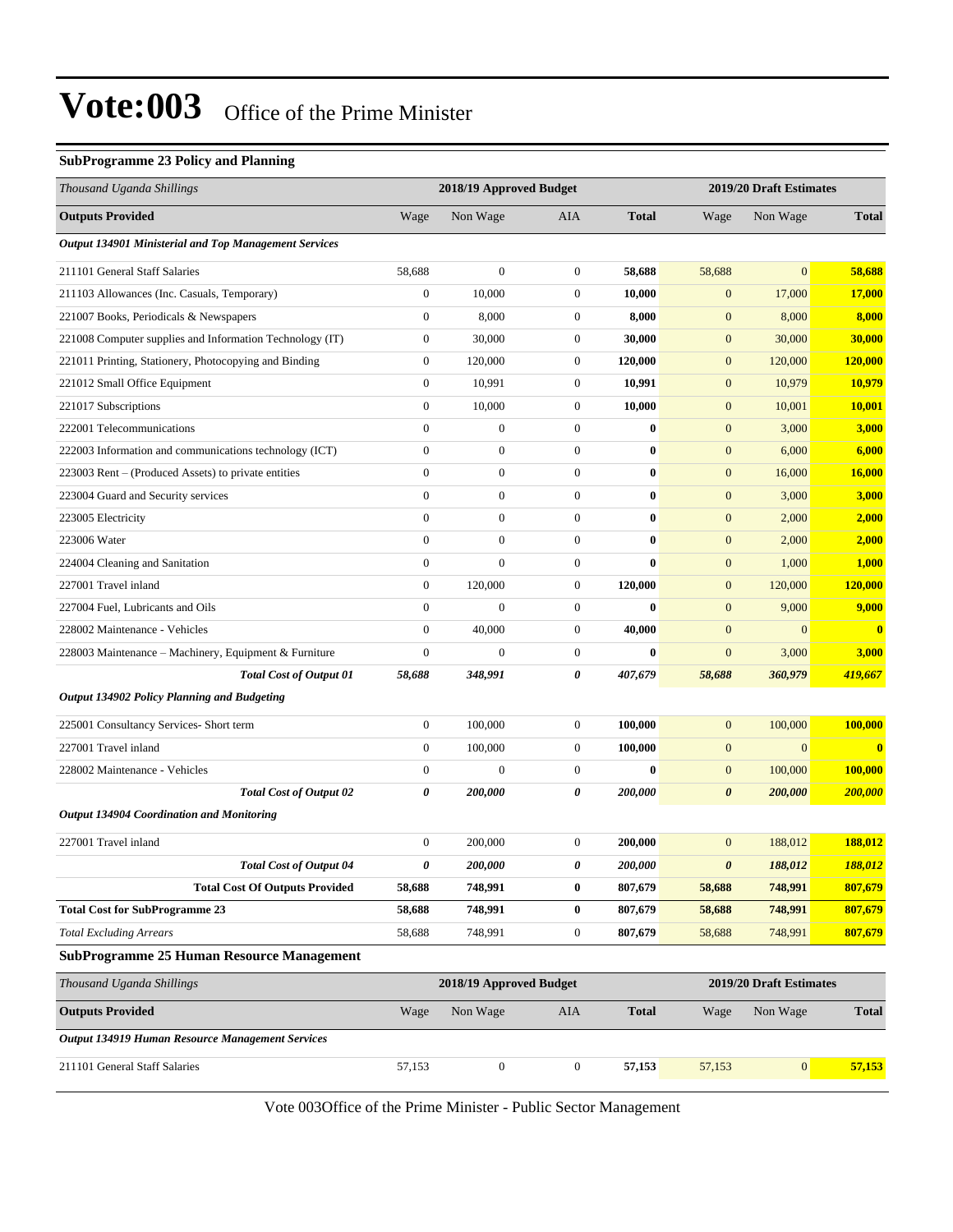| 211103 Allowances (Inc. Casuals, Temporary)            | $\overline{0}$ | $\overline{0}$   | $\overline{0}$ | $\bf{0}$     | $\overline{0}$        | 9,000   | 9,000   |
|--------------------------------------------------------|----------------|------------------|----------------|--------------|-----------------------|---------|---------|
| 221002 Workshops and Seminars                          | $\overline{0}$ | 70,000           | $\mathbf{0}$   | 70,000       | $\mathbf{0}$          | 70,000  | 70,000  |
| 221003 Staff Training                                  | $\overline{0}$ | 20,000           | $\mathbf{0}$   | 20,000       | $\mathbf{0}$          | 20,000  | 20,000  |
| 221007 Books, Periodicals & Newspapers                 | $\overline{0}$ | 4.000            | $\mathbf{0}$   | 4.000        | $\mathbf{0}$          | 4,000   | 4,000   |
| 221011 Printing, Stationery, Photocopying and Binding  | $\overline{0}$ | 20,000           | $\overline{0}$ | 20,000       | $\mathbf{0}$          | 20,000  | 20,000  |
| 221020 IPPS Recurrent Costs                            | $\overline{0}$ | 25,000           | $\overline{0}$ | 25,000       | $\mathbf{0}$          | 25,000  | 25,000  |
| 222001 Telecommunications                              | $\overline{0}$ | $\overline{0}$   | $\overline{0}$ | $\bf{0}$     | $\mathbf{0}$          | 1,000   | 1,000   |
| 222003 Information and communications technology (ICT) | $\overline{0}$ | $\overline{0}$   | $\mathbf{0}$   | $\bf{0}$     | $\mathbf{0}$          | 3,000   | 3,000   |
| 223003 Rent – (Produced Assets) to private entities    | $\overline{0}$ | $\overline{0}$   | $\mathbf{0}$   | 0            | $\mathbf{0}$          | 9,000   | 9,000   |
| 223004 Guard and Security services                     | $\overline{0}$ | 10,000           | $\mathbf{0}$   | 10,000       | $\mathbf{0}$          | 1,000   | 1,000   |
| 223005 Electricity                                     | $\overline{0}$ | $\boldsymbol{0}$ | $\mathbf{0}$   | $\bf{0}$     | $\mathbf{0}$          | 1,000   | 1,000   |
| 223006 Water                                           | $\overline{0}$ | $\overline{0}$   | $\overline{0}$ | $\bf{0}$     | $\mathbf{0}$          | 1,000   | 1,000   |
| 224004 Cleaning and Sanitation                         | $\Omega$       | $\theta$         | $\overline{0}$ | $\bf{0}$     | $\overline{0}$        | 1,000   | 1,000   |
| 227001 Travel inland                                   | $\overline{0}$ | 111,000          | $\mathbf{0}$   | 111,000      | $\overline{0}$        | 111,000 | 111,000 |
| 227004 Fuel, Lubricants and Oils                       | $\Omega$       | $\overline{0}$   | $\mathbf{0}$   | $\bf{0}$     | $\mathbf{0}$          | 5,000   | 5,000   |
| 228002 Maintenance - Vehicles                          | $\overline{0}$ | 50,000           | $\overline{0}$ | 50,000       | $\overline{0}$        | 28,000  | 28,000  |
| 228003 Maintenance - Machinery, Equipment & Furniture  | $\overline{0}$ | $\Omega$         | $\mathbf{0}$   | $\mathbf{0}$ | $\overline{0}$        | 1,000   | 1,000   |
| <b>Total Cost of Output 19</b>                         | 57,153         | 310,000          | 0              | 367,153      | 57,153                | 310,000 | 367,153 |
| <b>Output 134920 Records Management Services</b>       |                |                  |                |              |                       |         |         |
| 221002 Workshops and Seminars                          | $\overline{0}$ | 40,000           | $\mathbf{0}$   | 40.000       | $\overline{0}$        | 40,000  | 40,000  |
| 227001 Travel inland                                   | $\Omega$       | 60,000           | $\overline{0}$ | 60,000       | $\Omega$              | 60,000  | 60,000  |
| <b>Total Cost of Output 20</b>                         | 0              | 100,000          | 0              | 100,000      | $\boldsymbol{\theta}$ | 100,000 | 100,000 |
| <b>Total Cost Of Outputs Provided</b>                  | 57,153         | 410,000          | $\bf{0}$       | 467,153      | 57,153                | 410,000 | 467,153 |
| <b>Total Cost for SubProgramme 25</b>                  | 57,153         | 410,000          | $\bf{0}$       | 467,153      | 57,153                | 410,000 | 467,153 |
| <b>Total Excluding Arrears</b>                         | 57,153         | 410,000          | $\mathbf{0}$   | 467,153      | 57,153                | 410,000 | 467,153 |
| <b>Development Budget Estimates</b>                    |                |                  |                |              |                       |         |         |

#### **Project 0019 Strengthening and Re-tooling the OPM**

| Thousand Uganda Shillings                                    | 2018/19 Approved Budget       |              |              |              | 2019/20 Draft Estimates       |                |              |
|--------------------------------------------------------------|-------------------------------|--------------|--------------|--------------|-------------------------------|----------------|--------------|
| <b>Outputs Provided</b>                                      | <b>GoU Dev't External Fin</b> |              | <b>AIA</b>   | <b>Total</b> | <b>GoU</b> Dev't External Fin |                | <b>Total</b> |
| <b>Output 134901 Ministerial and Top Management Services</b> |                               |              |              |              |                               |                |              |
| 211102 Contract Staff Salaries                               | 580,000                       | $\mathbf{0}$ | $\Omega$     | 580,000      | 580,000                       | $\mathbf{0}$   | 580,000      |
| 211103 Allowances (Inc. Casuals, Temporary)                  | 100,000                       | $\mathbf{0}$ | $\mathbf{0}$ | 100,000      | $\overline{0}$                | $\overline{0}$ | $\mathbf{0}$ |
| 221002 Workshops and Seminars                                | $\mathbf{0}$                  | $\mathbf{0}$ | $\Omega$     | $\bf{0}$     | 100,000                       | $\mathbf{0}$   | 100,000      |
| 222001 Telecommunications                                    | 12,000                        | $\mathbf{0}$ | $\mathbf{0}$ | 12,000       | $\mathbf{0}$                  | $\overline{0}$ | $\mathbf{0}$ |
| 223003 Rent – (Produced Assets) to private entities          | 100,000                       | $\mathbf{0}$ | $\mathbf{0}$ | 100,000      | $\mathbf{0}$                  | $\overline{0}$ | $\mathbf{0}$ |
| 223004 Guard and Security services                           | 20,000                        | $\mathbf{0}$ | $\mathbf{0}$ | 20,000       | $\mathbf{0}$                  | $\overline{0}$ | $\mathbf{0}$ |
| 225001 Consultancy Services- Short term                      | $\mathbf{0}$                  | $\mathbf{0}$ | $\Omega$     | $\bf{0}$     | 204,322                       | $\mathbf{0}$   | 204,322      |
| 227001 Travel inland                                         | 332,322                       | $\mathbf{0}$ | $\mathbf{0}$ | 332,322      | $\overline{0}$                | $\overline{0}$ | $\mathbf{0}$ |
| 227004 Fuel, Lubricants and Oils                             | 40,000                        | $\theta$     | $\Omega$     | 40,000       | $\overline{0}$                | $\overline{0}$ | $\mathbf{0}$ |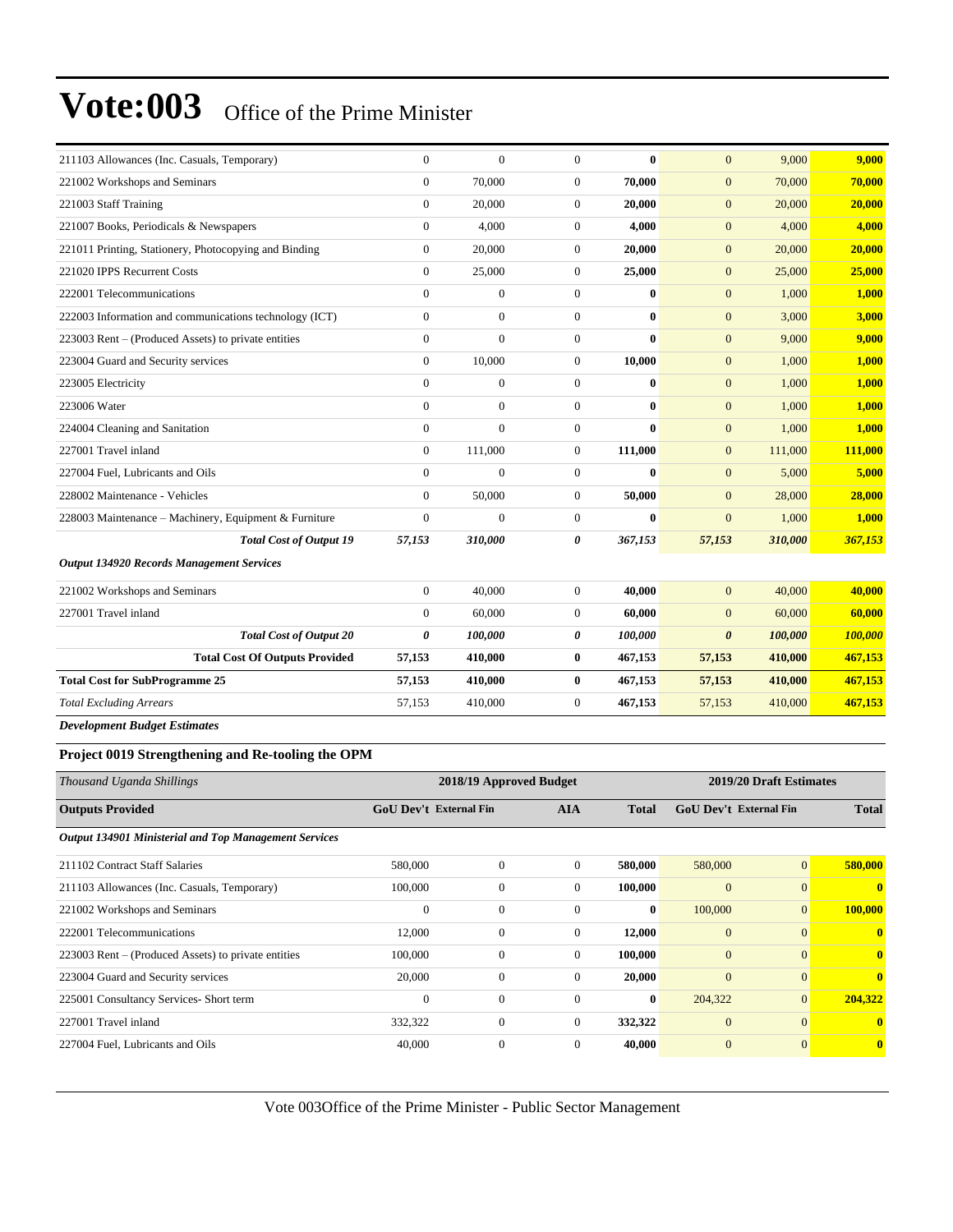| 228002 Maintenance - Vehicles                                          | 200,000                       | $\mathbf{0}$        | $\overline{0}$ | 200,000      | $\overline{0}$ | $\overline{0}$         | $\mathbf{0}$            |
|------------------------------------------------------------------------|-------------------------------|---------------------|----------------|--------------|----------------|------------------------|-------------------------|
| Total Cost Of Output 134901                                            | 1,384,322                     | 0                   | 0              | 1,384,322    | 884,322        | $\boldsymbol{\theta}$  | 884,322                 |
| <b>Total Cost for Outputs Provided</b>                                 | 1,384,322                     | $\boldsymbol{0}$    | $\overline{0}$ | 1,384,322    | 884,322        | $\overline{0}$         | 884,322                 |
| <b>Capital Purchases</b>                                               | <b>GoU Dev't External Fin</b> |                     | <b>AIA</b>     | <b>Total</b> |                | GoU Dev't External Fin | <b>Total</b>            |
| Output 134972 Government Buildings and Administrative Infrastructure   |                               |                     |                |              |                |                        |                         |
| 312101 Non-Residential Buildings                                       | $\mathbf{0}$                  | $\mathbf{0}$        | $\overline{0}$ | $\bf{0}$     | 1.000,000      | $\overline{0}$         | 1,000,000               |
| 312203 Furniture & Fixtures                                            | $\mathbf{0}$                  | $\boldsymbol{0}$    | $\overline{0}$ | $\bf{0}$     | 300,000        | $\overline{0}$         | 300,000                 |
| <b>Total Cost Of Output 134972</b>                                     | 0                             | 0                   | 0              | 0            | 1,300,000      | $\boldsymbol{\theta}$  | 1,300,000               |
| Output 134975 Purchase of Motor Vehicles and Other Transport Equipment |                               |                     |                |              |                |                        |                         |
| 312201 Transport Equipment                                             | 650,000                       | $\boldsymbol{0}$    | $\overline{0}$ | 650,000      | 650,000        | $\overline{0}$         | 650,000                 |
| 312203 Furniture & Fixtures                                            | 150,000                       | $\mathbf{0}$        | $\overline{0}$ | 150,000      | $\mathbf{0}$   | $\overline{0}$         | $\overline{\mathbf{0}}$ |
| Total Cost Of Output 134975                                            | 800,000                       | 0                   | 0              | 800,000      | 650,000        | $\boldsymbol{\theta}$  | 650,000                 |
| <b>Total Cost for Capital Purchases</b>                                | 800,000                       | $\boldsymbol{0}$    | $\overline{0}$ | 800,000      | 1,950,000      | $\overline{0}$         | 1,950,000               |
| <b>Total Cost for Project: 0019</b>                                    | 2,184,322                     | $\mathbf{0}$        | $\overline{0}$ | 2,184,322    | 2,834,322      | $\overline{0}$         | 2,834,322               |
| <b>Total Excluding Arrears</b>                                         | 2,184,322                     | $\boldsymbol{0}$    | $\overline{0}$ | 2,184,322    | 2,834,322      | $\overline{0}$         | 2,834,322               |
|                                                                        | GoU                           | <b>External Fin</b> | <b>AIA</b>     | <b>Total</b> | GoU            | <b>External Fin</b>    | <b>Total</b>            |
| <b>Total Cost for Programme 49</b>                                     | 9,455,642                     | $\bf{0}$            | $\bf{0}$       | 9,455,642    | 10,528,457     | $\bf{0}$               | 10,528,457              |
| <b>Total Excluding Arrears</b>                                         | 9,455,642                     | $\mathbf{0}$        | $\overline{0}$ | 9,455,642    | 10,244,918     | $\overline{0}$         | 10,244,918              |
|                                                                        | GoU                           | <b>External Fin</b> | <b>AIA</b>     | <b>Total</b> | GoU            | <b>External Fin.</b>   | <b>Total</b>            |
| <b>Grand Total for Vote 003</b>                                        | 131,531,595                   | 359,669,564         | $\bf{0}$       | 491,201,159  | 132,754,409    | 460,862,440            | 593,616,849             |
| <b>Total Excluding Arrears</b>                                         | 131,531,595                   | 359,669,564         | $\overline{0}$ | 491,201,159  | 132,470,870    | 460,862,440            | 593,333,310             |